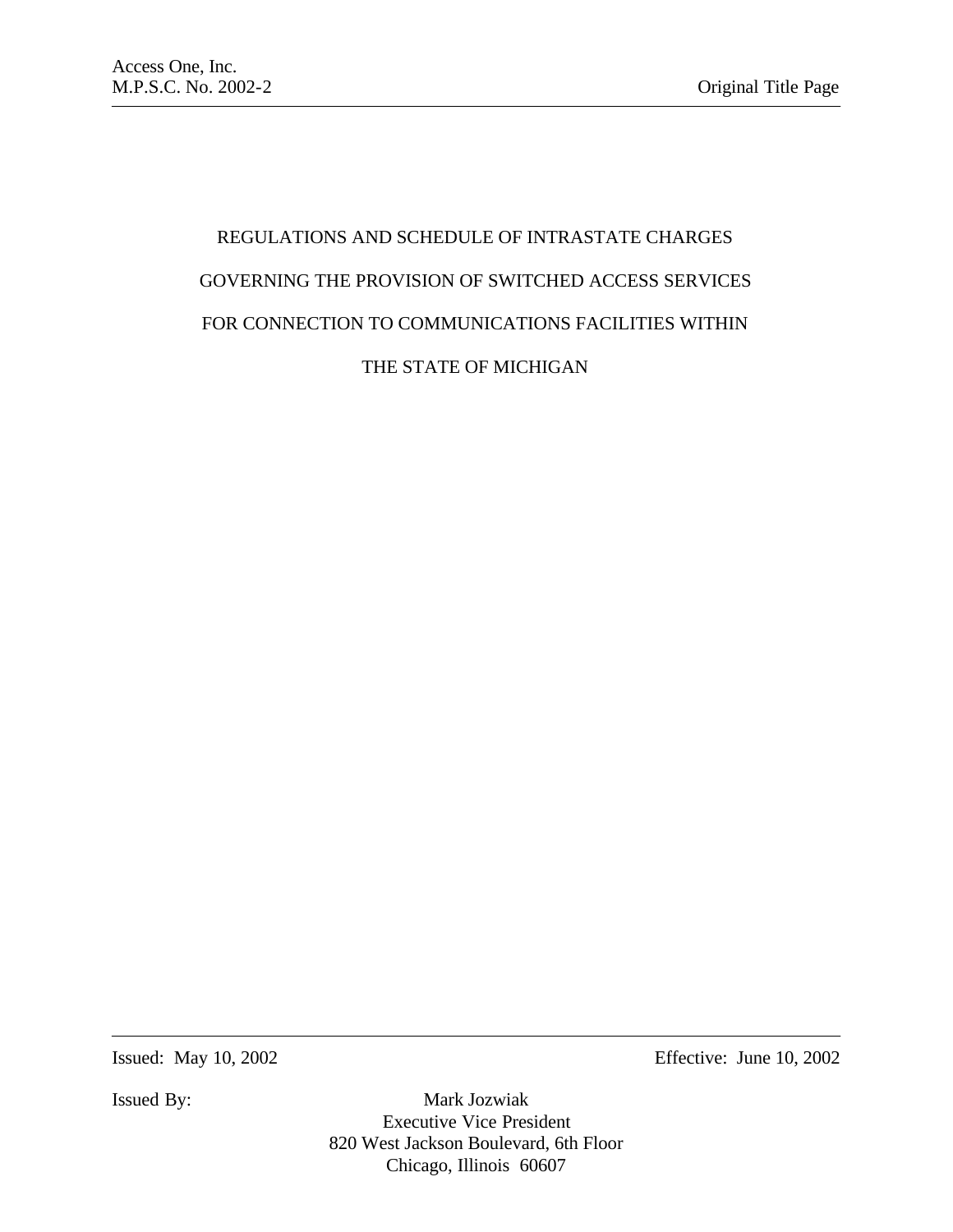# CHECK SHEET

The Sheets are effective as of the date shown. Revised pages as named below contain all changes from the original tariff that are in effect on the date thereof.

| <b>SHEET</b>             | <b>REVISION</b> | <b>SHEET</b>   | <b>REVISION</b> | <b>SHEET</b>   | <b>REVISION</b> |   |
|--------------------------|-----------------|----------------|-----------------|----------------|-----------------|---|
| Preface                  |                 | 21             | Original        | 22             | Original        |   |
| $\mathbf{1}$             | Original        | 22             | Original        | 23             | Original        |   |
| $\overline{c}$           | Original        | 23             | Original        | 24             | Original        |   |
| $\overline{3}$           | Original        | 24             | Original        | 25             | Original        |   |
| $\overline{\mathcal{L}}$ | Original        | 25             | Original        | 26             | Original        |   |
| Section 1                |                 | 26             | Original        | 27             | Original        |   |
| $\mathbf{1}$             | Original        | 27             | Original        | 28             | Original        |   |
| $\overline{2}$           | Original        | Section 3      |                 | 29             | Original        |   |
| $\overline{3}$           | Original        | 1              | Original        | 30             | Original        |   |
| Section 2                |                 | $\overline{c}$ | Original        | 31             | Original        |   |
| $\mathbf{1}$             | Original        | 3              | Original        | 32             | Original        |   |
| $\overline{2}$           | Original        | 4              | Original        | 33             | Original        |   |
| 3                        | Original        | 5              | Original        | 34             | Original        |   |
| $\overline{4}$           | Original        | 6              | Original        | 35             | Original        |   |
| 5                        | Original        | 7              | Original        | 36             | Original        |   |
| 6                        | Original        | 8              | Original        | 37             | Original        |   |
| 7                        | Original        | 9              | Original        | 38             | Original        |   |
| $8\,$                    | Original        | 10             | Original        | Section 4      |                 |   |
| 9                        | Original        | 11             | Original        | 1              | Original        |   |
| 10                       | Original        | 12             | Original        | $\overline{c}$ | Original        |   |
| 11                       | Original        | 13             | Original        | 3              | Original        |   |
| 12                       | Original        | 14             | Original        | $\overline{4}$ | Original        |   |
| 13                       | Original        | 15             | Original        | 5              | Original        |   |
| 14                       | Original        | 16             | Original        | 6              | Original        |   |
| 15                       | Original        | 17             | Original        | $\overline{7}$ | Original        |   |
| 16                       | Original        | 18             | Original        | 8              | Original        |   |
| 17                       | Original        | 19             | Original        | 9              | Original        |   |
| 18                       | Original        | 20             | Original        | 10             | Original        |   |
| 19                       | Original        | 21             | Original        | 11             | Original        |   |
| 20                       | Original        |                |                 | 12             | Original        |   |
|                          |                 |                |                 | 13             | Original        |   |
|                          |                 |                |                 | 14             | Original        | N |

Issued: May 10, 2002 Effective: June 10, 2002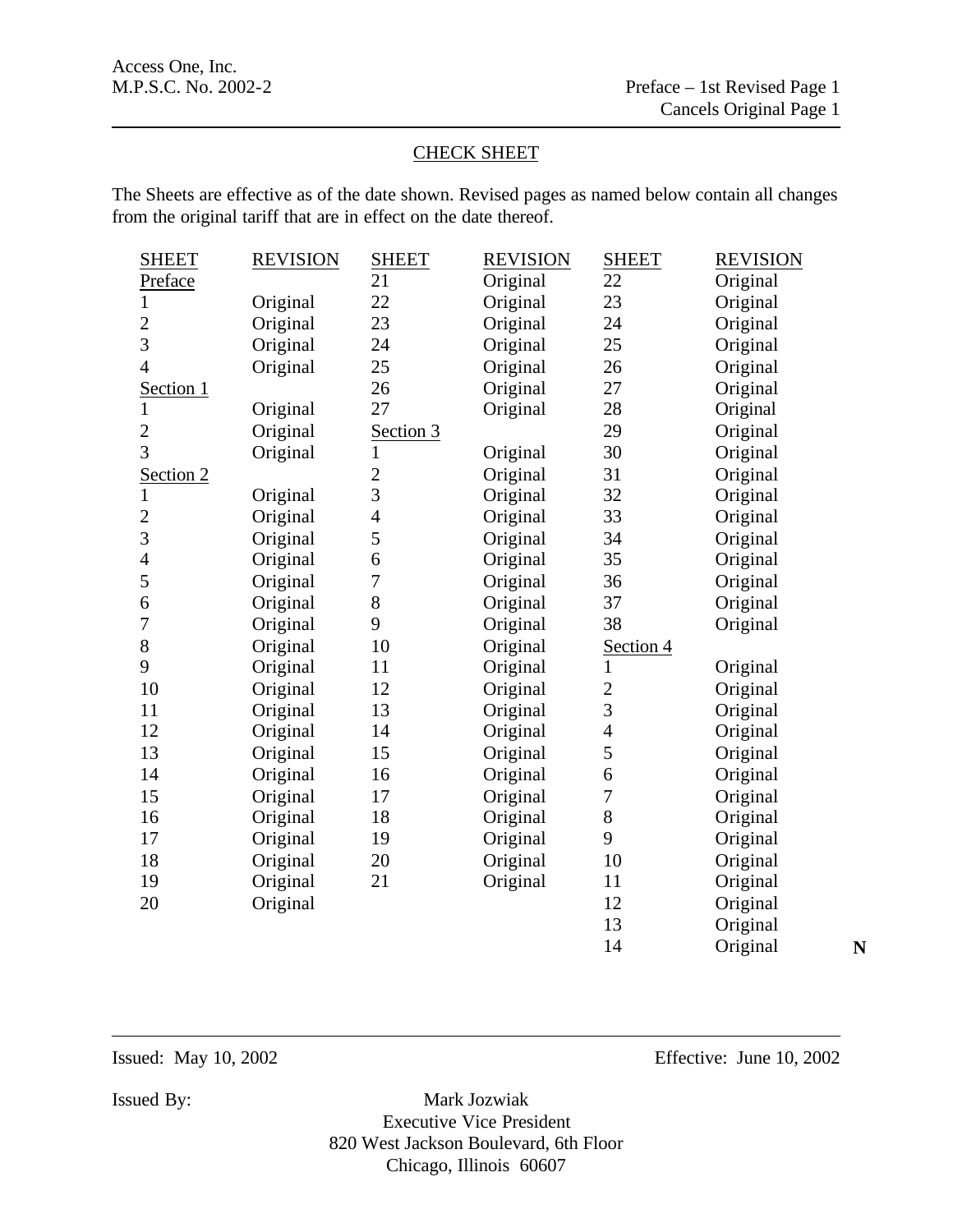# TABLE OF CONTENTS

|            |                                       | Page           |
|------------|---------------------------------------|----------------|
|            |                                       | $\mathbf{1}$   |
|            |                                       | $\overline{2}$ |
|            | EXPLANATION OF SYMBOLS, REFERENCE     |                |
|            | MARKS, AND ABBREVIATIONS OF TECHNICAL | 3              |
|            |                                       | $\overline{4}$ |
|            |                                       | $\mathbf{1}$   |
|            |                                       | $\mathbf{1}$   |
| 2.1<br>2.2 |                                       | 1<br>6         |
| 2.3        |                                       | $\overline{7}$ |
| 2.4        |                                       | 13             |
| 2.5        |                                       | 15             |
| 2.6        |                                       | 16             |
| 2.7        |                                       | 20             |
| 2.8        |                                       | 25             |
|            |                                       | 1              |
| 3.1        |                                       | 1              |
| 3.2        |                                       | 35             |
|            |                                       | $\mathbf{1}$   |
| 4.1        |                                       | 1              |
| 4.2        |                                       | 13             |

Issued: March 23, 2002 Effective: March 26, 2002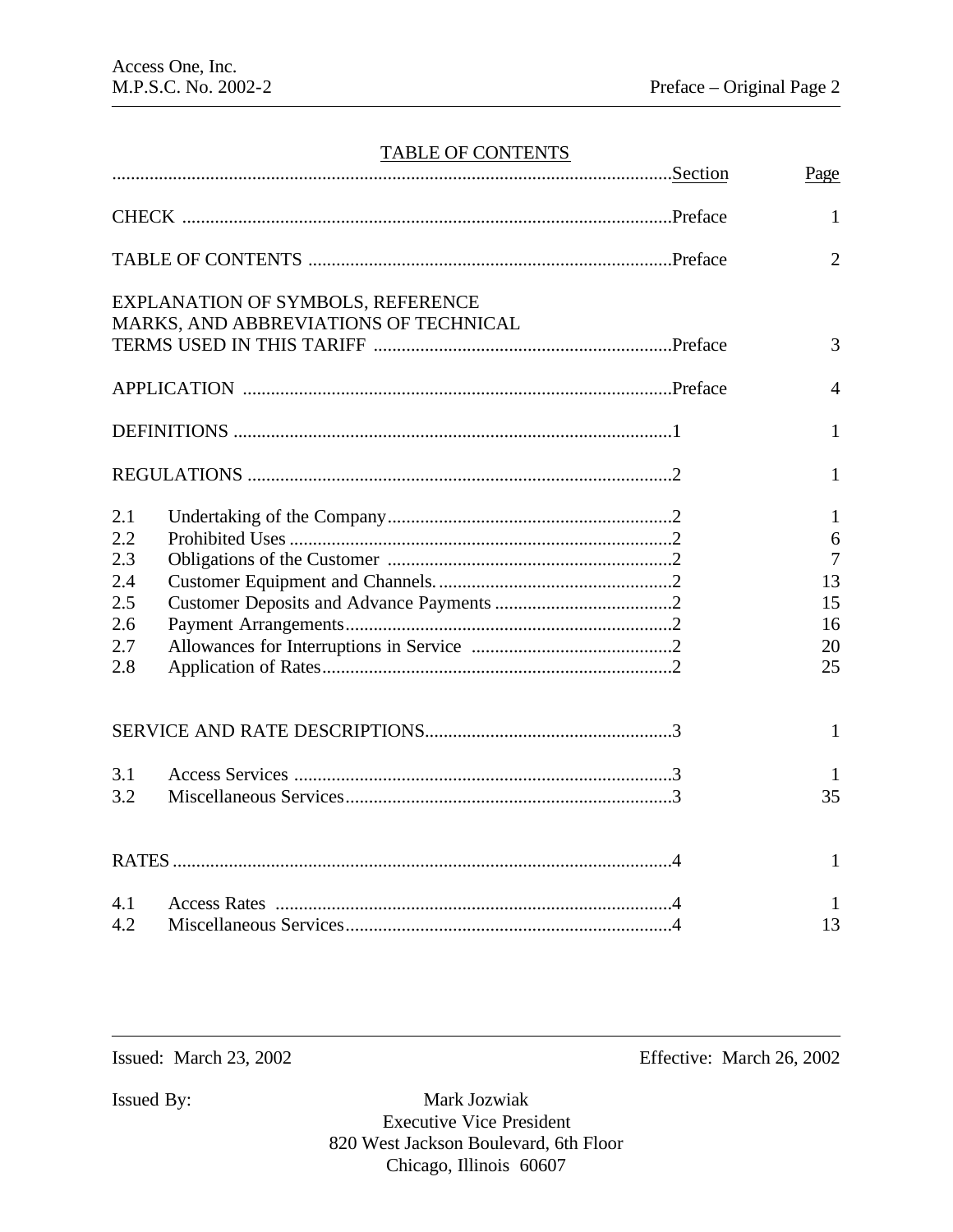# EXPLANATION OF SYMBOLS, REFERENCE MARKS, AND ABBREVIATIONS OF TECHNICAL TERMS USED IN THIS TARIFF

The following symbols shall be used in this tariff for the purpose indicated below:

- C To signify changed regulation or rate structure.
- D To signify discontinued material.
- I To signify a increased rate.
- N To signify a new rate or regulation.
- R To signify a reduced rate.

Issued: March 23, 2002 Effective: March 26, 2002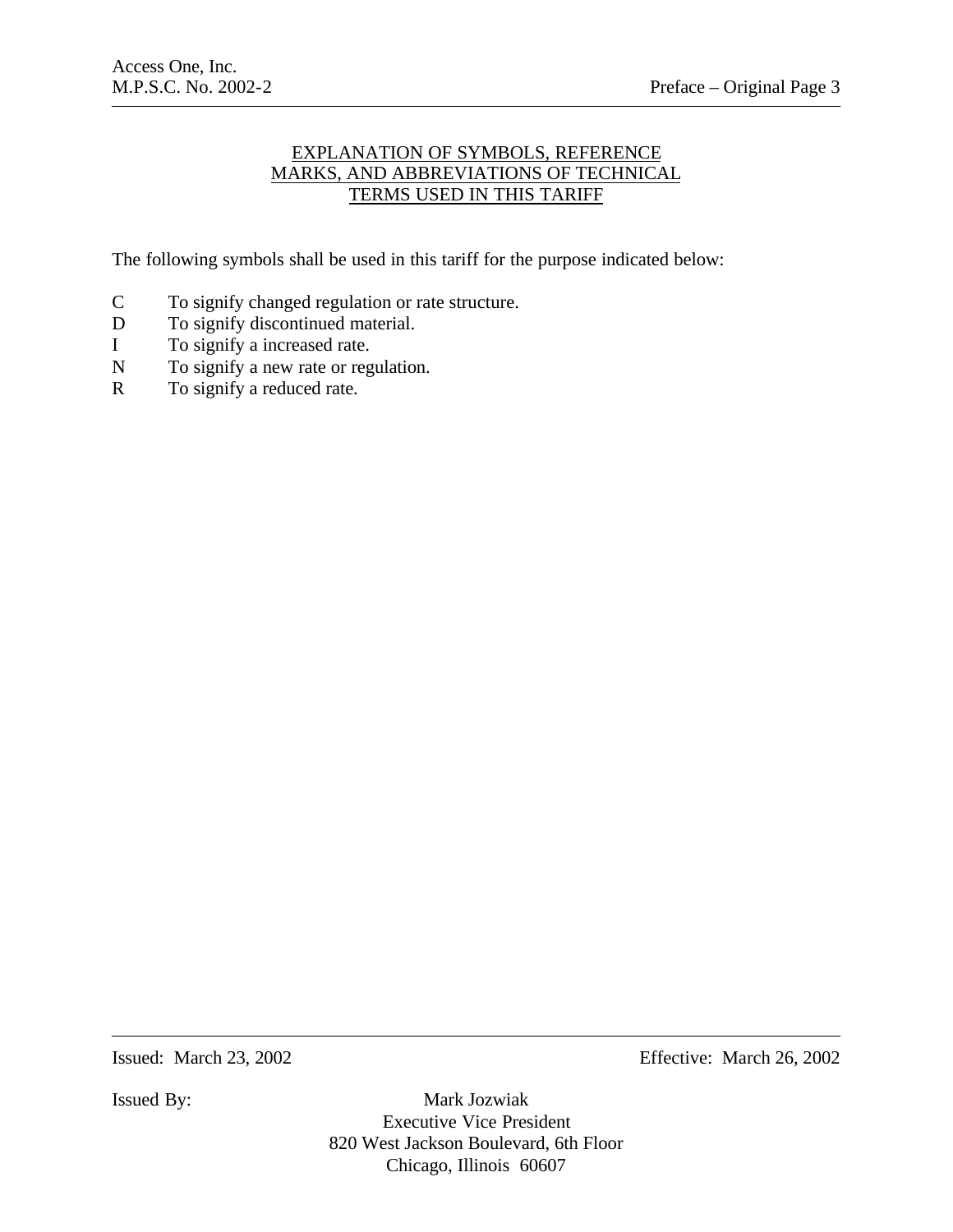# **APPLICATION**

This tariff applies to intrastate access service supplied to customers for origination and termination of traffic to and from Central Office codes directly assigned to Company.

This tariff applies only to the extent services provided hereunder are used by a customer for the purpose of originating or terminating intrastate communications. A communication is "intrastate" only if all end user premises at which the communication originates or terminates are located within the State of Michigan.

Issued: March 23, 2002 Effective: March 26, 2002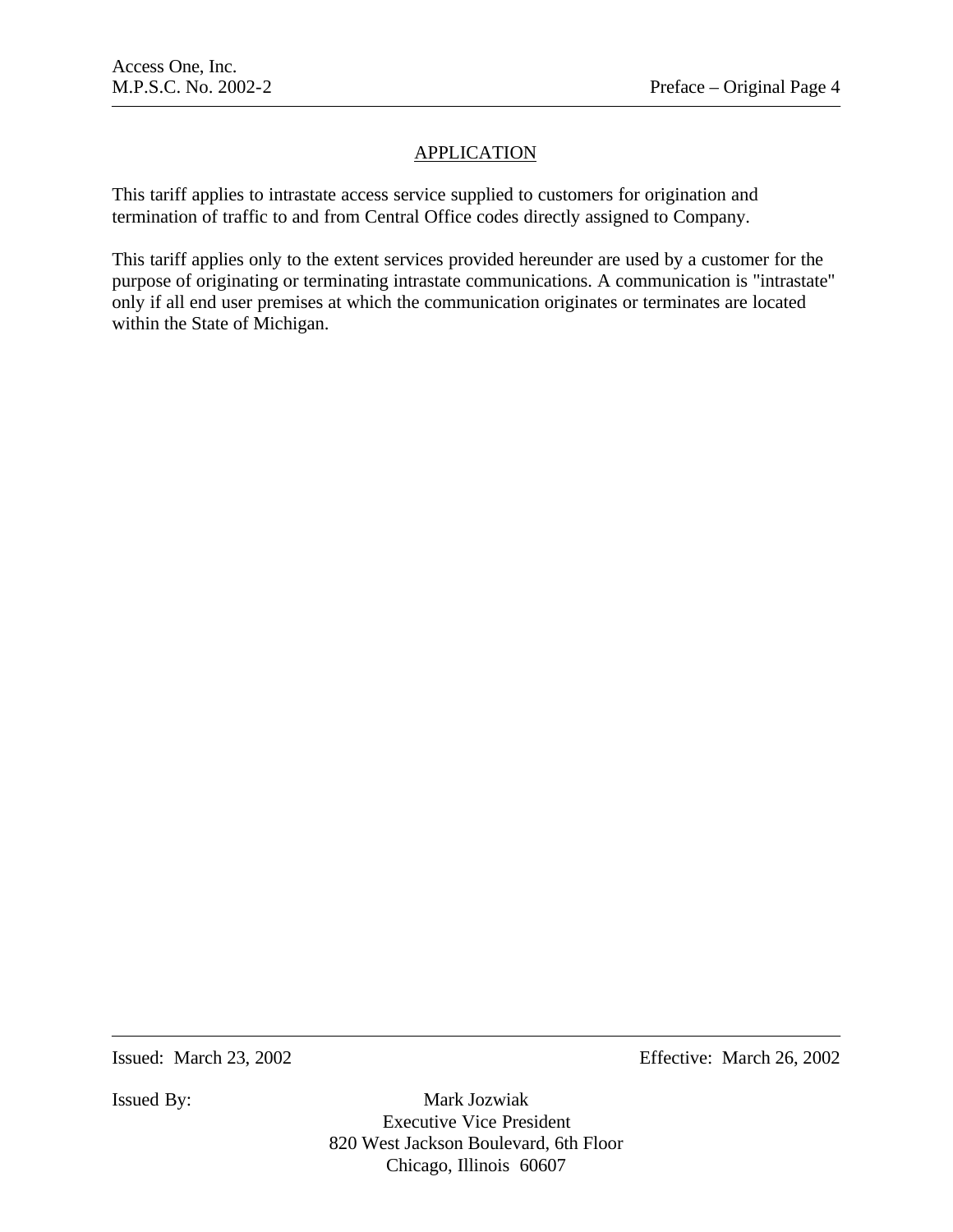# **DEFINITIONS**

Certain terms used generally throughout this tariff are described below.

#### Access Services

The Company's intrastate telephone services offered pursuant to this tariff.

#### Advance Payment

Part or all of a payment required before the start of service.

#### Company

Access One, Inc., the issuer of this tariff.

# Customer

The person, firm or corporation which orders service and is responsible for the payment of charges and compliance with the Company's regulations.

# End Office

With respect to each NPA-NXX code prefix assigned to the Company, the location of the Company's "end office" for purposes of this tariff shall be the point of interconnection associated with that NPA-NXX code in the Local Exchange Routing Guide, issued by Bellcore.

#### End User

A person or entity that subscribes to any Access One, Inc. Exchange Access Service offered under the Company's Tariff Michigan P. S. C. No. 2002-1, Section 4, and that has been assigned one or more telephone number( s) within a central office code (NPA-NXX) directly assigned to the Company.

# LATA

A Local Access and Transport Area established pursuant to the Modification of Final Judgment entered by the United States District Court for the District of Columbia in civil Action No. 82-0192; or any other geographic area designated as a LATA in the National Exchange Carrier Association, Inc. Tariff F. C. C. No. 4.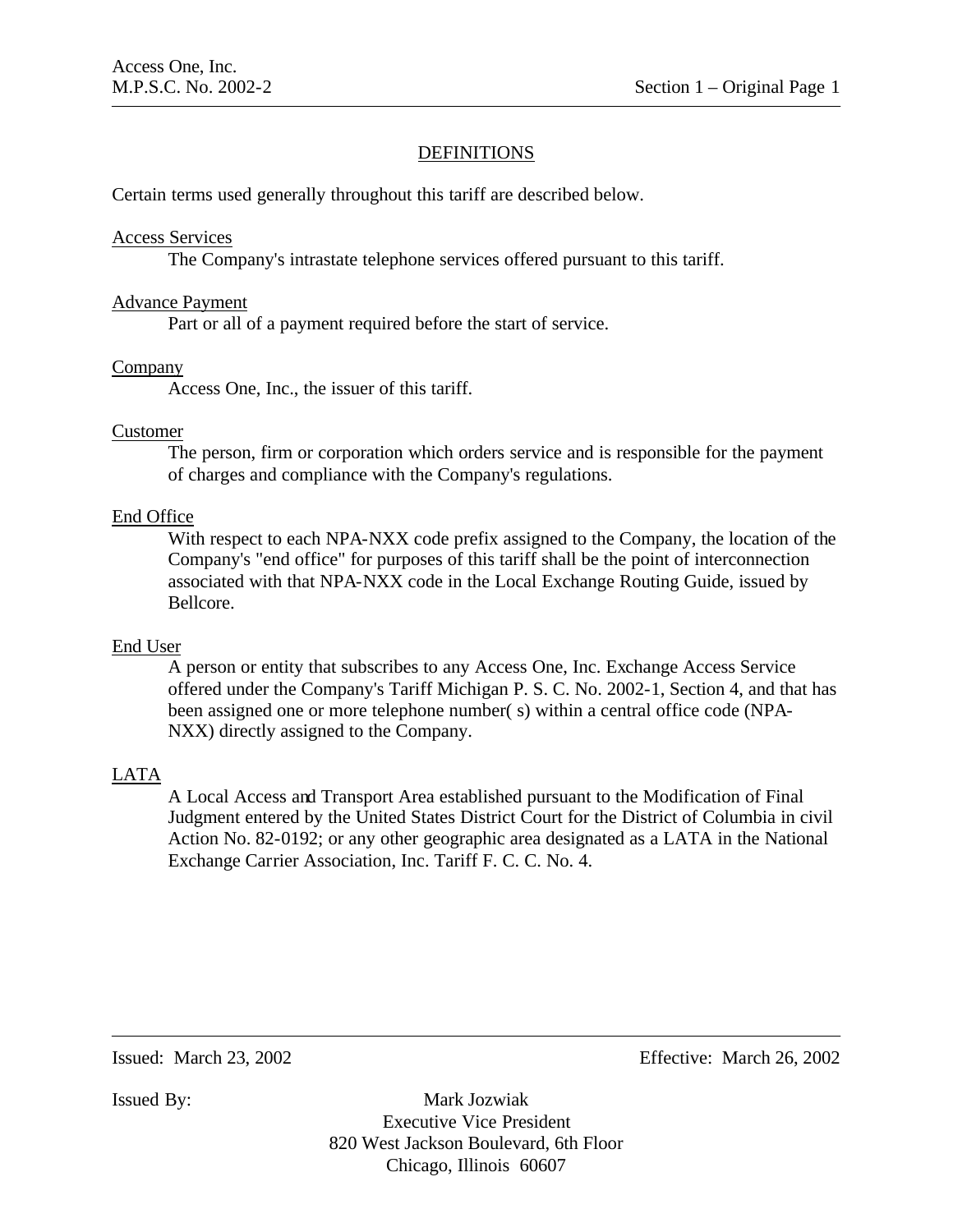# **DEFINITIONS**

### Recurring Charges

The monthly charges to the Customer for services, facilities and equipment which continue for the agreed upon duration of the service.

# Service Commencement Date

The first date on which the Company notifies the Customer that the requested service or facility is available for use, unless extended by the Customer's refusal to accept service which does not conform to standards set forth in the Service Order or this tariff, in which case the Service Commencement Date is the date of the Customer's acceptance. The Company and the Customer may mutually agree on a substitute Service Commencement Date. If the Company does not have an executed Service Order from a customer, the Service Commencement Date will be the first date on which the service or facility was used by a customer.

# Service Order

The written request for access services executed by the Customer and the Company in the format devised by the Company. The signing of a service Order by the Customer and acceptance by the Company initiates the respective obligations of the parties as set forth therein and pursuant to this tariff, but the duration of the service is calculated from the Service Commencement Date. Should a customer use the Company's access service without an executed Service Order, the Company will then request the customer to submit a Service Order.

Issued: March 23, 2002 Effective: March 26, 2002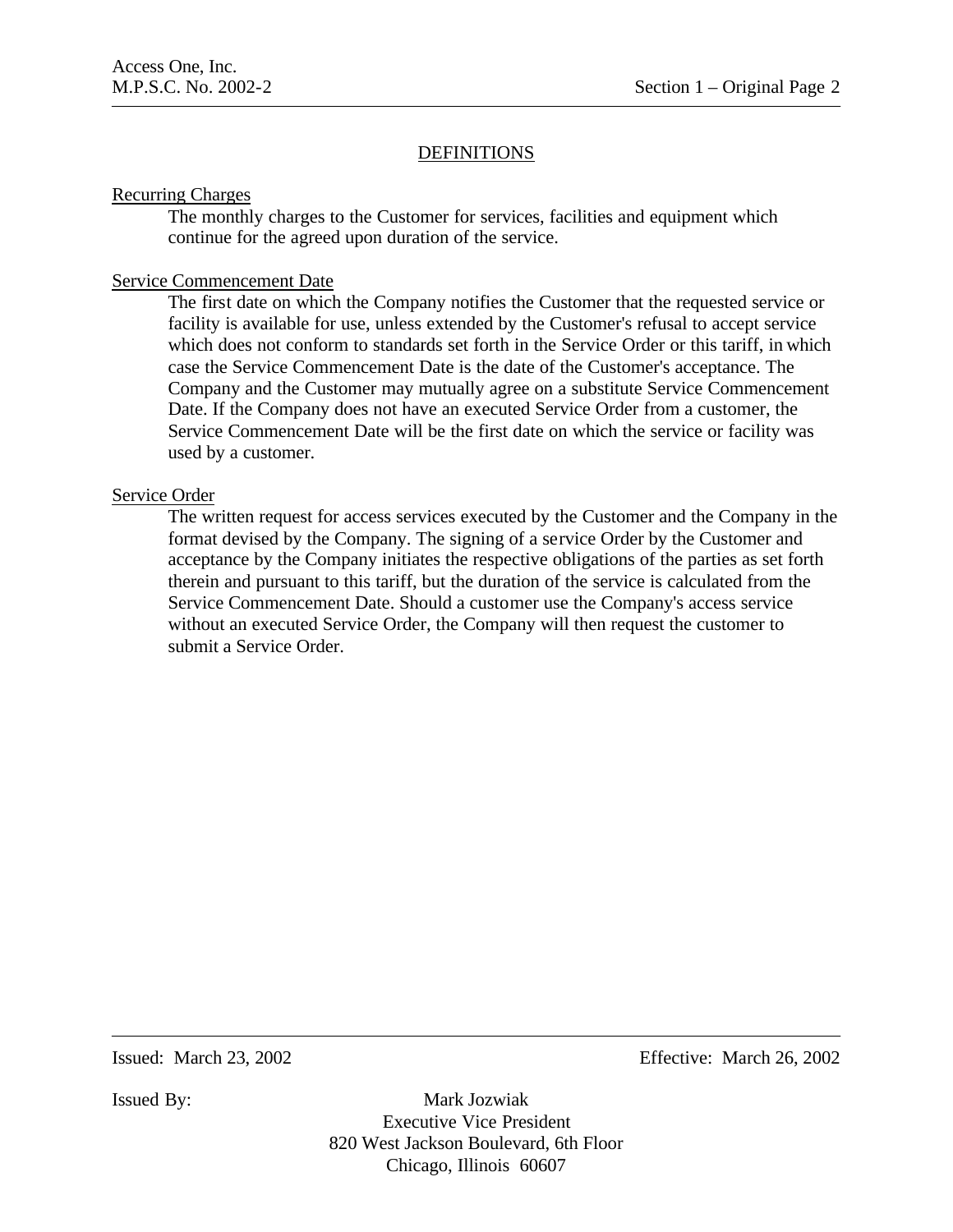# **DEFINITIONS**

### Shared

A facility or equipment system or subsystem that can be used simultaneously by several Customers.

# User

A Customer or any other person authorized by the Customer to use service provided under this tariff.

Issued: March 23, 2002 Effective: March 26, 2002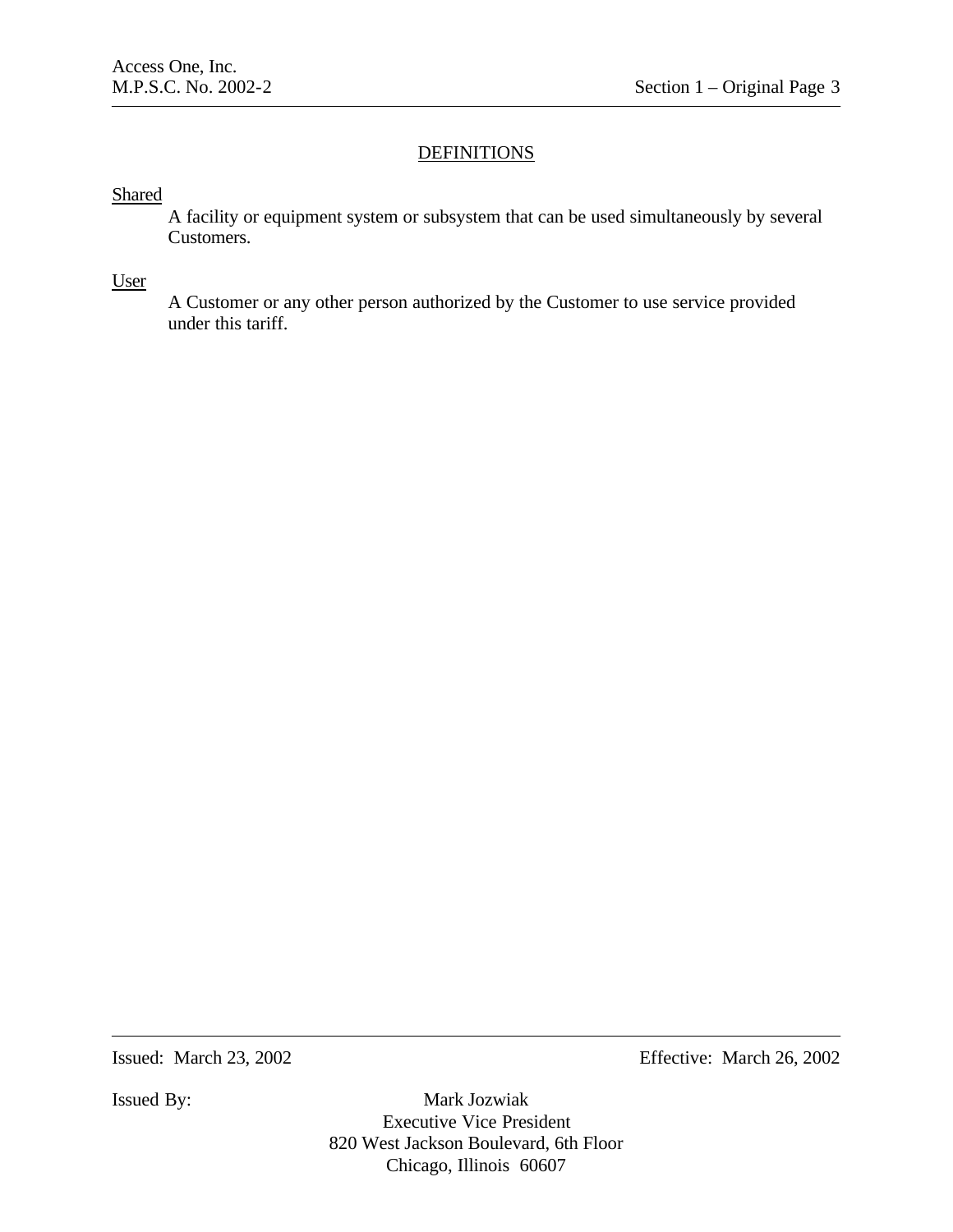# 2.1 Undertaking of the Company

# 2.1.1 Scope

The Company undertakes to furnish access services in accordance with the terms and conditions set forth in this tariff.

# 2.1.2 Shortage of Facilities

All service is subject to the availability of suitable facilities. The Company reserves the right to limit the length of communications or to discontinue furnishing services when necessary because of the lack of transmission medium capacity or because of any causes beyond its control.

#### 2.1.3 Terms and Conditions

- (A) Service is provided on the basis of a minimum period of at least one month, 24-hours per day. For the purpose of computing charges in this tariff, a month is considered to have 30 days.
- (B) Customers may be required to enter into written service orders which shall contain or reference a specific description of the service ordered, the rates to be charged, the duration of the services, and the terms and conditions in this tariff. Customer will also be required to execute any other documents as may be reasonably requested by the Company.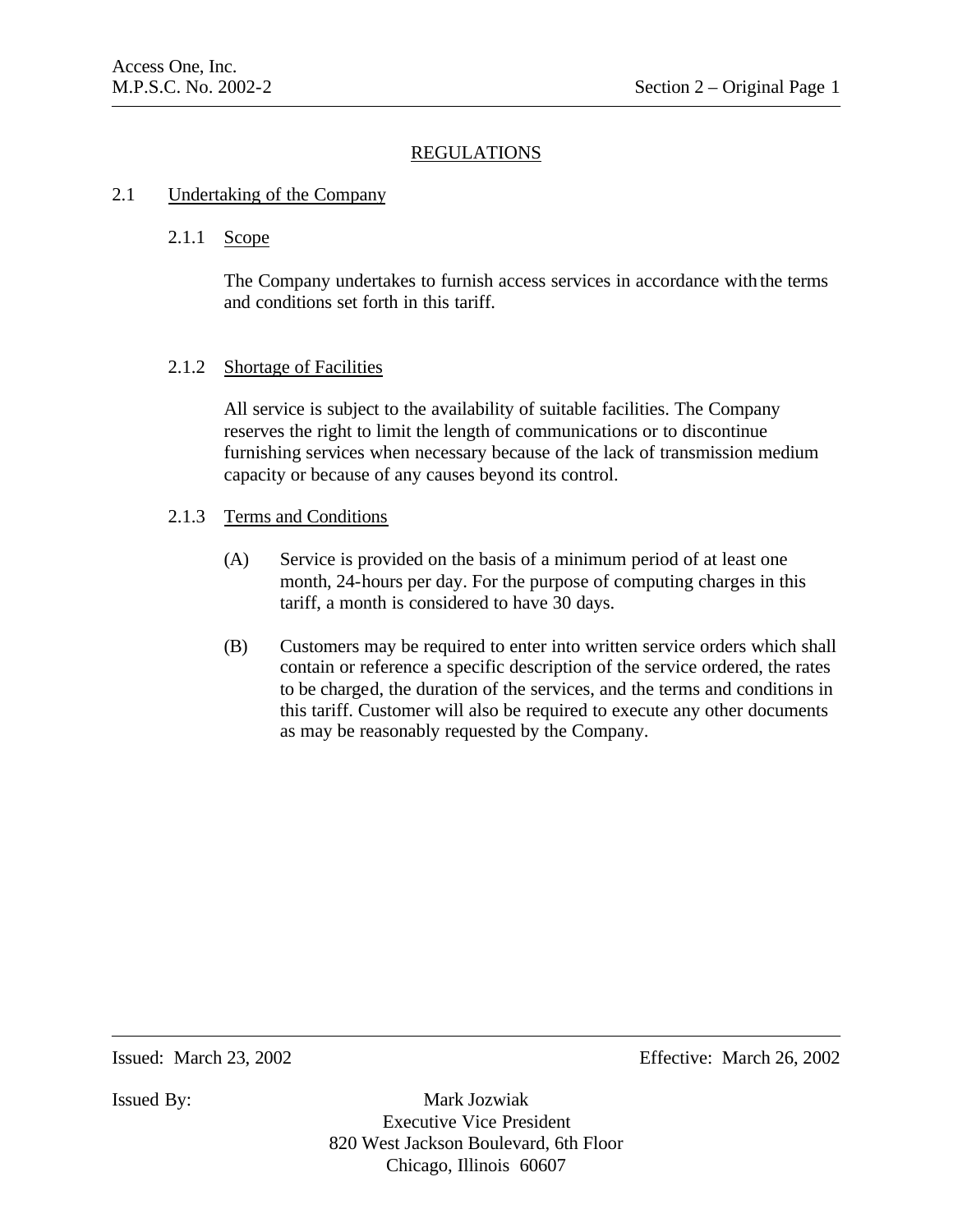# 2.1 Undertaking of the Company (cont'd.)

- 2.1.3 Terms and Conditions (cont'd)
	- (C) This tariff shall be interpreted and governed by the laws of the State of Michigan without regard for its choice of laws provision.

Issued: March 23, 2002 Effective: March 26, 2002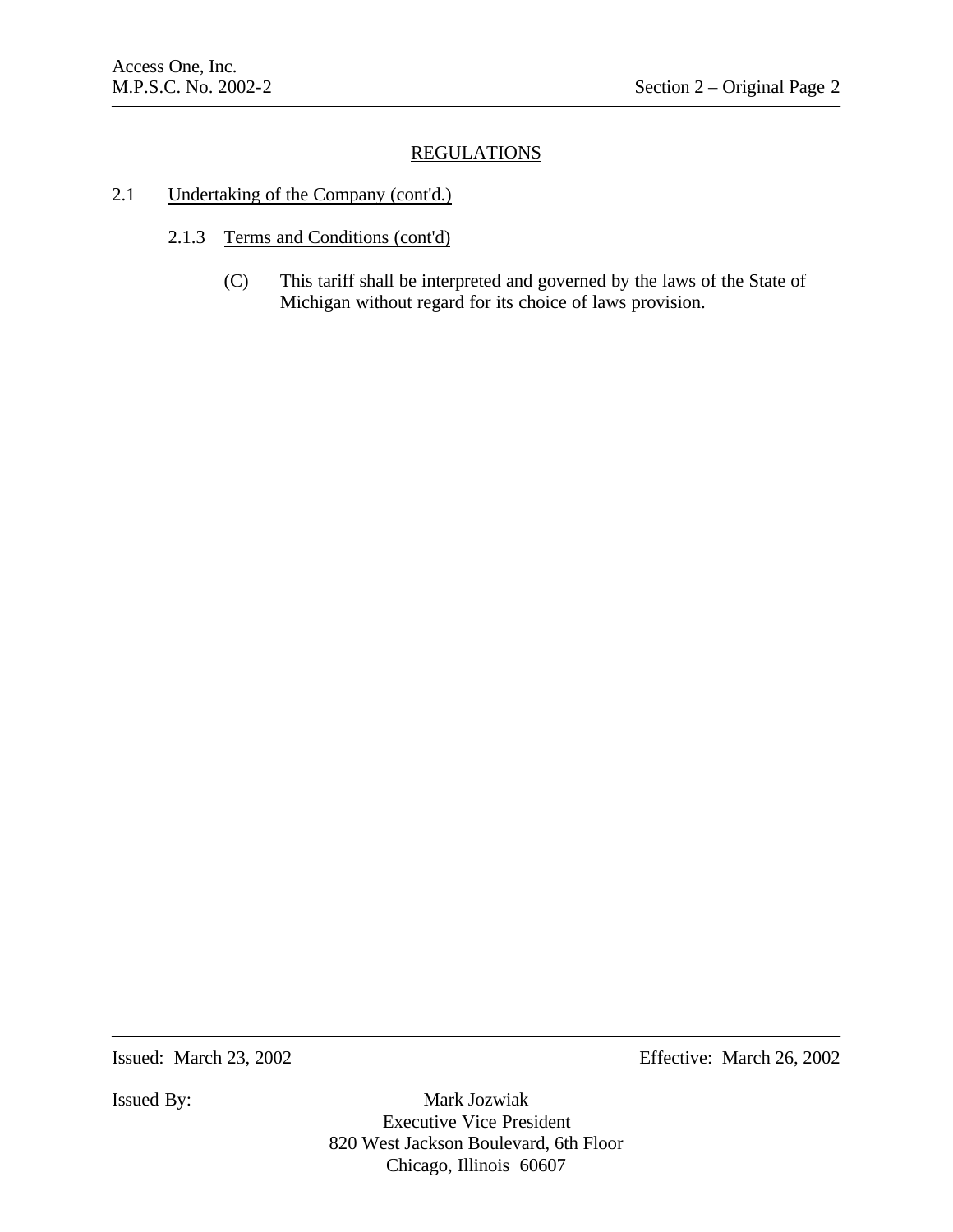### 2.1 Undertaking of the Company (cont'd.)

- 2.1.4 Liability of the Company
	- (A) Except as stated in this Section 2.1.4, the Company shall have no liability for damages of any kind arising out of or related to events, acts, rights or privileges contemplated in this tariff. This tariff does not limit the liability of the Company for willful misconduct.
	- (B) The liability of the Company for damages resulting in whole or in part from or arising in connection with the furnishing of service under this tariff, including but not limited to mistakes, omissions, interruptions, delays, errors or other defects or misrepresentations shall not exceed an amount equal to five times the initial period charge provided for under this tariff for any call for the period during which the call was affected. No other liability in any event shall attach to the Company.

Issued: March 23, 2002 Effective: March 26, 2002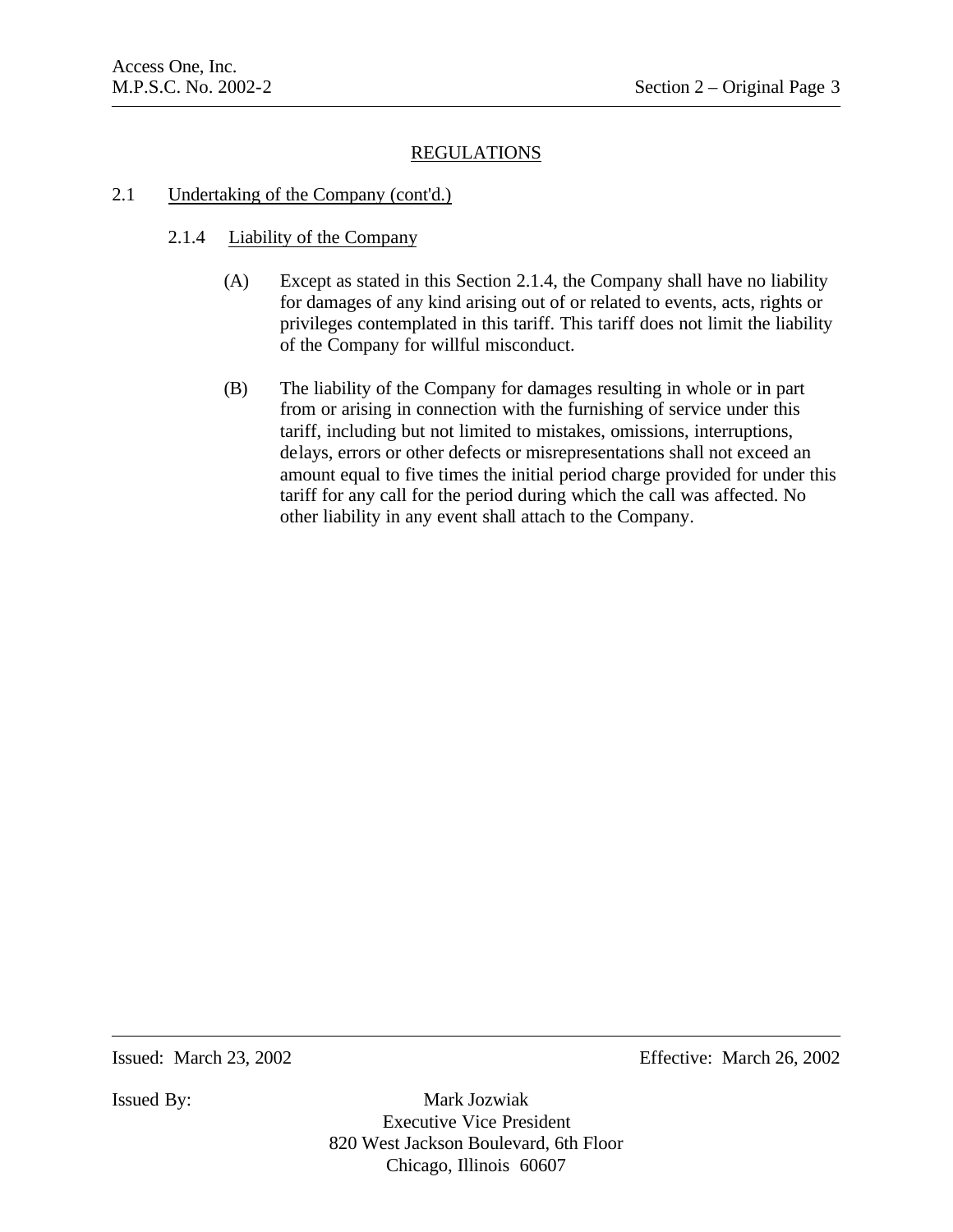# 2.1 Undertaking of the Company (cont'd.)

# 2.1.4 Liability of the Company (cont'd.)

- (C) The Company shall not be liable for any failure of performance hereunder due to causes beyond its control, including but not limited to acts of God, fires, flood or other catastrophes; failure of utility services; any law, order, regulation, directive, action or request of the United States Government, or any other government, including state and local governments having jurisdiction over the Company, or of any department, agency, commission, bureau, corporation or other instrumentality of any one or more of said governments, or of any civil or military authority; national emergencies, insurrections, riots, wars or other labor difficulties.
- (D) The Company shall not be liable for any act or omission of any other entity furnishing to the Customer facilities, equipment, or services used with the Company's access services. Nor shall the Company be liable for any damages or losses due to unauthorized use or the service or the failure or negligence of the Customer or due to the failure of the Customerprovided equipment, facilities or services.

# 2.1.5 Claims

The Company shall be indemnified and saved harmless by the Customer from and against all loss, liability, damage and expense, including reasonable counsel fees, due to claims of libel, slander, or infringement of copyright in connection with the material transmitted over the Company's facilities; and any other claim resulting from any act or omission of the Customer or patron( s) of the Customer relating to the use of the Company's services or facilities.

Issued: March 23, 2002 Effective: March 26, 2002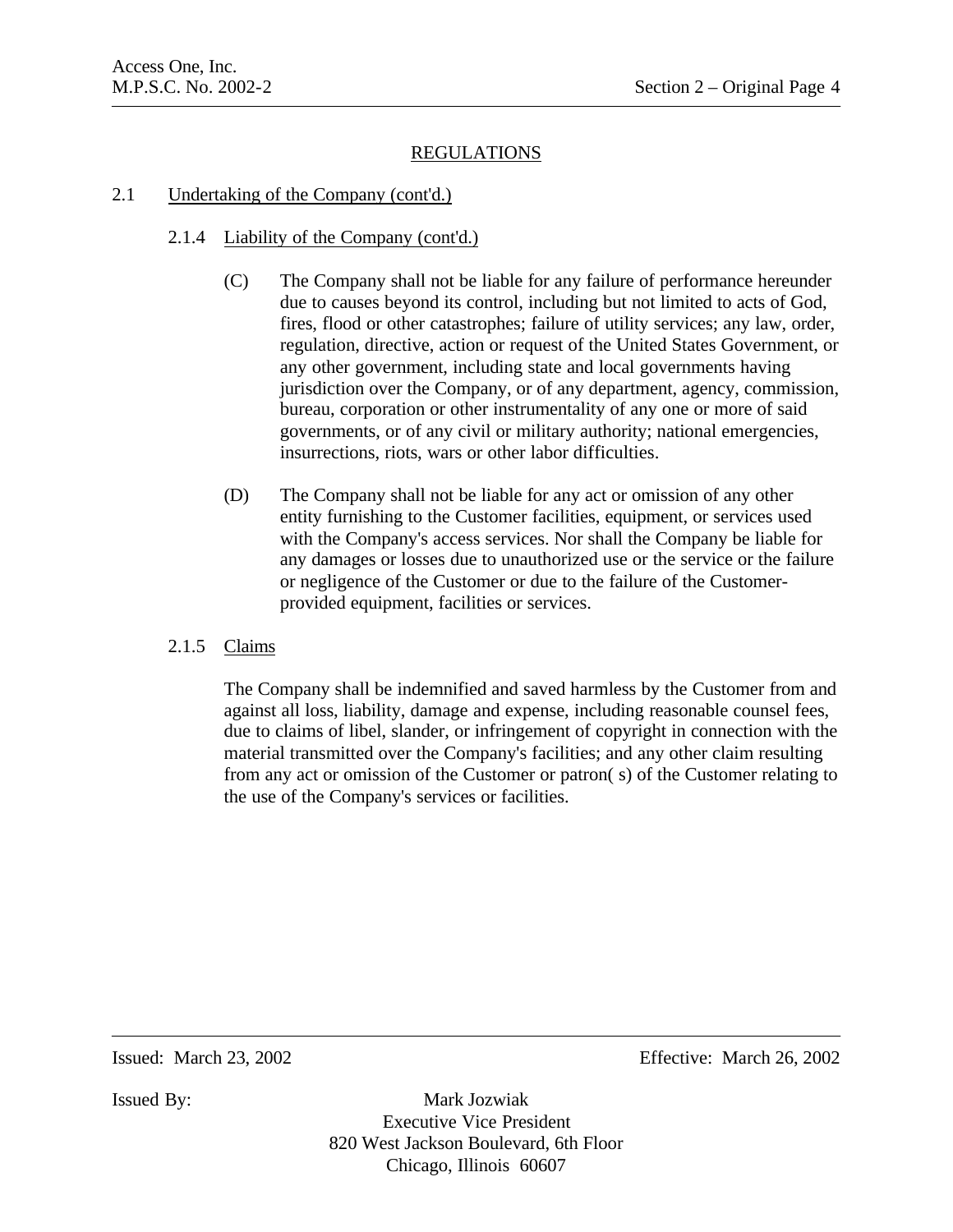# 2.1 Undertaking of the Company (cont'd.)

# 2.1.6 Provision of Equipment and Facilities

- (A) Except as otherwise indicated, customer-provided station equipment at the Customer's premises for use in connection with this service shall be so constructed, maintained and operated as to work satisfactorily with the facilities of the Company.
- (B) The company shall not be responsible for the installation, operation or maintenance of any Customer-provided communications equipment. Where such equipment is connected to service furnished pursuant to this tariff, the responsibility of the Company shall be limited to the furnishing of services under this tariff and to the maintenance and operation of such services in the proper manner. Subject to this responsibility, the company shall not be responsible for:
	- (1) the through transmission of signals generated by Customerprovided equipment or for the quality of, or defects in, such transmission; or
	- (2) the reception of signals by Customer-provided equipment; or
	- (3) network control signaling where such signaling is performed by Customer-provided network control signaling equipment.

# 2.1.7 Ownership of Facilities

Title to all facilities provided in accordance with this tariff remains in the Company, its agents, contractors or suppliers.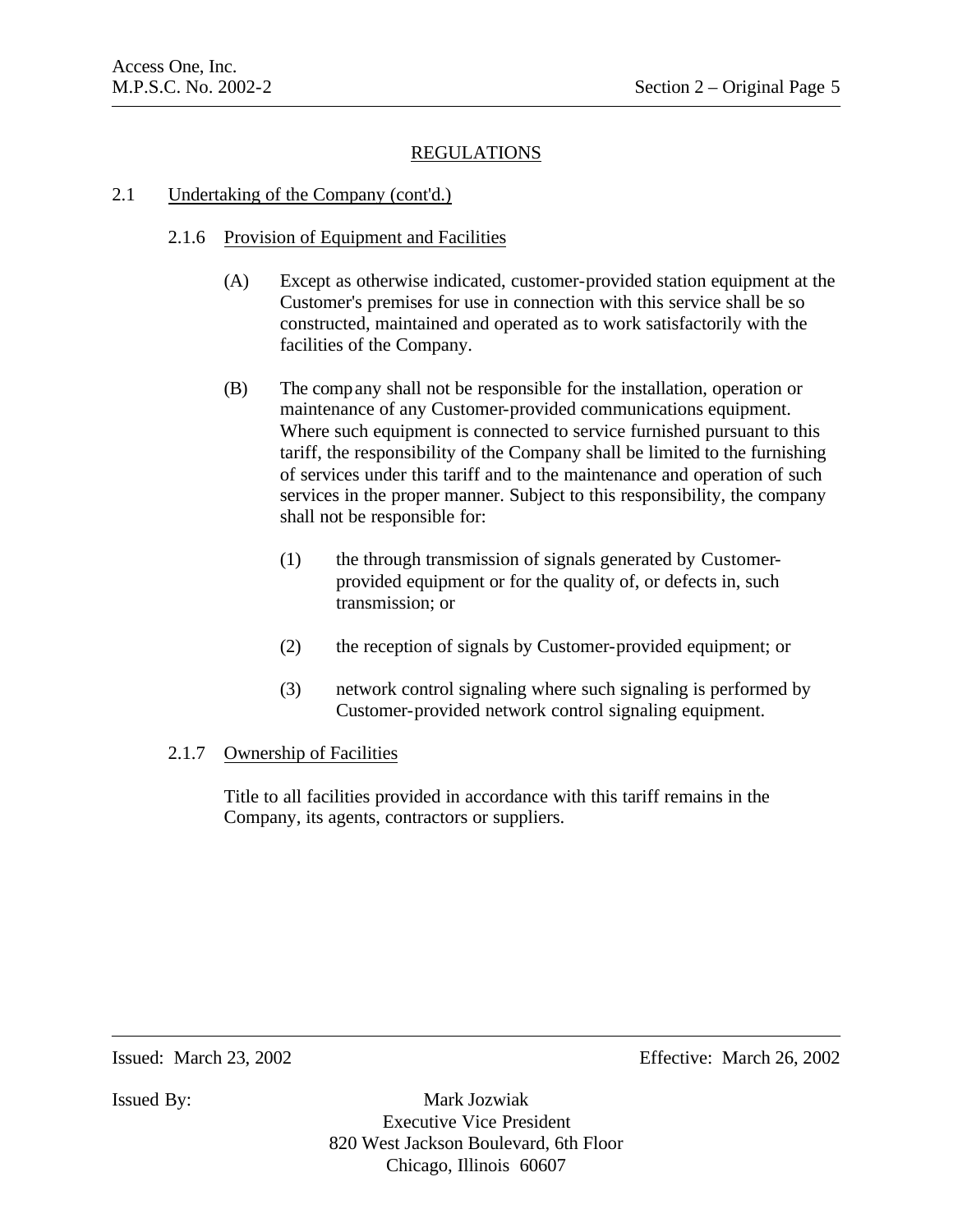# 2.2 Prohibited Uses

- A) The services the Company offers shall not be used for any unlawful purpose or for any use for which the Customer has not obtained all required governmental approvals, authorization, licenses, consents and permits.
- B) The Company may require applicants for service who intend to use the Company's offering for resale and/ or for shared use to file a letter with the company confirming that their use of the Company's offerings complies with relevant laws and regulations, policies, orders, and decisions.
- C) The Company may require a Customer to immediately shut down its transmission if such transmission is causing interference to others.
- D) A customer, joint user, or authorized user may not assign, or transfer in any manner, the service or any rights associated with the service without the written consent of the Company. The Company will permit a Customer to transfer its existing service to another entity if the existing Customer has paid all charges owed to the Company for regulated access services. Such a transfer will be treated as a disconnection of existing service and installation of new service, and nonrecurring installation charges as stated in this tariff will apply.

Issued: March 23, 2002 Effective: March 26, 2002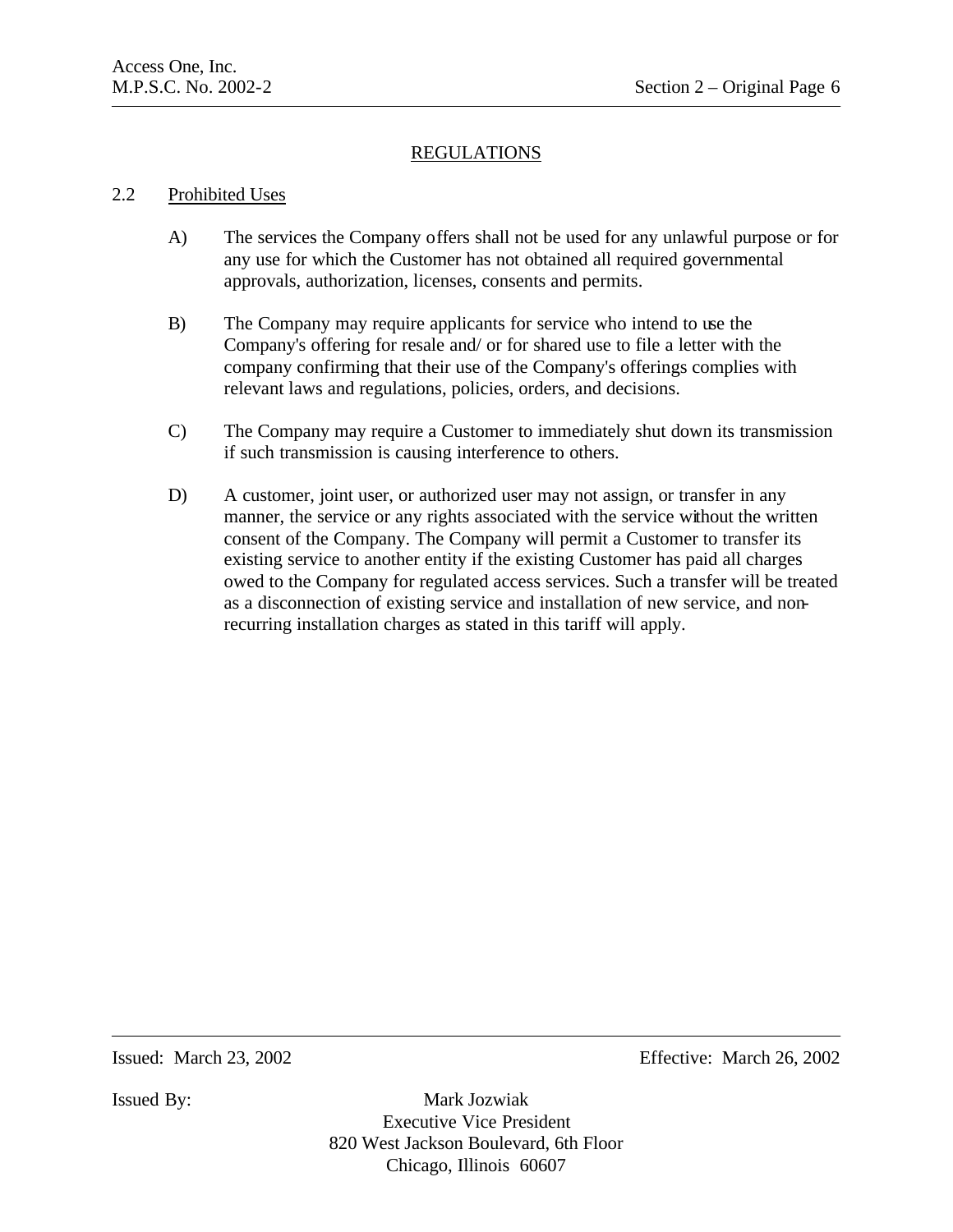# 2.3 Obligations of the Customer

# 2.3.1 Customer Premises Provisions

- A) The Customer shall provide the personnel, power and space required to operate all facilities and associated equipment installed on the premises of the Customer.
- B) The Customer shall be responsible for providing Company personnel access to premises of the Customer at any reasonable hour for the purpose of testing the facilities or equipment of the Company.

# 2.3.2. Liability of the Customer

The Customer will be liable for damages to the facilities of the Company caused by negligence or willful acts of its officers, employees, agents or contractors of the Customer where such negligence or willful acts is not the direct result of the Company's negligence.

Issued: March 23, 2002 Effective: March 26, 2002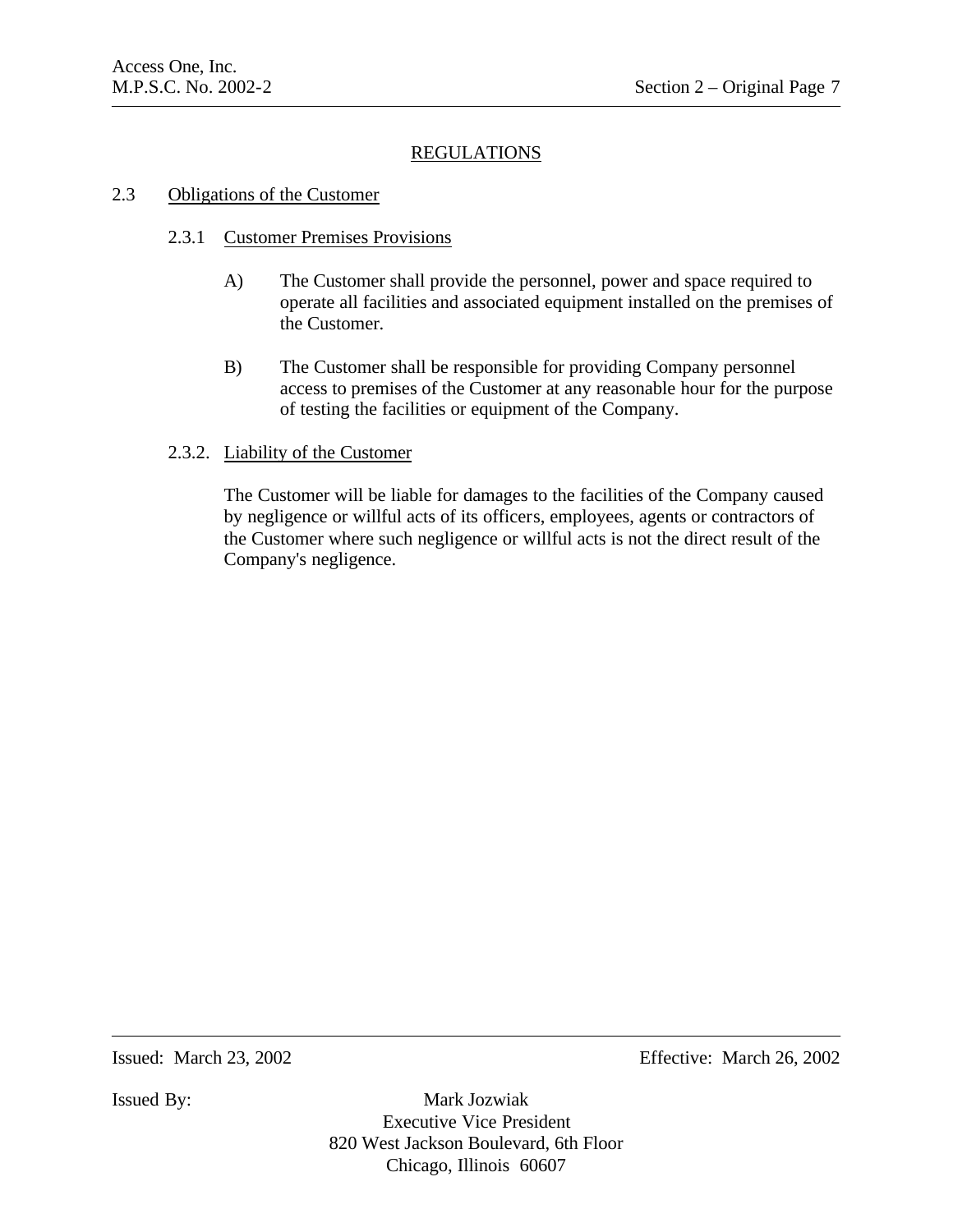### 2.3 Obligations of the Customer (cont'd.)

# 2.3.3 Jurisdictional Report Requirements

(A) For Feature Group B Switched Access Service( s) for both interstate and intrastate use, the projected interstate percentage of use must be provided by the customer in a whole number to the Company. The Company will designate the number obtained by subtracting the projected interstate percentage of use from 100 (100 -projected interstate percentage = intrastate percentage) as the projected intrastate percentage of use. In addition, the projected percentage of intrastate use which is intraLATA must also be provided. When a customer orders Feature Group B Switched Access Service, the customer shall state, in its order, the projected Percent Interstate Usage (PIU) factor for Feature Group B Switched Access Service group ordered.

For Feature Group D Switched Access Service( s), the Company, where jurisdiction can be determined from the call detail, will determine the projected interstate percentage as follows. For originating access minutes, the projected interstate percentage will be developed on a monthly basis by end office when the Feature Group D, Switched Access Service access minutes are measured by dividing the measured interstate originating access minutes (the access minutes where the calling number is in one state and the called number is in another state) by the total originating access minutes when the call detail is adequate to determine the appropriate jurisdiction. For terminating access minutes, the customer has the option to provide the Telephone Company with a projected PIU factor. Customers who provide a PIU factor shall supply the Telephone Company with an interstate percentage of Feature Group D terminating access minutes for each account to which the customer may terminate traffic.

Issued: March 23, 2002 Effective: March 26, 2002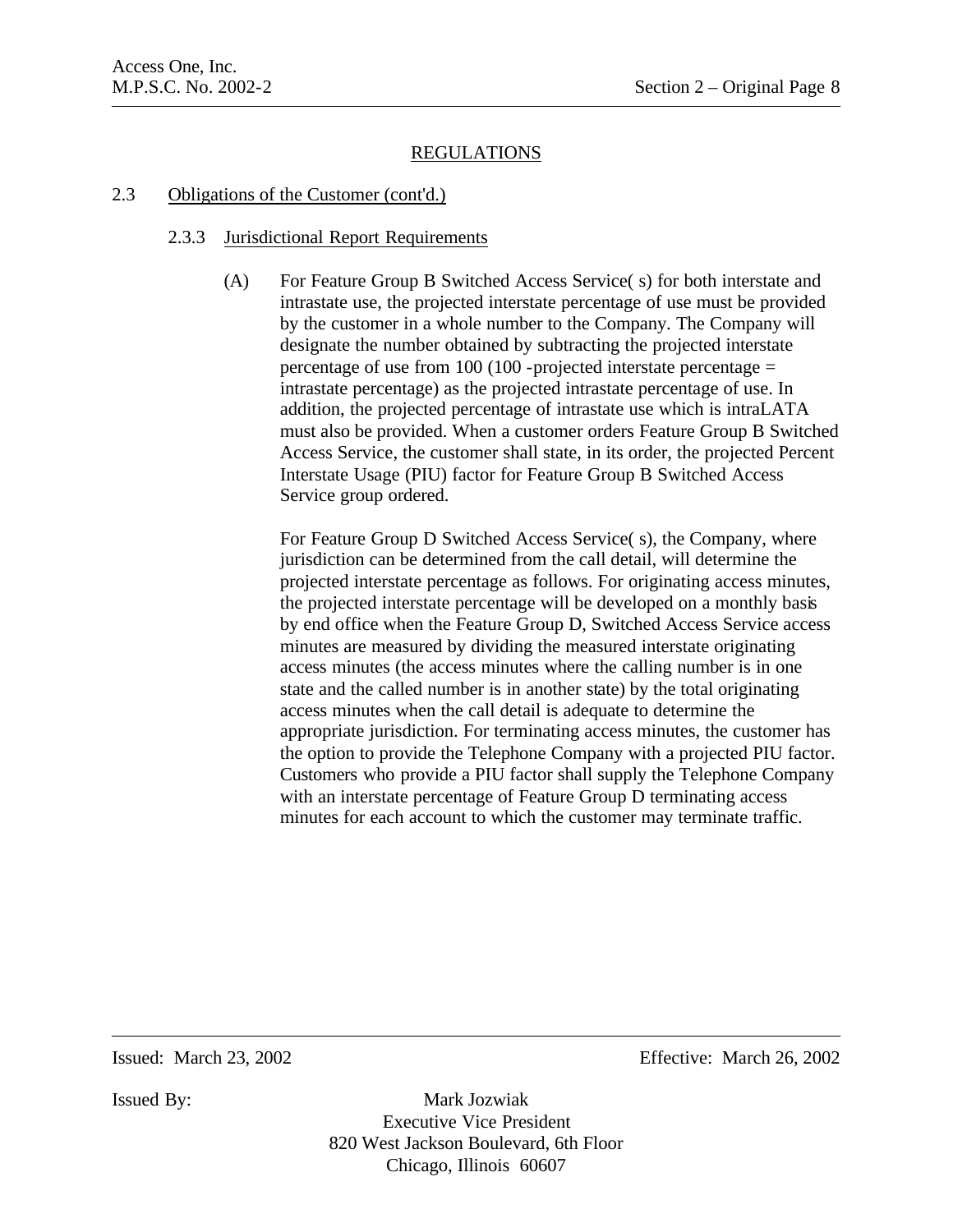# 2.3 Obligations of the Customer (cont'd.)

# 2.3.3 Jurisdictional Report Requirements (cont'd.)

(A) (cont'd.)

Should the customer not supply a terminating PIU factor, the data used by the Company to develop the projected interstate percentage for originating access minutes will be used to develop projected interstate percentage for such terminating access minutes. When a customer orders Feature Group D Switched Access Service, the customer shall supply a projected interstate percentage of use for each end office involved to be used in the event that originating call details are insufficient to determine the jurisdiction for the call. This percentage shall be used by the Company as the projected interstate percentage for such call detail. For purposes of developing the projected interstate percentage, the customer shall utilize the same considerations as those set forth in Section 2.3.3( B) following.

The Company will designate the number obtained by subtracting the projected interstate percentage for originating and terminating access minutes from  $100$  ( $100$  -projected interstate percentage = intrastate percentage) as the projected intrastate percentage of use.

If the Customer has no originating traffic within the end office for which sufficient call detail exists to develop a PIU factor, and the Customer has not supplied a PIU factor on either the quarterly update report or the Access Service Request, the Company will designate a PIU factor of 75% for Feature Group B or Feature Group D terminating access minutes. For originating 800 access minutes, where the call detail is insufficient to determine the jurisdiction f the call, the customer shall provide the Company with a projected PIU factor. If such a PIU has not been provided for 800 access minutes, the Company will designate the default PIU factor of 75%. This factor will be applied to the next billing cycle and continue until the Customer provides a PIU factor. When the Customer does provide the PIU factor, the Company will update the customer's PIU factors within fifteen (15) business days.

Issued: March 23, 2002 Effective: March 26, 2002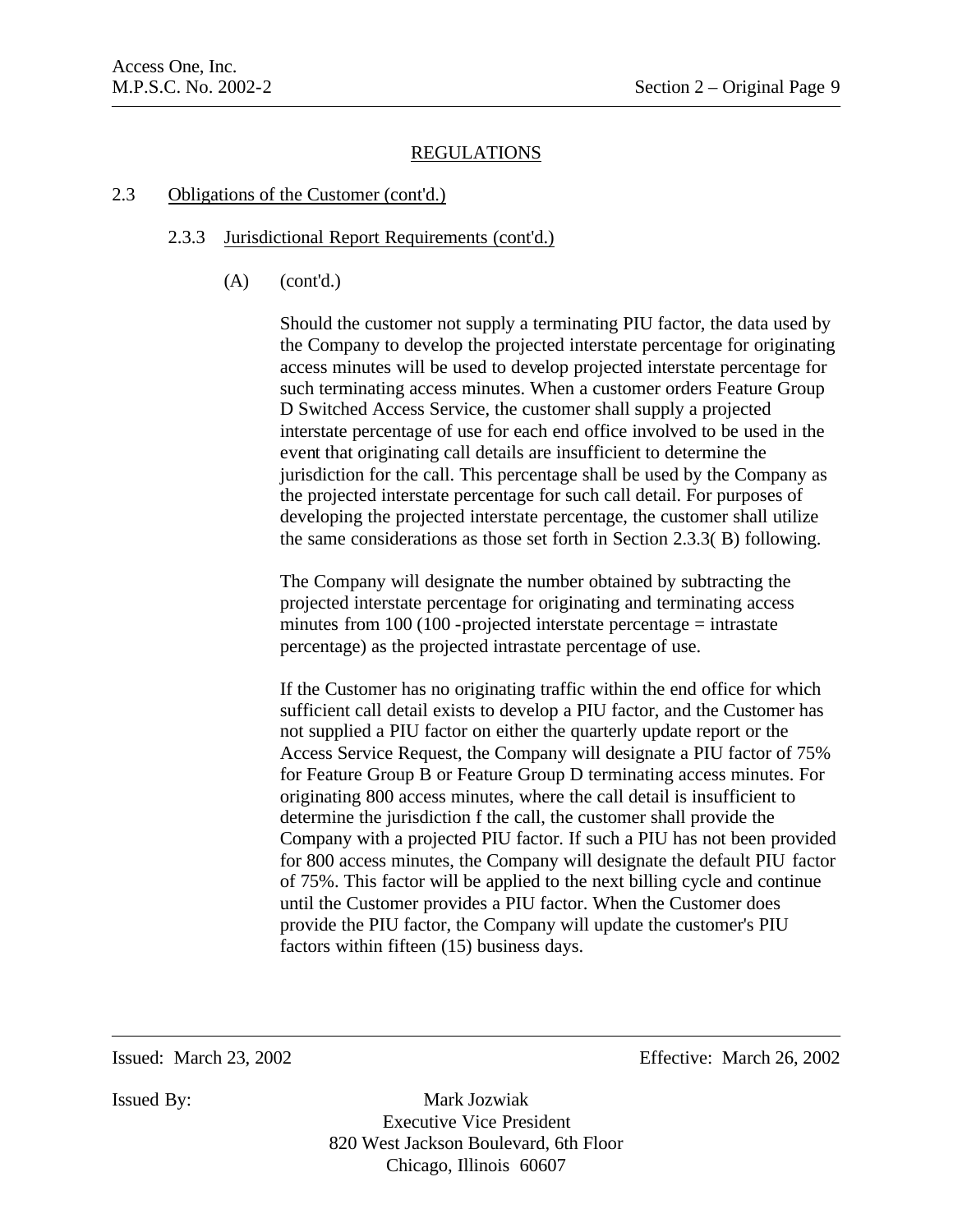### 2.3 Obligations of the Customer (cont'd.)

# 2.3.3 Jurisdictional Report Requirements (cont'd.)

- (B) For purposes of developing the projected interstate percentage, the customer shall consider every call that enters the customer's network at a point within the same state as the state where the called station is located to be intrastate and every call that enters the customer's network at a point in a state different from the state in which the called station is located to be interstate.
- (C) These whole number percentages will be used by the Company to apportion the use, rates, and/ or nonrecurring charges between interstate and intrastate until a revised report is received.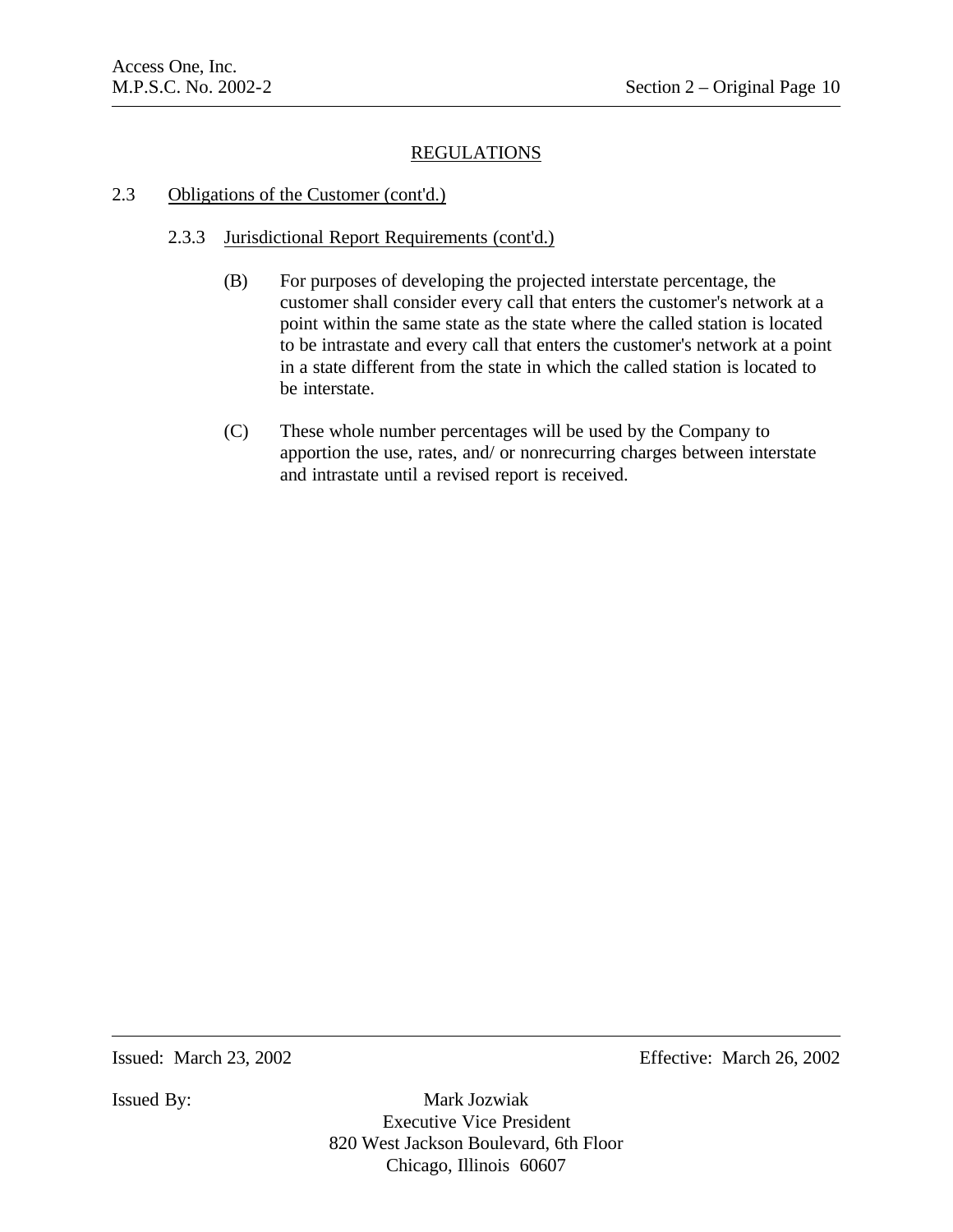#### 2.3 Obligations of the Customer (cont'd.)

#### 2.3.3 Jurisdictional Report Requirements (cont'd.)

(D) The projected interstate percentage of use will be used to determine the charges as follows:

The number of access minutes for a group will be multiplied by the projected interstate percentage of use to determine the interstate access minutes. (i. e., number of access minutes x projected interstate percentage of use = interstate access minutes). The number of interstate access minutes so determined will be subtracted from the total number of access minutes (i. e., number of access minutes - interstate access minutes  $=$ intrastate access minutes). The interstate access minutes for the group will be billed as set forth in Section 4, following.

(E) Effective on the first of January, April, July and October of each year, the customer may update the jurisdictional reports that require a projected interstate percentage. The customer shall forward to the Company, to be received no later than 20 calendar days after the first of each such month, a revised report showing the interstate percentage of use for the past three months ending the last day of December, March, June and September, respectively, for each service arranged for interstate and intrastate use. Except as set forth in Section 2.3.3( A) preceding where jurisdiction can be determined from the recorded message detail, the revised report will serve as the basis for the next three months billing and will be effective on the bill date in the following month (i. e., February, May, August, and November) for that service. No prorating or back billing will be done based on the report. If the customer does not supply the report, the Company will assume the percentage to be the same as that provided in the last quarterly report. For those cases in which a quarterly report has never been received from the customer, the Company will assume the percentage to be the same as that provided in the order for service as set forth in Section 2. 3.3( A) preceding.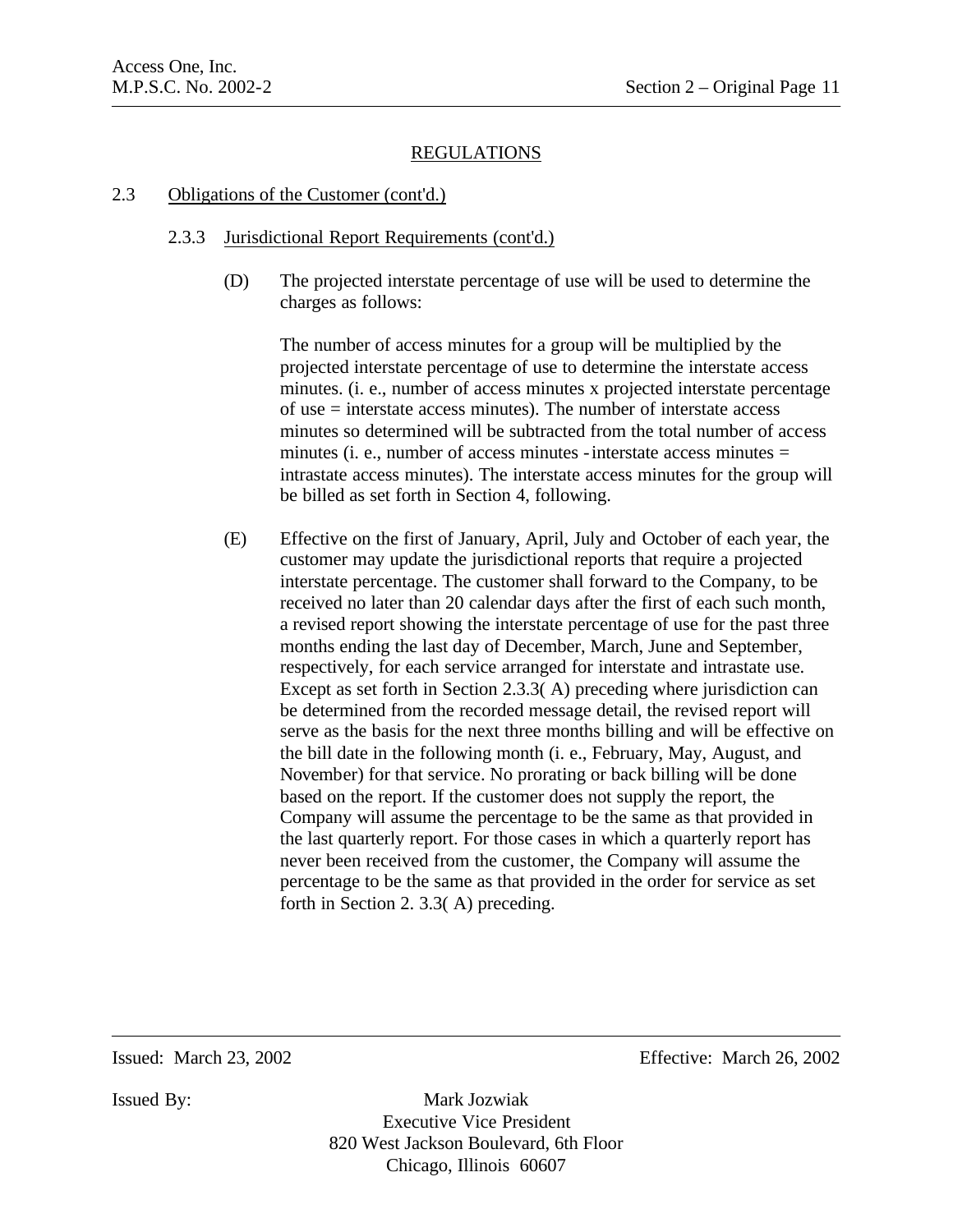### 2.3 Obligations of the Customer (cont'd.)

# 2.3.3 Jurisdictional Report Requirements (cont'd.)

(F) The customer reported projected interstate percentage of use as set forth in Section 2.3.3(A) preceding will be used for the apportionment of any monthly rates or nonrecurring charges associated with Feature Groups B or D Switched Access Service until the end of the quarter during which the service was activated.

Thereafter, a projected interstate percentage for such apportionment will be developed quarterly by the Company based on the data used to develop the projected interstate percentage of use as set forth in Section 2.3.3( A) preceding. Where call detail is insufficient to make such a determination, the customer will be requested to project a interstate percentage of use to be used by the Company for such apportionment.

- (G) The customer shall keep sufficient detail from which the percentage of interstate use can be ascertained and upon request of the Company make the records available for inspection. Such a request will be initiated by the Company no more than once per year. The customer shall supply the data within 30 calendar days of the Company request.
- (H) The customer may provide an additional percentage of interstate use to Entrance Facility and Direct Trunked Transport subject to the reporting requirements previously listed in this section. This percentage of interstate use may be provided per individual facility or at the billing account level. Should the customer not provide a percentage of interstate use, the Company will use the reported Feature Group B or Feature Group D aggregated percentage of interstate use.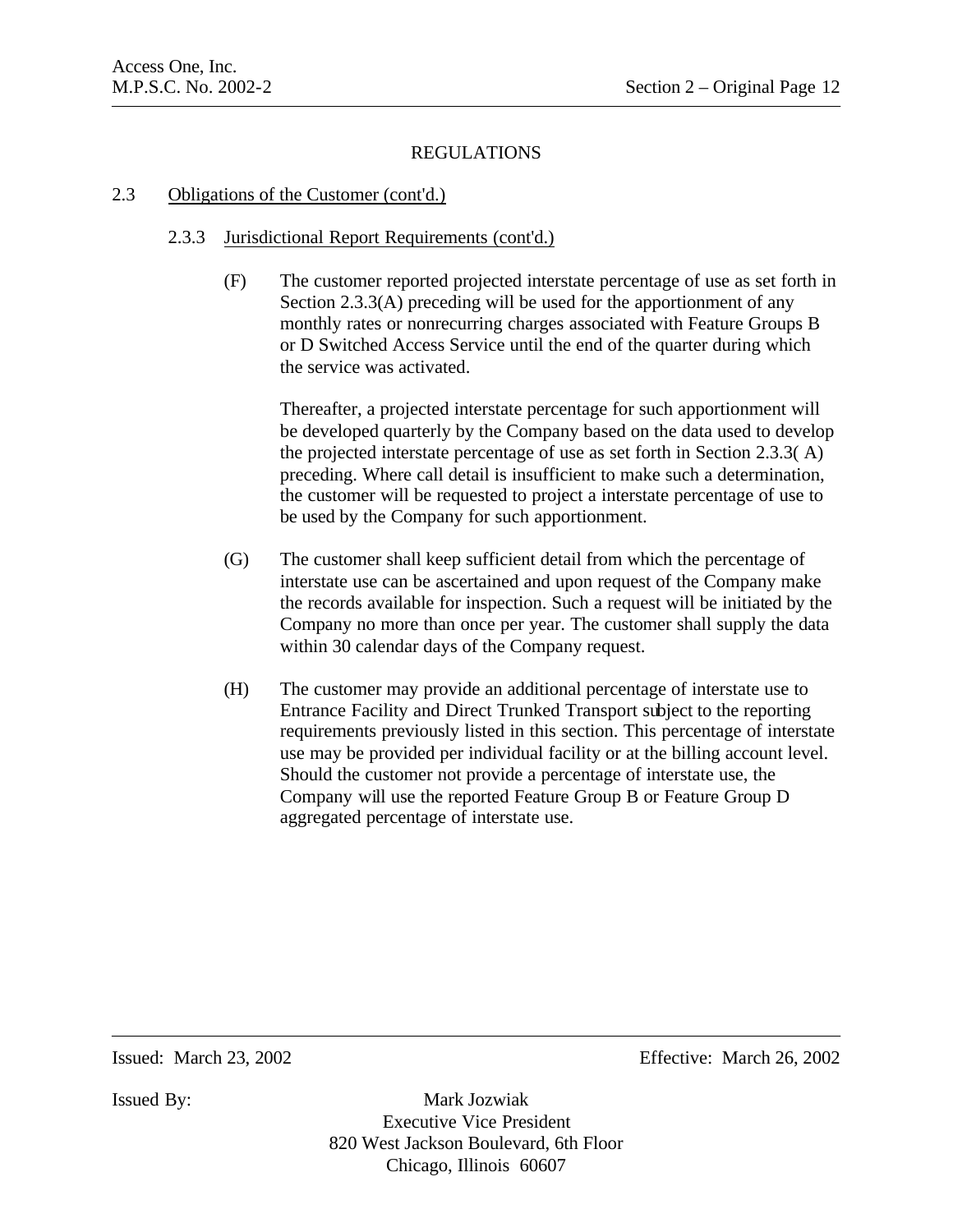#### 2.4 Customer Equipment and Channels

#### 2.4.1 Interconnection of Facilities

In order to protect the Company's facilities and personnel and the services furnished to other customers by the Company from potentially harmful effects, the signals applied to the Company's service shall be such as not to cause damage to the facilities of the Company. Any special interface equipment necessary to achieve the compatibility between facilities of the Company and the channels or facilities of others shall be provided at the Customer's expense.

Issued: March 23, 2002 Effective: March 26, 2002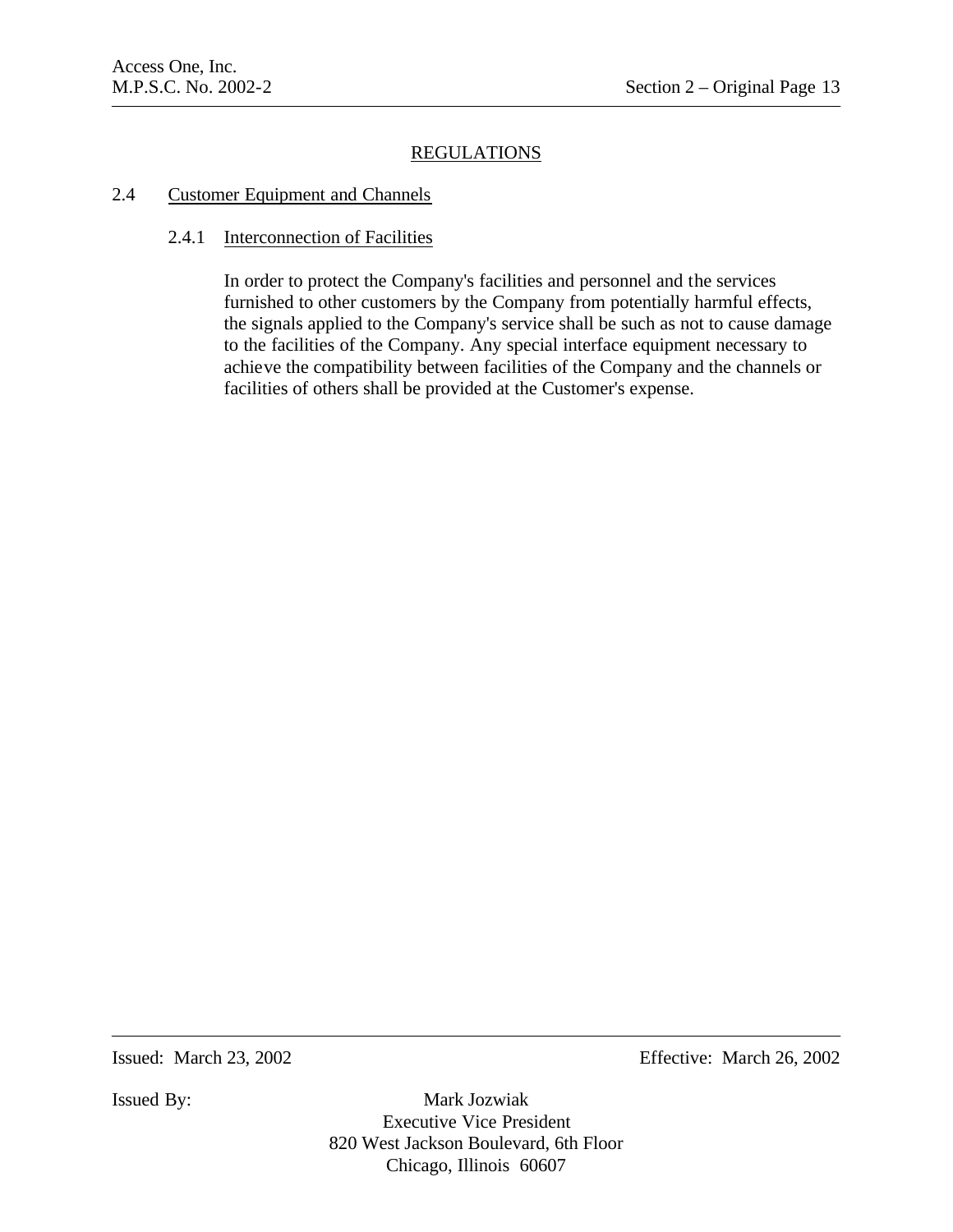# 2.4 Customer Equipment and Channels (cont'd.)

# 2.4.2 Inspections

- (A) The Company may, upon notification to the Customer, at a reasonable time, make such tests and inspections as may be necessary to determine that the requirements regarding the equipment and interconnections are being complied with the installation, operation and maintenance of Customer-provided equipment and in the wiring of the connection of Customer channels to Company-owned facilities.
- (B) If the protective requirements in connections with Customer-provided equipment are not being complied with, the Company may take such action as necessary to protect its facilities and personnel and will promptly notify the Customer by registered mail in writing of the need for protective action. In the event that the Customer fails to advise the Company within 10 days after such notice is received or within the time specified in the notice that corrective action has been taken, the Company may take whatever additional action is deemed necessary, including the suspension of service, to protect its facilities and personnel from harm. The Company will upon request 24 hours in advance provide Customer with a statement of technical parameters that the Customer's equipment must meet.

Issued: March 23, 2002 Effective: March 26, 2002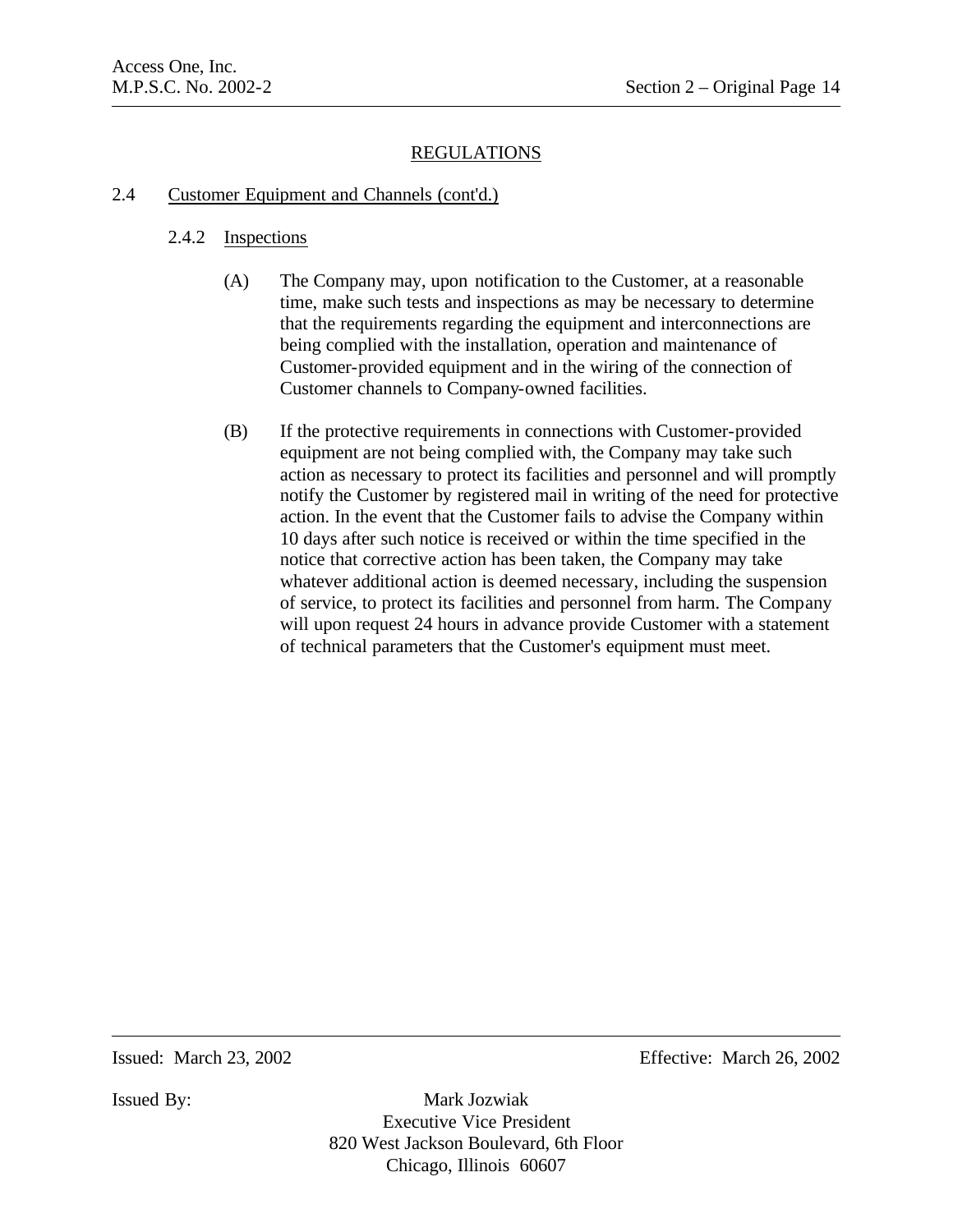#### 2.5 Customer Deposits and Advance Payments

#### 2.5.1 Deposits

- (A) To safeguard its interests, the Company may require a Customer to make a deposit to be held as a guarantee for the payment of charges. A deposit does not relieve the Customer of the responsibility for the prompt payment of bills on presentation. The deposit will not exceed an amount equal to:
	- (1) two month's charges for a service or facility which has a minimum payment period of one month; or
	- (2) the charges that would apply for the minimum payment period for a service or facility which has a minimum payment period of more than one month; except that the deposit may include an additional amount in the event that a termination charge is applicable.
- (B) A deposit may be required in addition to an advance payment.
- (C) When a service or facility is discontinued, the amount of a deposit, if any, will be applied to the Customer's account and any credit balance remaining will be refunded. Before the service or facility is discontinued, the Company may at its option, return the deposit or credit it to the Customer's account.

Issued: March 23, 2002 Effective: March 26, 2002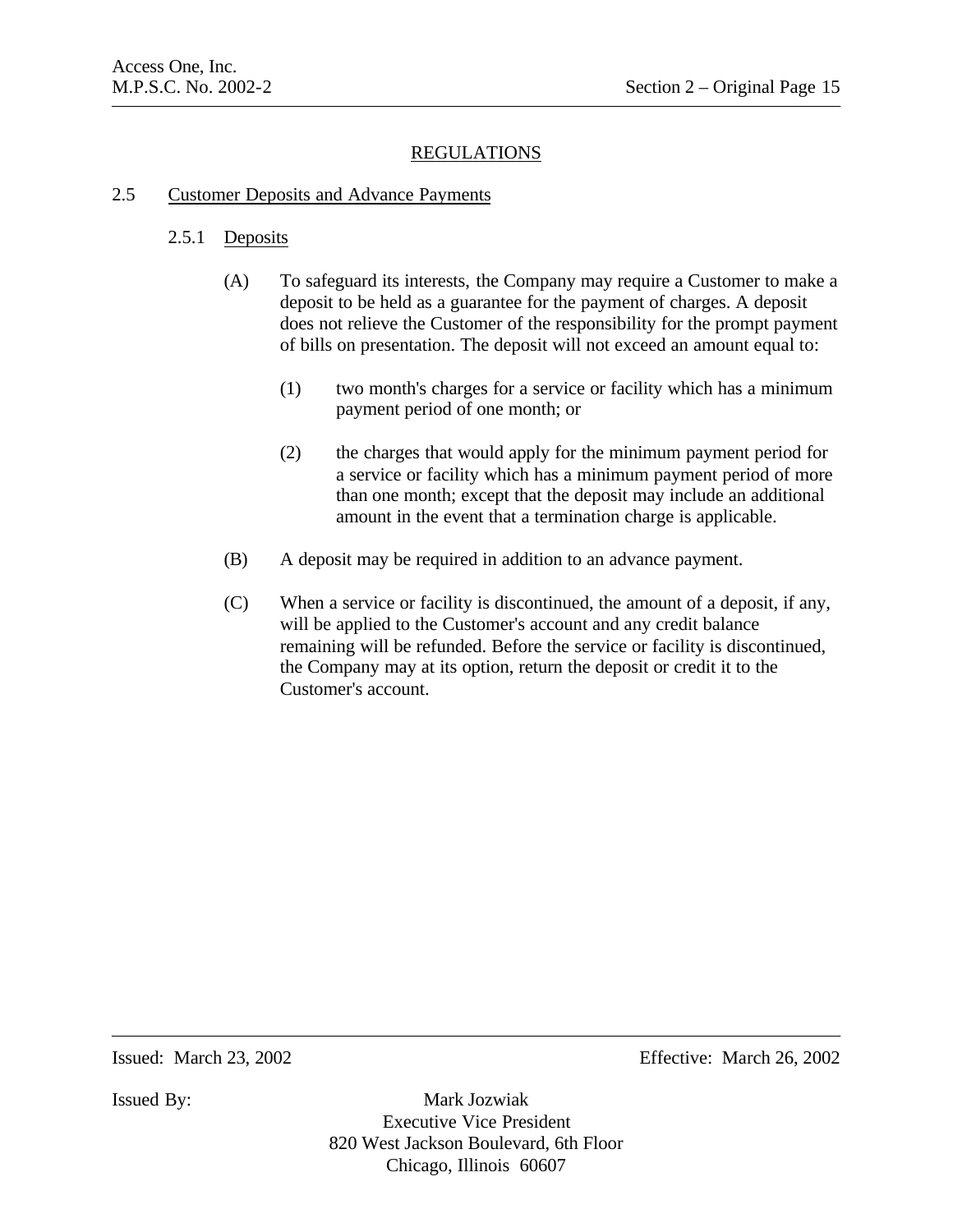# 2.5 Customer Deposits and Advance Payments (cont'd.)

# 2.5.1 Deposits (cont'd.)

(D) Deposits held will accrue interest at a rate determined by the Company without deductions for any taxes on such deposits. Interest will not accrue on any deposit after the date on which reasonable effort has been made to return it to the Customer.

#### 2.6 Payment Arrangements

- 2.6.1 Payment for Service
	- (A) The Customer is responsible for payment of all charges for facilities and services furnished by the Company. Federal, state and local sales, use and excise taxes, where applicable, shall be added to the charges contained herein. It shall be the responsibility of the Customer to pay these taxes that may subsequently become applicable retroactively.
	- (B) Bills are due and payable upon receipt. If the Customer's net bill is not paid (payment received by the Company) within twenty-one (21) days after rendition of the invoice it shall become a delinquent bill and interest at the lesser of (1) the rate of one and one-half percent (1.5%) per month or (2) the highest rate allowed by law per month shall accrue upon any unpaid amount due hereunder.

Issued: March 23, 2002 Effective: March 26, 2002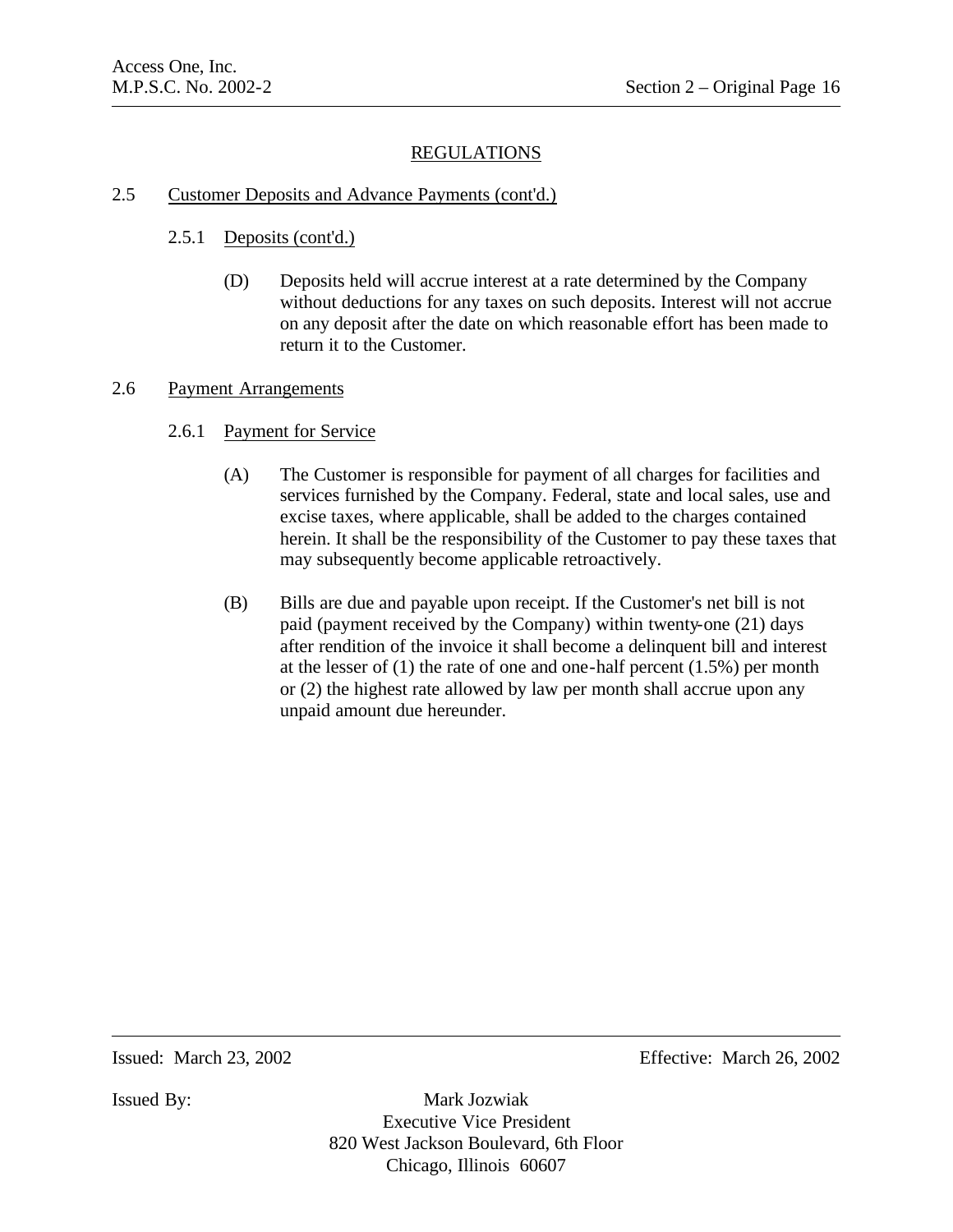#### 2.6 Payment Arrangements (cont'd)

# 2.6.1 Payment for Service (cont'd.)

- (C) The Customer will be assessed a charge of ten dollars (\$ 10.00) for each check submitted by the Customer to the Company which a financial institution refuses to honor for insufficient funds or a non-existent account.
- (D) The customer shall notify the Company of any disputed items on an invoice within 30 days of receipt of the invoice. If the Customer and the Company are unable to resolve the dispute to their mutual satisfaction, the Customer may file a complaint with the Michigan Public Service Commission in accordance with the Commission's rules of procedure. The address of the Commission is as follows:

Michigan Public Service Commission 6545 Mercantile Way PO Box 30221 Lansing, MI 48909 Phone: (517) 334-6445 (800) 292-9555

- (E) If service is disconnected by the Company in accordance with section 2.6.3 following and later restored, restoration of service will be subject to all applicable installation charges.
- 2.6.2 Taxes

All federal excise taxes, and state and local sales, use, and similar taxes, as well as federal and state surcharges imposed or collected by the National Exchange Carrier Association, are the responsibility of the user, are billed as separate line items and are not included in the quoted rates.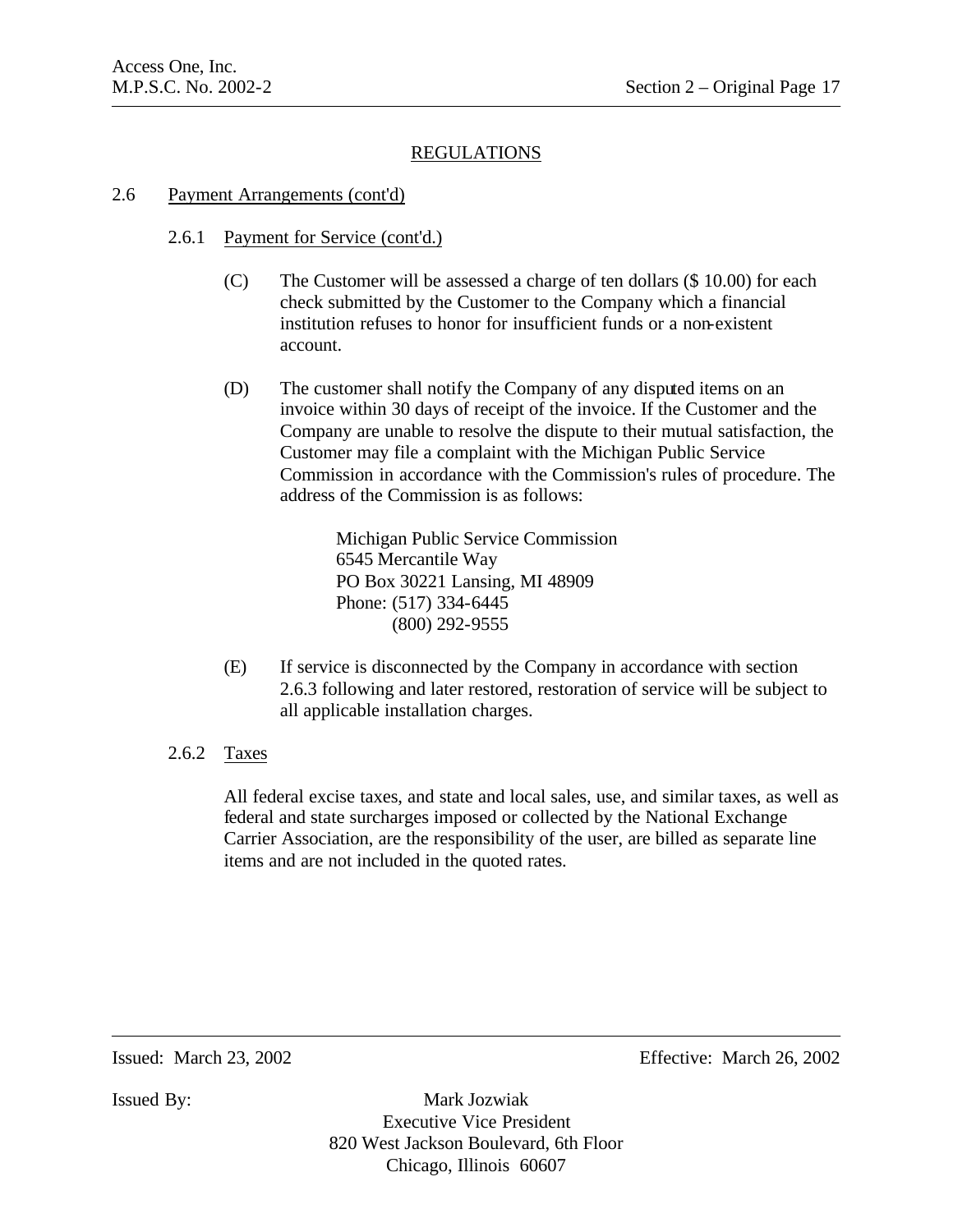### 2.6 Payment Arrangements (cont'd.)

# 2.6.3 Discontinuance of Service for Cause

- (A) Upon nonpayment of any amounts owing to the Company, the Company may, by giving 24 hours prior written notice to the Customer, discontinue or suspend service without incurring any liability.
- (B) Upon violation of any of the other material terms or conditions for furnishing service the Company may, by giving 30 days' prior notice in writing to the Customer, discontinue or suspend service without incurring any liability if such violation continues during that period.
- (C) Upon condemnation of any material portion of the facilities used by the Company to provide service to a Customer or if a casualty renders all or any material portion of such facilities inoperable beyond feasible repair, the Company, by notice to the Customer, may discontinue or suspend service without incurring any liability.

# 2.6.4 Notice to Company for Cancellation of Service

Customers desiring to terminate service shall provide Company thirty (30) days written notice of desire to terminate service.

Issued: March 23, 2002 Effective: March 26, 2002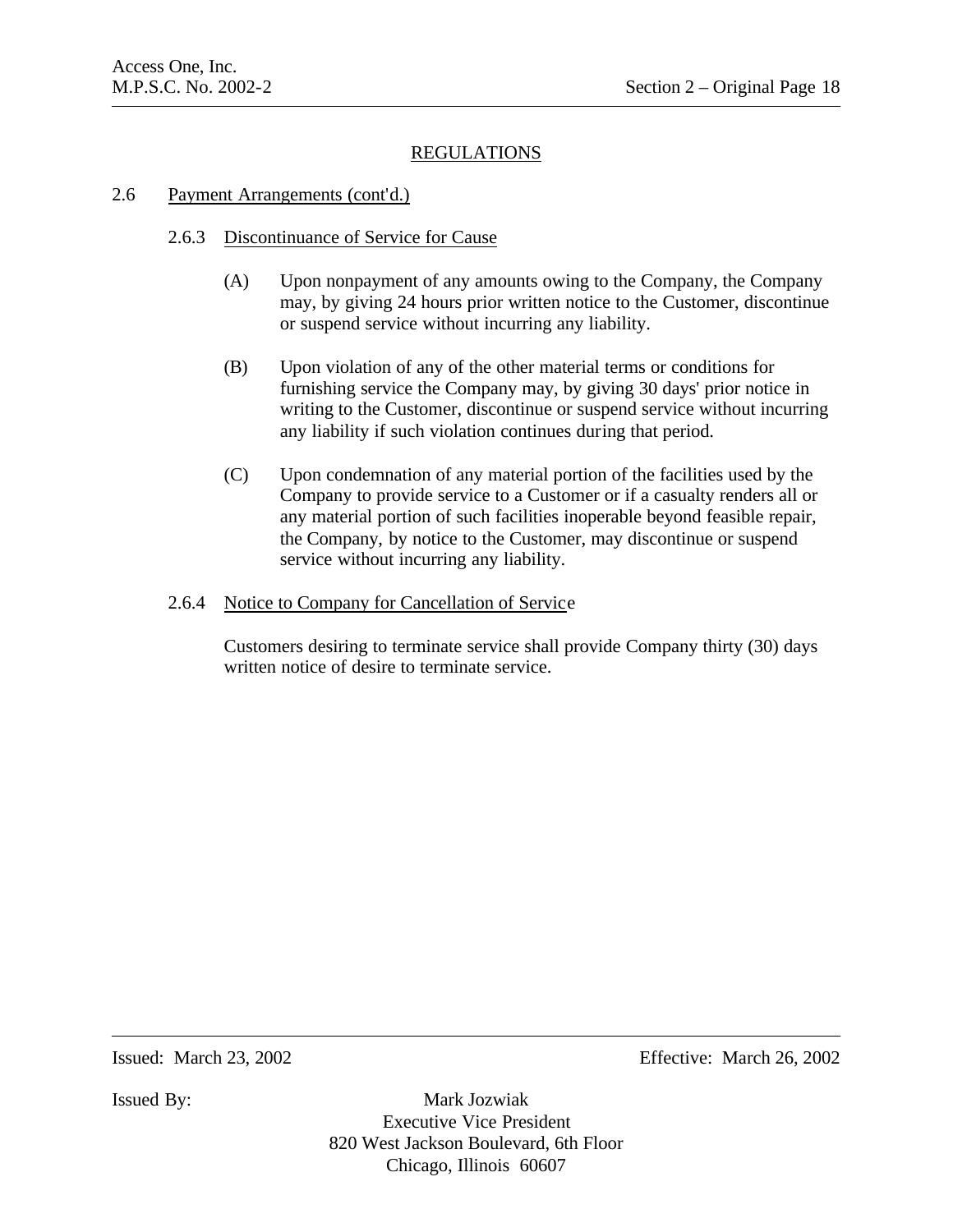#### 2. 6 Payment Arrangements (cont'd)

2.6.5 Ordering, Rating and Billing of Access Services Where More Than One Exchange Telephone Company is Involved

Provisions on meet point billing arrangements are forthcoming

#### 2.6.6 Changes in Service Requested

If the Customer makes or requests material changes in circuit engineering, equipment specifications, service parameters, premises locations, or otherwise materially modified any provision of the application for service, the Customer's installation fees shall be adjusted according to the type of the Service Order charge.

#### 2.6.7 Customer Overpayment

The Company will pay interest on a Customer overpayment. Customer overpayment shall mean a payment to the Company in excess of the correct charges for service when caused by erroneous billing by the Company. The rate of interest shall be the unadjusted interest rate paid on Customer deposits or the late payment penalty rate, whichever is greater. Interest shall be paid from the date when the Customer overpayment was made, adjusted for any changes in the deposit interest rate or late payment penalty rate, and compounded monthly, until the date when the overpayment is refunded. No interest shall be paid on Customer overpayments that are refunded within thirty (30) days after such overpayment is received by the Company.

Issued: March 23, 2002 Effective: March 26, 2002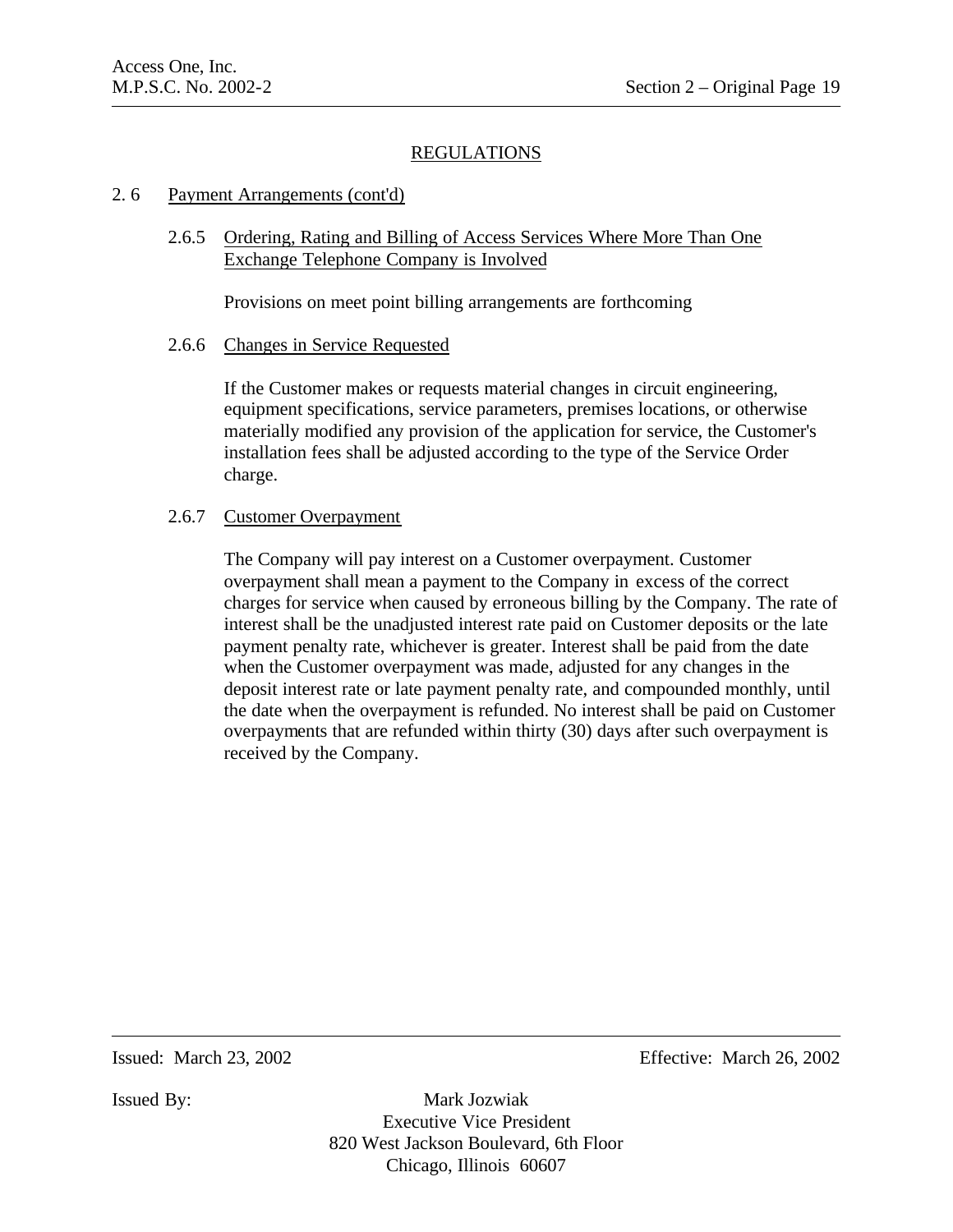# 2.7 Allowances for Interruptions in Service

Interruptions in service, which are not due to the negligence of, or noncompliance with the provisions of this tariff by, the Customer or the operation or malfunction of the facilities, power or equipment provided by the Customer, will be credited to the Customer as set forth in 2.7.1 for the part of the service that the interruption affects.

# 2.7.1 Credit for Interruptions

- (A) A credit allowance will be made when an interruption occurs because of a failure of any component furnished by the Company under this tariff. An interruption period begins when the Customer reports a service, facility or circuit to be interrupted and releases it for testing and repair. An interruption period ends when the service, facility or circuit is operative. If the Customer reports a service, facility or circuit to be inoperative but declines to release it for testing and repair, it is considered to be impaired, but not interrupted.
- (B) For calculating credit allowances, every month is considered to have 30 days. A credit allowance is applied on a pro rata basis against the rates specified hereunder and is dependent upon the length of the interruption. Only those facilities on the interrupted portion of the circuit will receive a credit.

Issued: March 23, 2002 Effective: March 26, 2002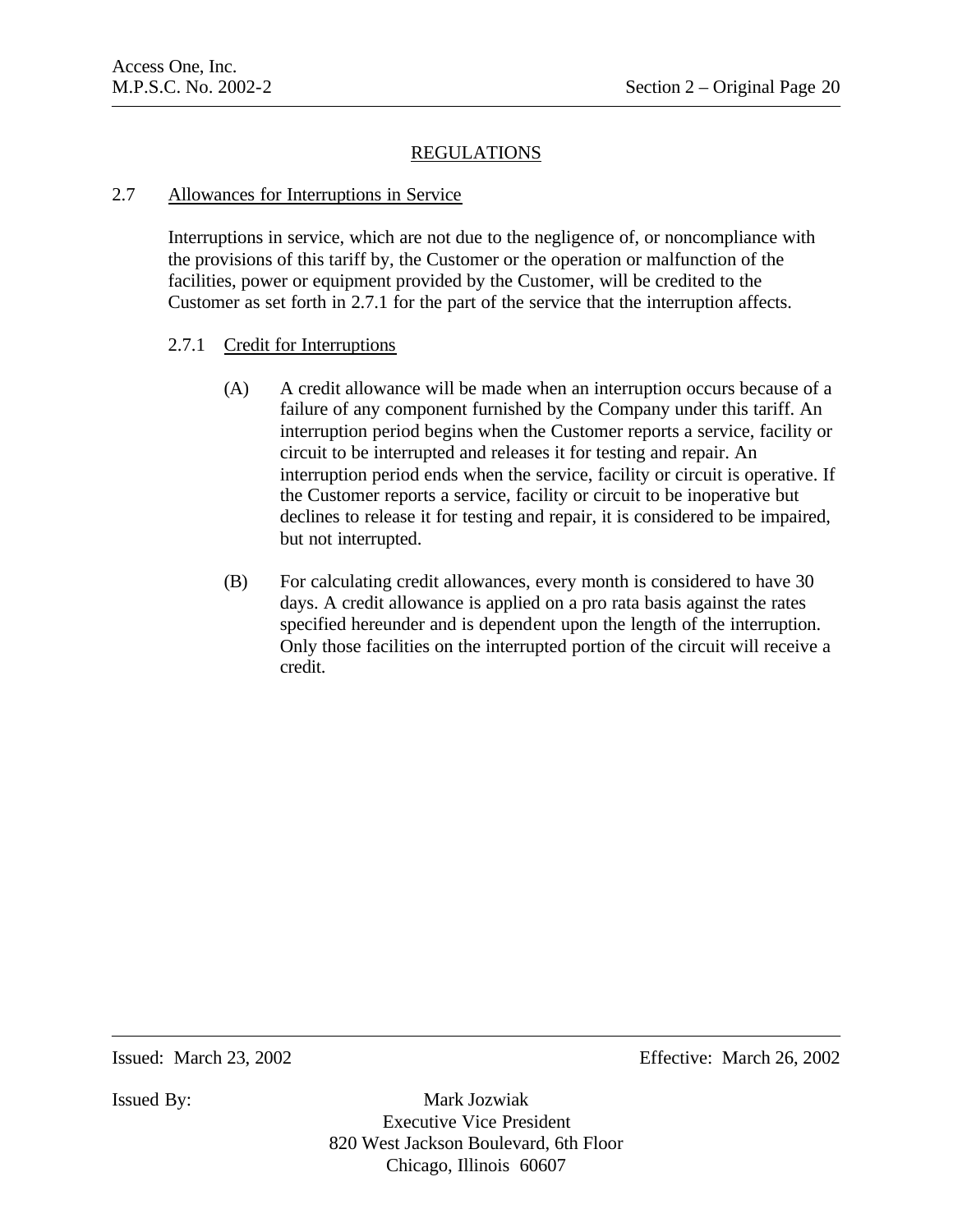### 2.7 Allowances for Interruptions in Service (cont'd.)

## 2.7.1 Credit for Interruptions (cont'd.)

(B) A credit allowance will be given for interruptions of 30 minutes or more. Credit allowances shall be calculated as follows:

## Interruptions of 24 Hours or Less

| <b>Length of Interruption</b>                 | <b>Interruption Period</b><br>To be Credited |
|-----------------------------------------------|----------------------------------------------|
| Less than 30 minutes                          | None                                         |
| 30 minutes up to but not including<br>3 hours | $1/10$ Day                                   |
| 3 hours up to but not including<br>6 hours    | $1/5$ Day                                    |
| 6 hours up to but not including<br>9 hours    | $2/5$ Day                                    |
| 9 hours up to but not including<br>12 hours   | $3/5$ Day                                    |
| 12 hours up to but not including<br>15 hours  | $4/5$ Day                                    |
| 15 hours up to but not including<br>24 hours  | One Day                                      |

Two or more interruptions of 15 minutes or more during any one 24-hour period shall be considered as one interruption.

Issued: March 23, 2002 Effective: March 26, 2002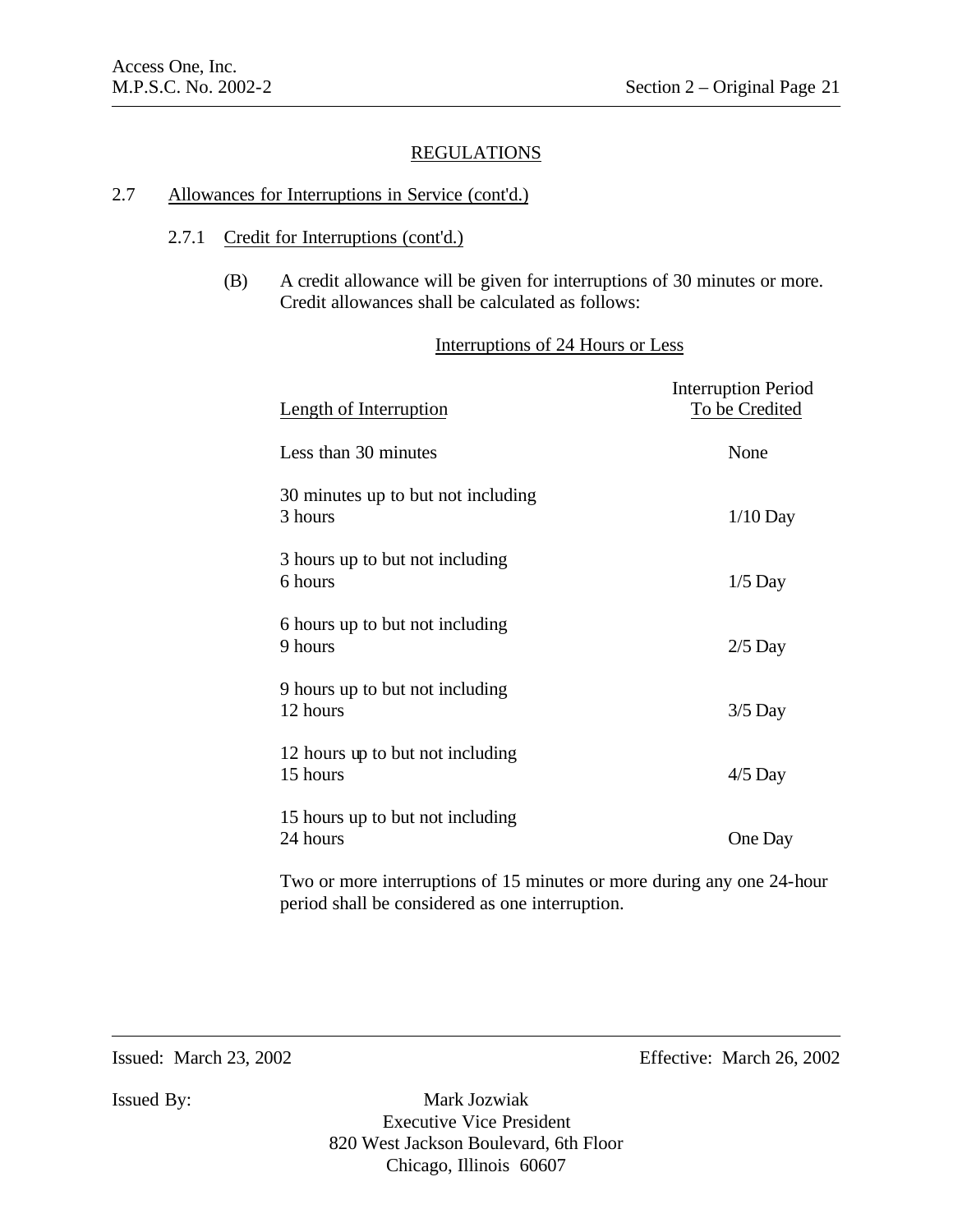# 2.7 Allowances for Interruptions in Service (cont'd)

- 2.7.1 Credit for Interruptions (cont'd.)
	- (B) (cont'd.)

Interruptions Over 24 Hours and Less Than 72 Hours. Interruptions over 24 hours and less than 72 hours will be credited 1/ 5 day for each 3-hour period or fraction thereof. No more than one full day's credit will be allowed for any period of 24 hours.

Interruptions Over 72 Hours.

Interruptions over 72 hours will be credited 2 days for each full 24-hour period. No more than 30 days credit will be allowed for any one month period.

Issued: March 23, 2002 Effective: March 26, 2002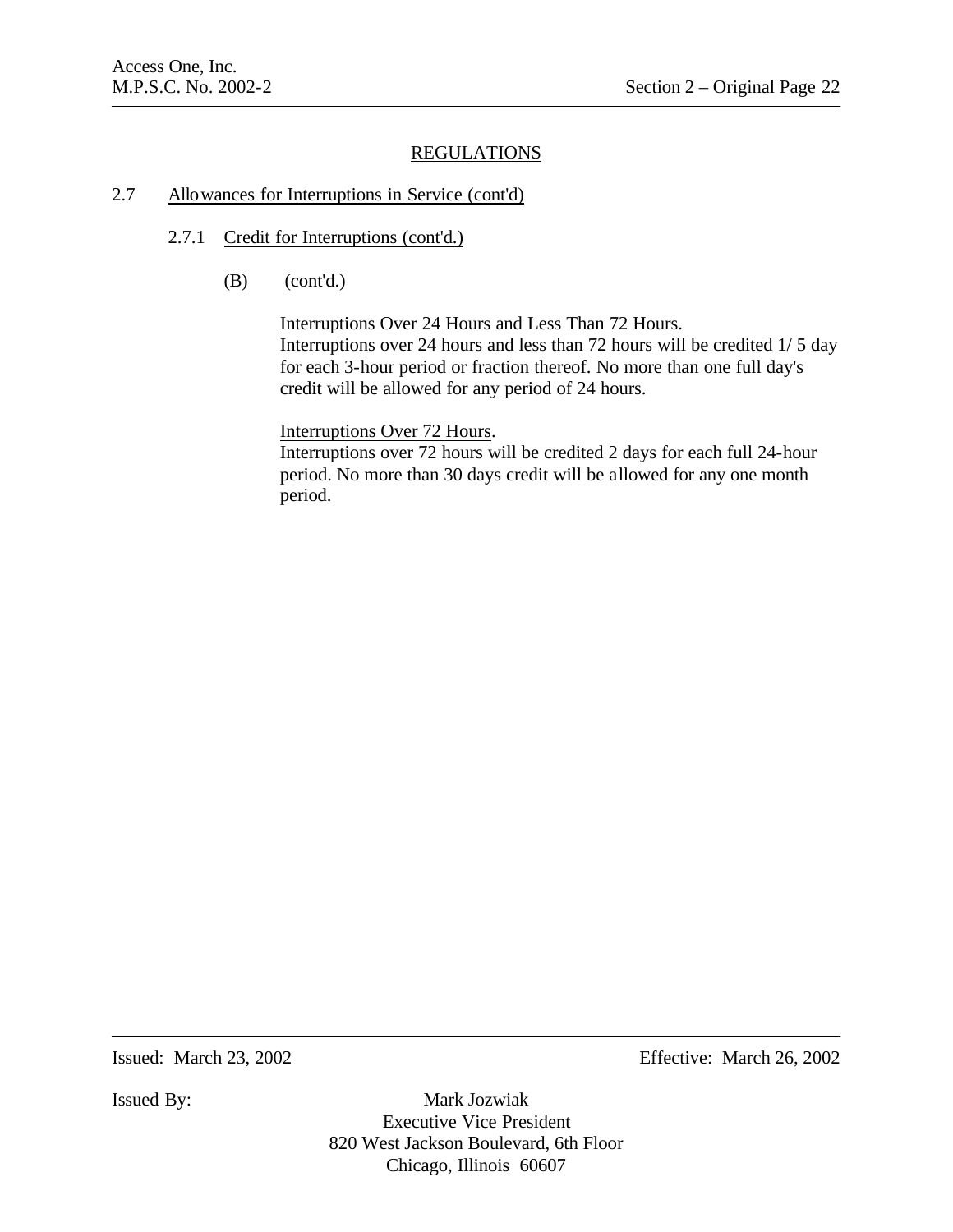### 2.7 Allowances for Interruptions in Service (cont'd.)

# 2.7.2 Limitations on Allowances

No credit allowance will be made for:

- (A) interruptions due to the negligence of, or noncompliance with the provisions of this tariff by, the Customer, authorized user, joint user, or other common carrier providing service connected to the service of the Company;
- (B) interruptions due to the negligence of any person other than the Company, including but not limited to the Customer or other common carriers connected to the Company's facilities;
- (C) interruptions due to the failure or malfunction of non-Company equipment;
- (D) interruptions of service during any period in which the Company is not given full and free access to its facilities and equipment for the purpose of investigating and correcting interruptions;
- (E) interruptions of service during a period in which the Customer continues to use the service on an impaired basis;
- (F) interruptions of service during any period when the Customer has released service to the Company for maintenance purposes or for implementation of a Customer order for a change in service arrangements; and
- (G) interruption of service due to circumstances or causes beyond the control of Company.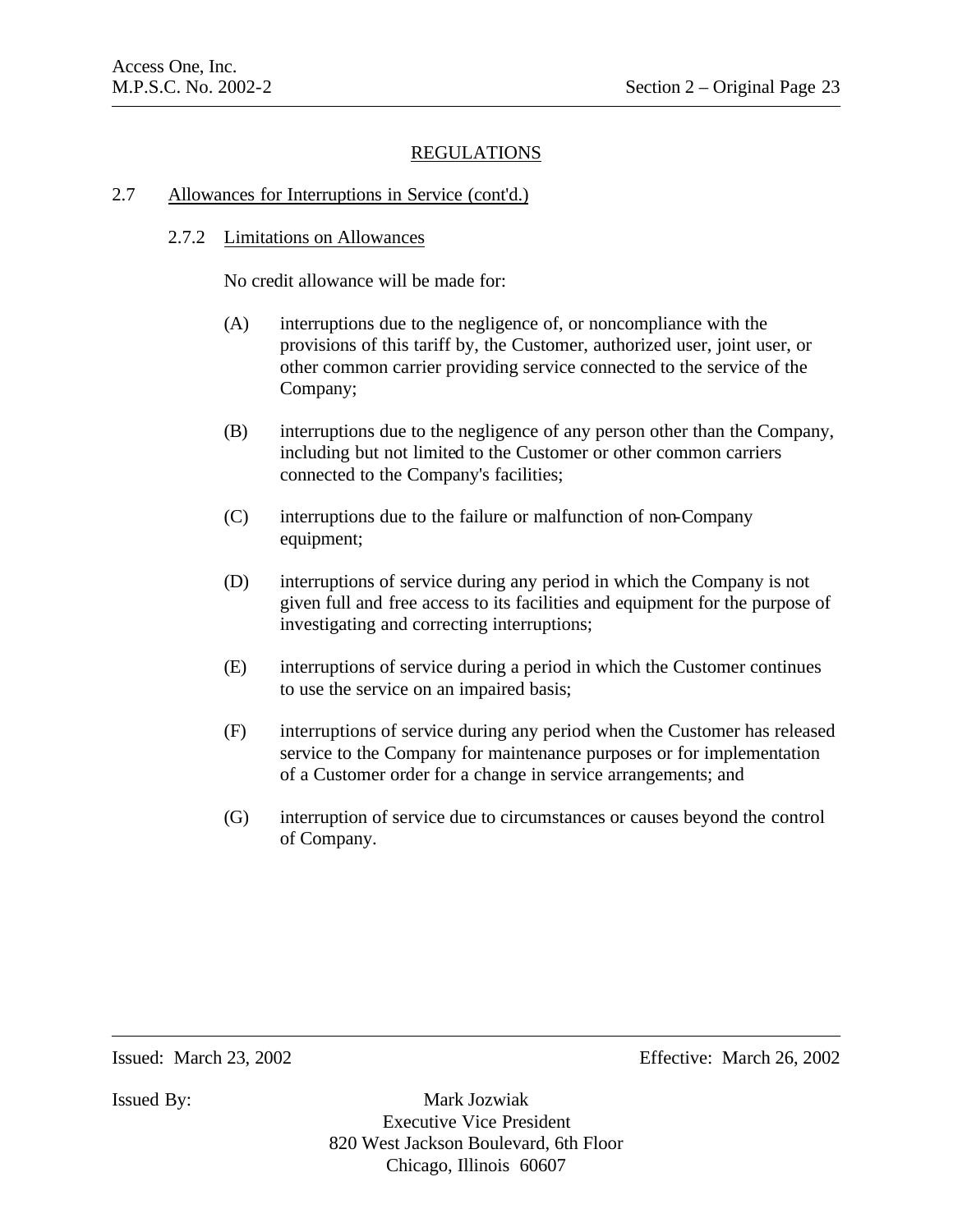### 2.7 Allowances for Interruptions in Service (cont'd)

### 2.7.3 Cancellation For Service Interruption

Cancellation or termination for service interruption is permitted only if any circuit experiences a single continuous outage of 8 hours or more or cumulative service credits equaling 16 hours in a continuous 12-month period. The right to cancel service under this provision applies only to the single circuit which has been subject to the outage or cumulative service credits.

Issued: March 23, 2002 Effective: March 26, 2002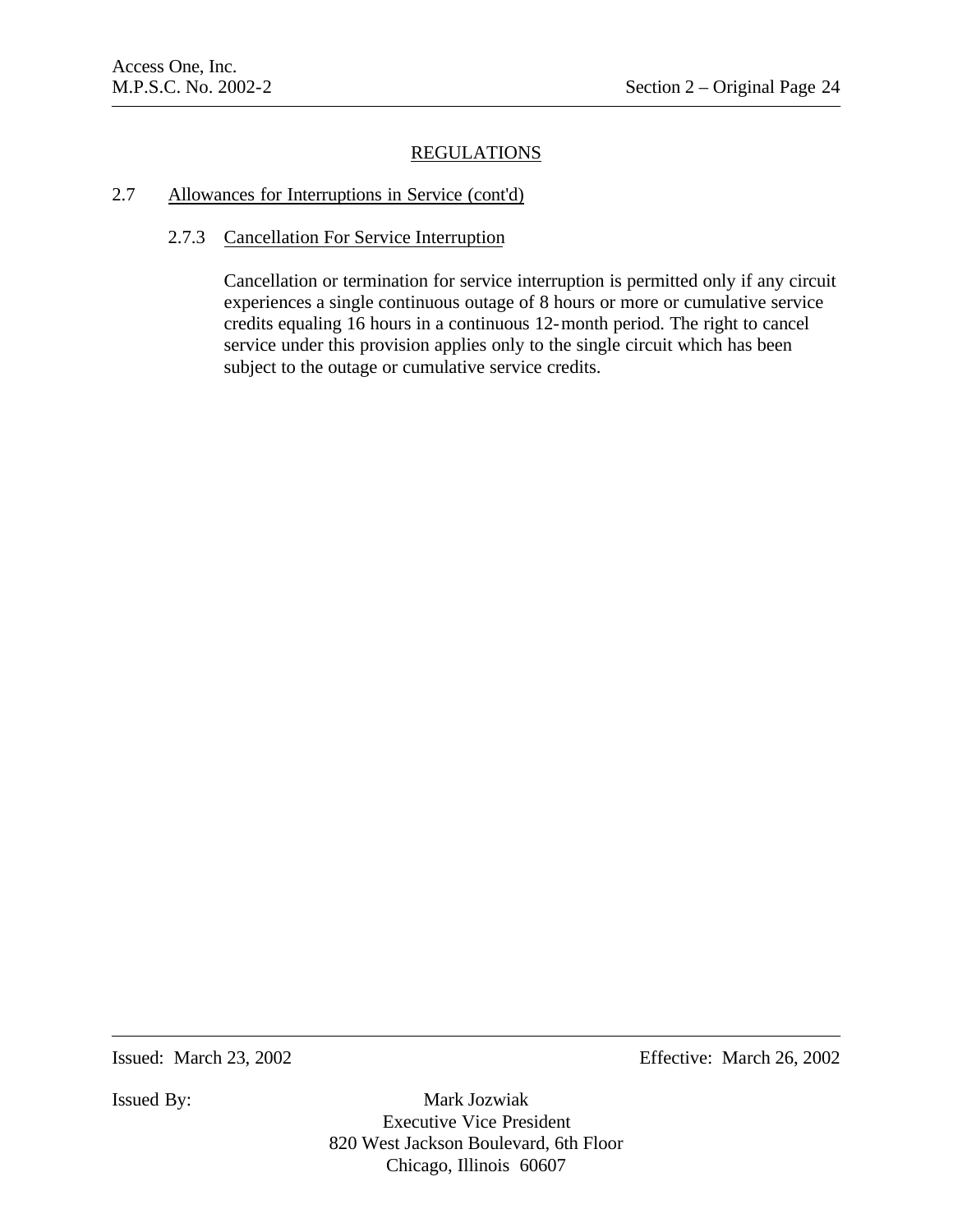### 2.8 Application of Rates

The regulations set forth in this section govern the application of rates for services contained in other sections of this tariff.

## 2.8.1 Charges Based on Duration of Use

Customer traffic to end offices will be measured (i. e., recorded or assumed) by the Company at end office switches or access tandem switches. Originating and terminating calls will be measured (i. e., recorded or assumed) by the Company to determine the basis for computing chargeable access minutes. In the event the Customer message detail is not available because the company lost or damages tapes or experienced recording system outages, the Company will estimate the value of lost Customer access minutes of use based on previously known values.

For originating calls over Feature Group B or D, usage measurement begins when the originating Feature Group B or D switch receives the first wink supervisory signal forwarded from the Customer's point of termination.

The measurement of originating call usage ends when the originating Feature Group B or D switch receives disconnect supervision from either the originating end user's end office, indicating the originating end user has disconnected, or the Customer's point of termination, whichever is recognized first by the switch.

For terminating calls over Feature Group B or D, the measurement of access minutes begins when the terminating Feature Group B or D switch receives answer supervision from the terminating end user's end office, indicating the terminating end user has answered. For terminating calls over FGB and FGD Access Service, the measured minutes are chargeable access minutes. Where assumed minutes are used, the assumed minutes are the chargeable access minutes.

Issued: March 23, 2002 Effective: March 26, 2002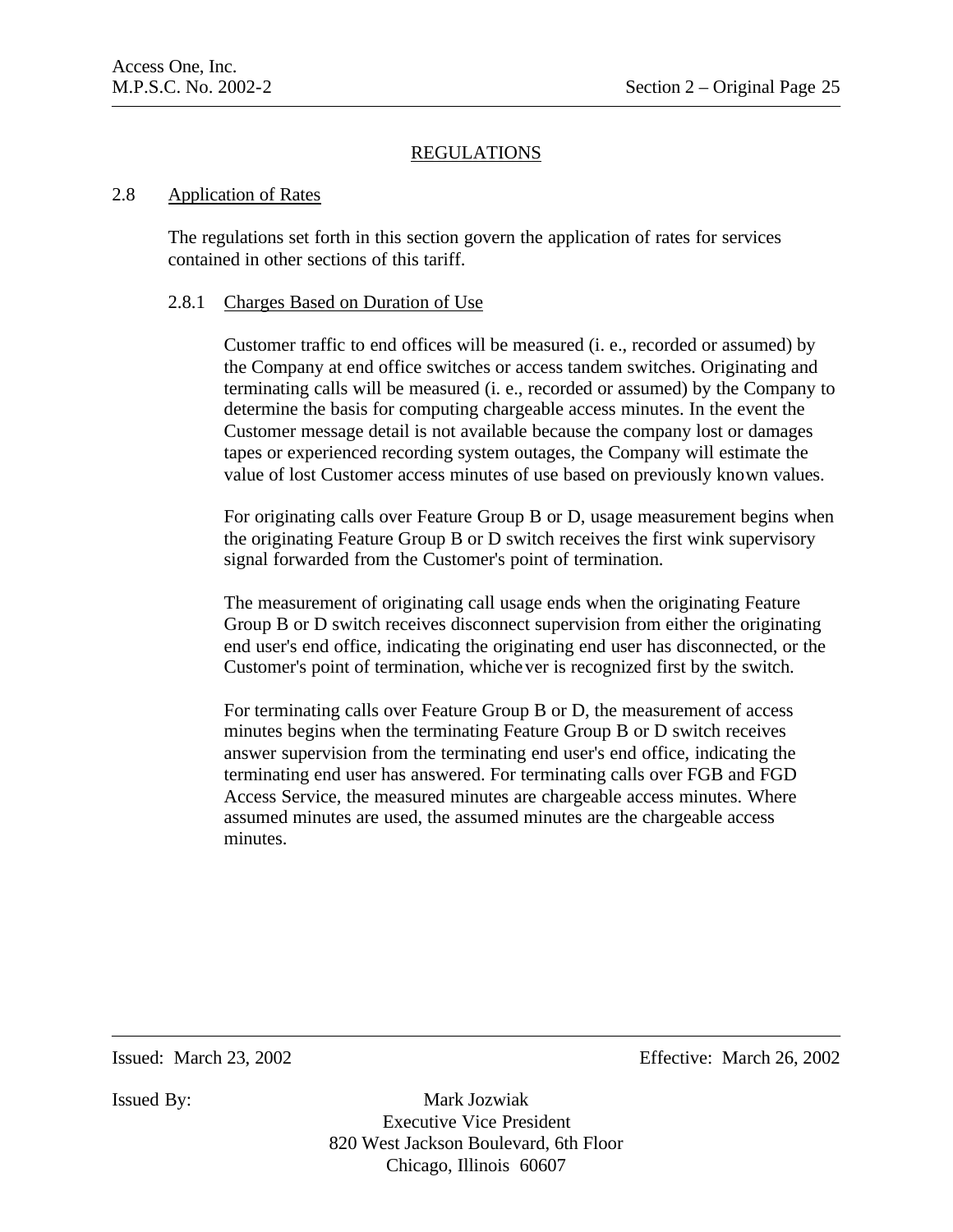# 2.8 Application of Rates (cont'd.)

# 2.8.1 Charges Based on Duration of Use (cont'd)

The measurement of terminating call usage over Feature Group B or D ends when the terminating Feature Group B or D switch receives disconnect supervision from either the terminating end user's end office, indicating the terminating end user has disconnected, or the Customer's point of termination, whichever is recognized first by the switch.

FGB and FGD access minutes or fractions thereof, the exact value of the fraction being a function of the switch technology where the measurement is made, are accumulated over the billing period for each end office, and are then rounded up to the nearest access minutes for each end office.

#### 2.8.2 Rates Based Upon Distance

- (A) The airline distance between any two Rate Centers is determined as follows:
	- (1) Obtain the "V" and "H" coordinates for each Rate Center from the above-referenced NECS tariff.
	- (2) Compute the difference between the "V" coordinates of the two rate centers; and the difference between the two "H" coordinates.
	- (3) Square each difference obtained in step (2) above.
	- (4) Add the square of the "V" difference and the square of the "H" difference obtained in step (3).
	- (5) Divide the sum of the squares by 10. Round to the next higher whole number if any fraction is obtained.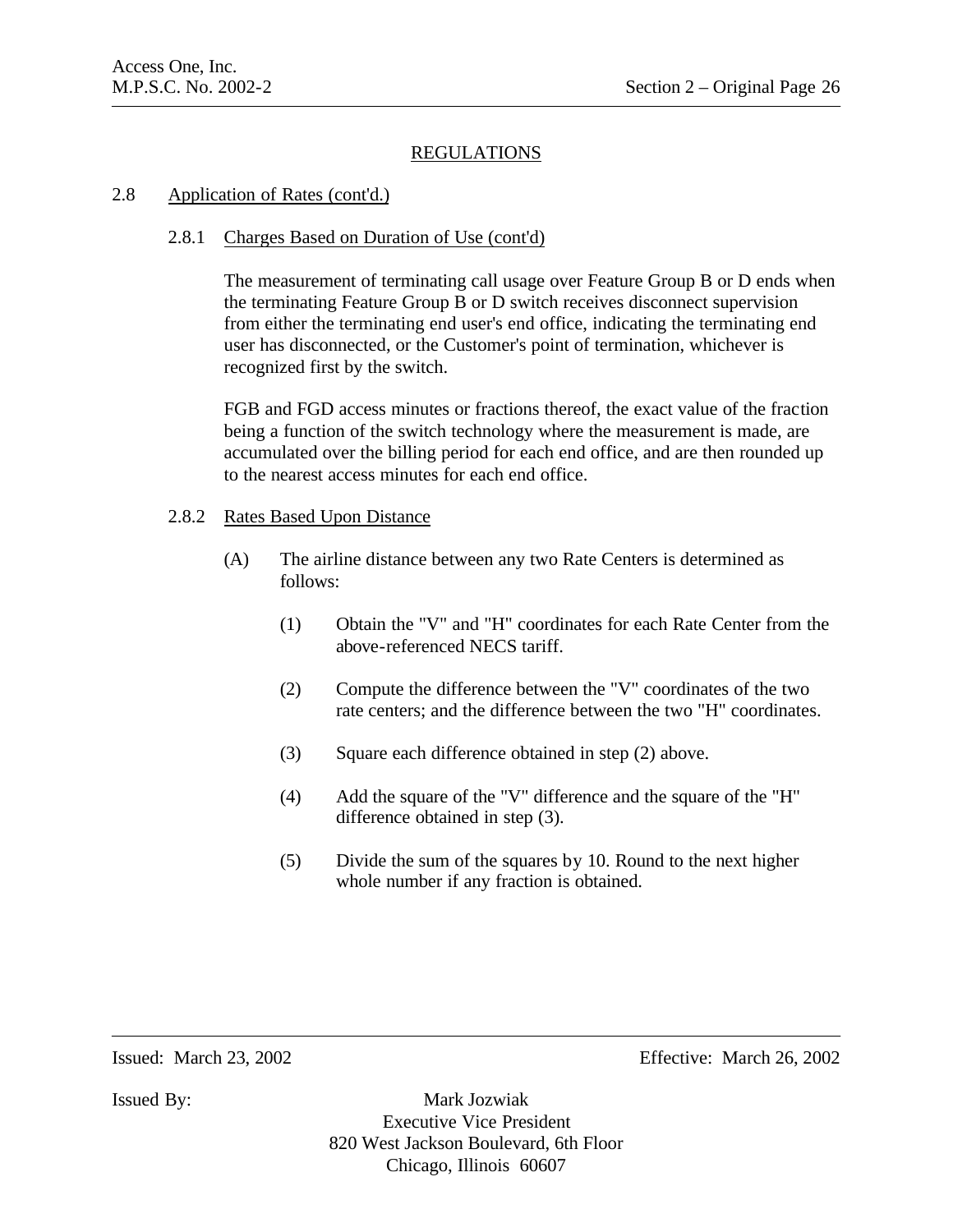# 2.8 Application of Rates (cont'd)

# 2.8.2 Rates Based Upon Distance (cont'd)

(6) Obtain the square root of the whole number result obtained above. Round to the next higher whole number if any fraction is obtained. This is the airline mileage.

# 2.8. 3 Mileage

The mileage to be used to determine the Local Transport Facility monthly rates are calculated on the airline distance between the end office switch where the call carried by Local Transport originates or terminates and the customer's serving were center. The V& H coordinates method is used to determine mileage. This method is set forth in Section 2.28.2

The Local Transport Facility mileage rates are shown in Section 4.1.3 in terms of per mile per access minute. To determine the rate to be billed, first compute the mileage. Should the calculation result in a fraction of a mile, always round up to the next whole mile before determining the mileage. Then multiply the mileage by the appropriate Local Transport Facility rate. The amount to be billed shall be the product of this calculation (i. e., the number of miles multiplied by the per mile rate) multiplied by the number of access minutes.

Issued: March 23, 2002 Effective: March 26, 2002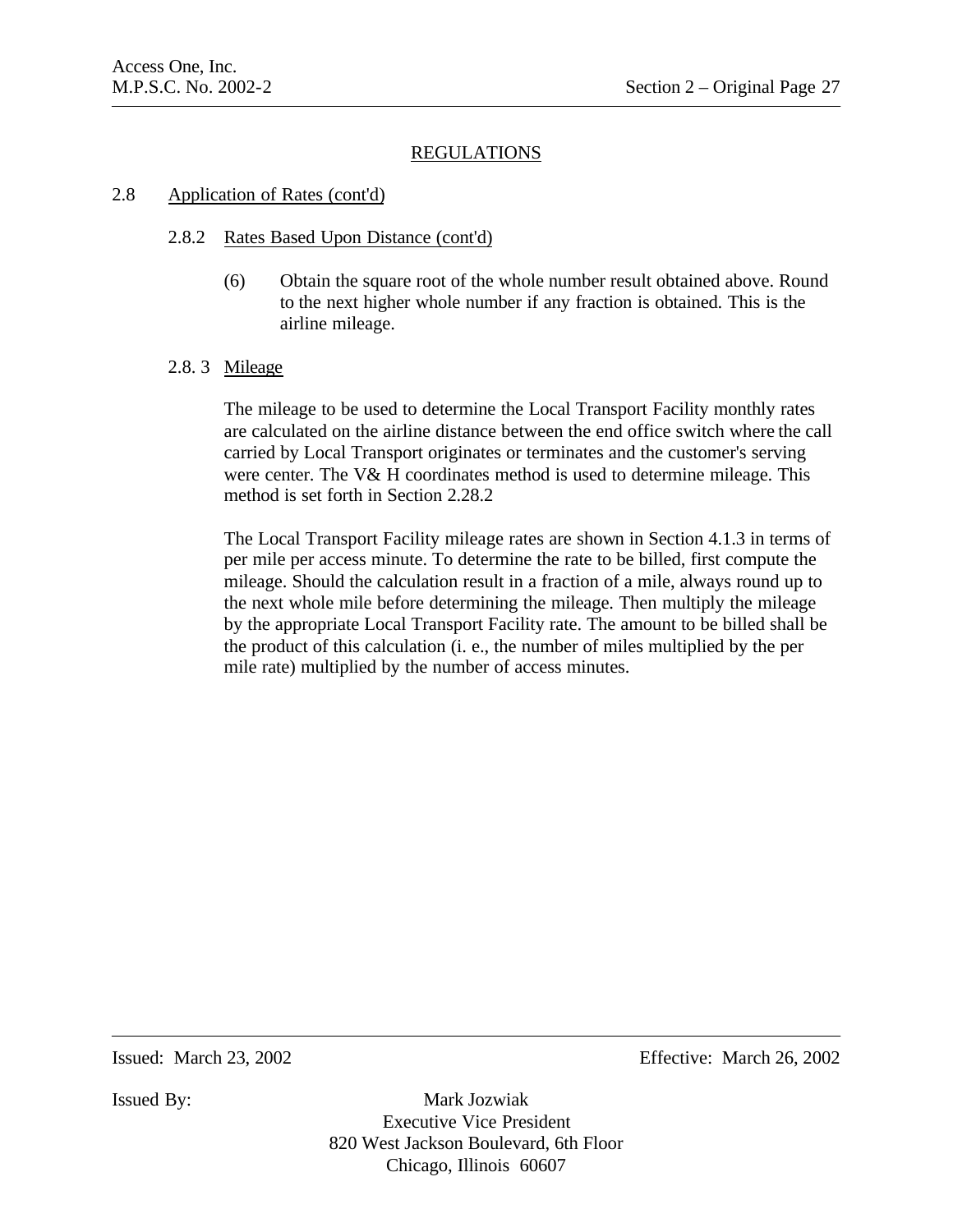# SERVICE AND RATE DESCRIPTIONS

### 3.1 Access Services

Switched Access Service, which is available to customers for their use in furnishing their services to end users, provides a two-point communications path between a customer's premises (or a collocated interconnection location) and an end user's premises. It provides for the use of common terminating, switching and trunking facilities. Switched Access Service provides for the ability to originate calls from an end user's premises to a customer's premises (or a collocated interconnection location) and to terminate calls from a customer's premises (or a collocated interconnection location) to an end user's premises in the LATA where it is provided. Switched Access Service must be ordered separately for each LATA in which the Customer desires to originate or terminate calls.

Switched Access Service is provided in the following service categories, which are differentiated by their technical characteristics and the manner in which an end user or customer accesses them when originating or terminating calls.

FGB Access, which is available to all customers, provides trunk side access to Company end office switches with an associated uniform 950-XXXX access code for the customer's use in originating and terminating communications.

FGD Access, which is available to all customers, provides trunk side access to Company end office switches with an associated uniform 10XXX access code for the customer's use in originating and terminating communications. End users may also originate calls to a selected FGD Access customer without dialing the 10XXX access code by using the Company's presubscription service.

Local Access Service, which is available only to customers that are authorized providers of local exchange telephone service, provides trunk side access to Company end office switches in the terminating direction only, for the customer's use in terminating local calls dialed to an NPA-NXX code directly assigned to the Company.

800 Data Base Access Service, which is available to all customers, provides trunk side access to Company end office switches in the originating direction only, for the customer's use in originating calls dialed by an end user to telephone numbers beginning with the prefix "800."

Issued: March 23, 2002 Effective: March 26, 2002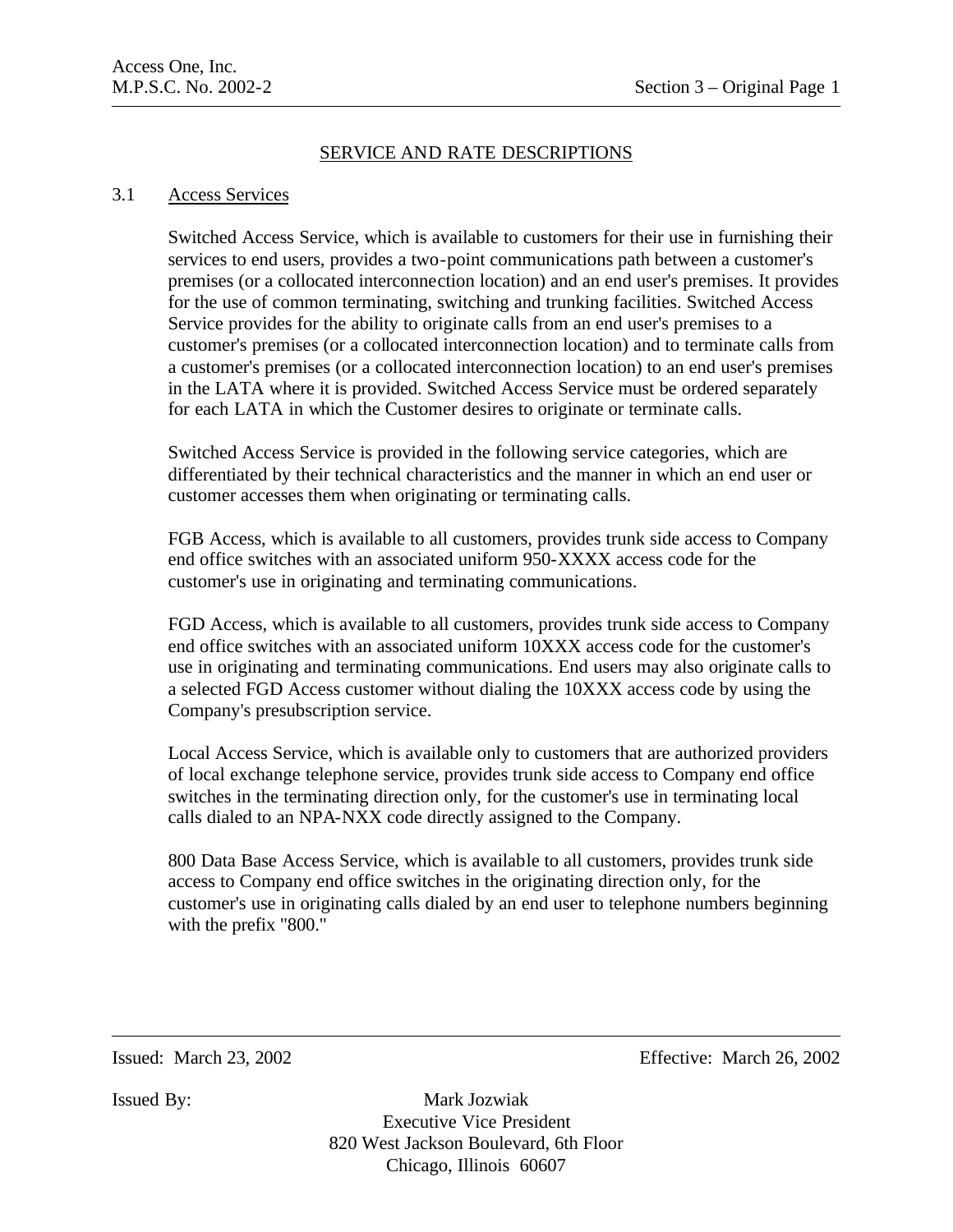#### 3.1 Access Services (cont'd.)

### 3.1.1 Access Service Order

An Access Service Order is used by the Company to provide a customer Access Service. When placing an order for Access Service, the customer shall provide, at a minimum, the following information:

(A) For Feature Group B Switched Access Service, the customer shall specify the number of trunks and the end office when direct routing to the end office is desired and the Local Transport and Local Switching options desired. When ordering FGB trunks to an end office, the customer must also provide the Company an estimate of the amount of traffic to be generated to and/ or from each end office subtending an access tandem operated by another Exchange Telephone Company to assist the Company in the effort to project further facility requirements.

In addition, the customer shall also specify for terminating only access, whether the trunks are to be arranged in trunk group arrangements or provided as single trunks.

Issued: March 23, 2002 Effective: March 26, 2002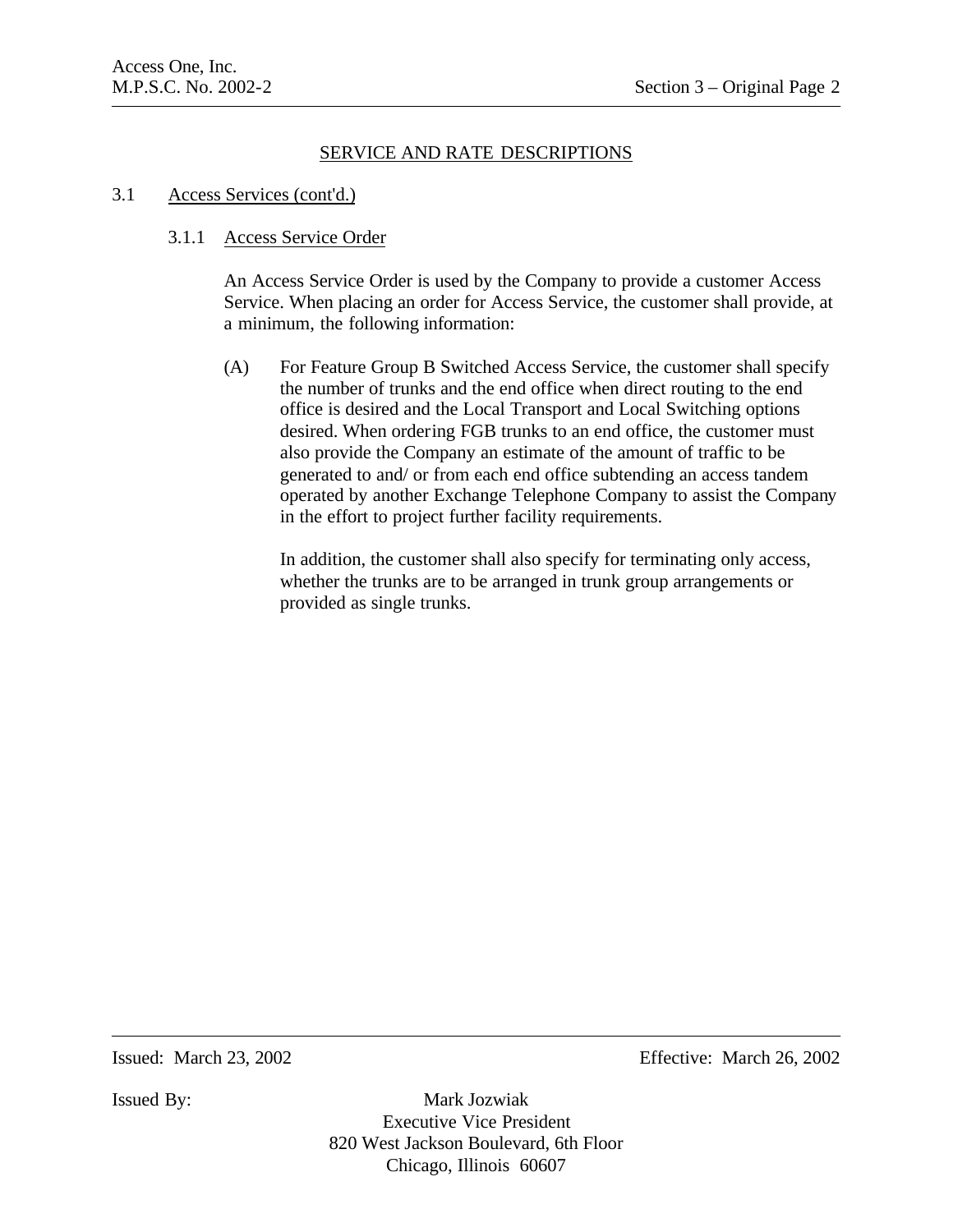### 3.1 Access Services (cont'd.)

## 3.1.1 Access Service Order (cont'd.)

(B) For Feature Group D Switched Access Service, the customer shall specify the number of busy hour minutes of capacity (BHMC) from the customer's premises to the end office by Feature Group and by traffic type. This information is used to determine the number of transmission paths. The customer shall also specify the Local Transport and Local Switching options. Customers may, at their option, order FGD by specifying the number of trunks and the end office when direct routing to the end office is desired and the Local Transport and Local Switching options desired. When ordering by trunk quantities rather than BHMC quantities to an end office, the customer must also provide the Company an estimate of the amount of traffic it will generate to and/ or from each end office subtending an access tandem operated by another Exchange Telephone Company to assist the Company in its own efforts to project further facility requirements.

In addition, for Feature Group D with the SS7 signaling option, the customer shall specify the switching point codes and trunk circuit identification codes for trunks with the SS7 signaling option, and the STP point codes, signaling link codes and link type for each Common Channel Signaling Access (CCSA) connection ordered.

When a customer orders FGD in trunks, the customer is responsible to assure that sufficient access facilities have been ordered to handle its traffic.

Issued: March 23, 2002 Effective: March 26, 2002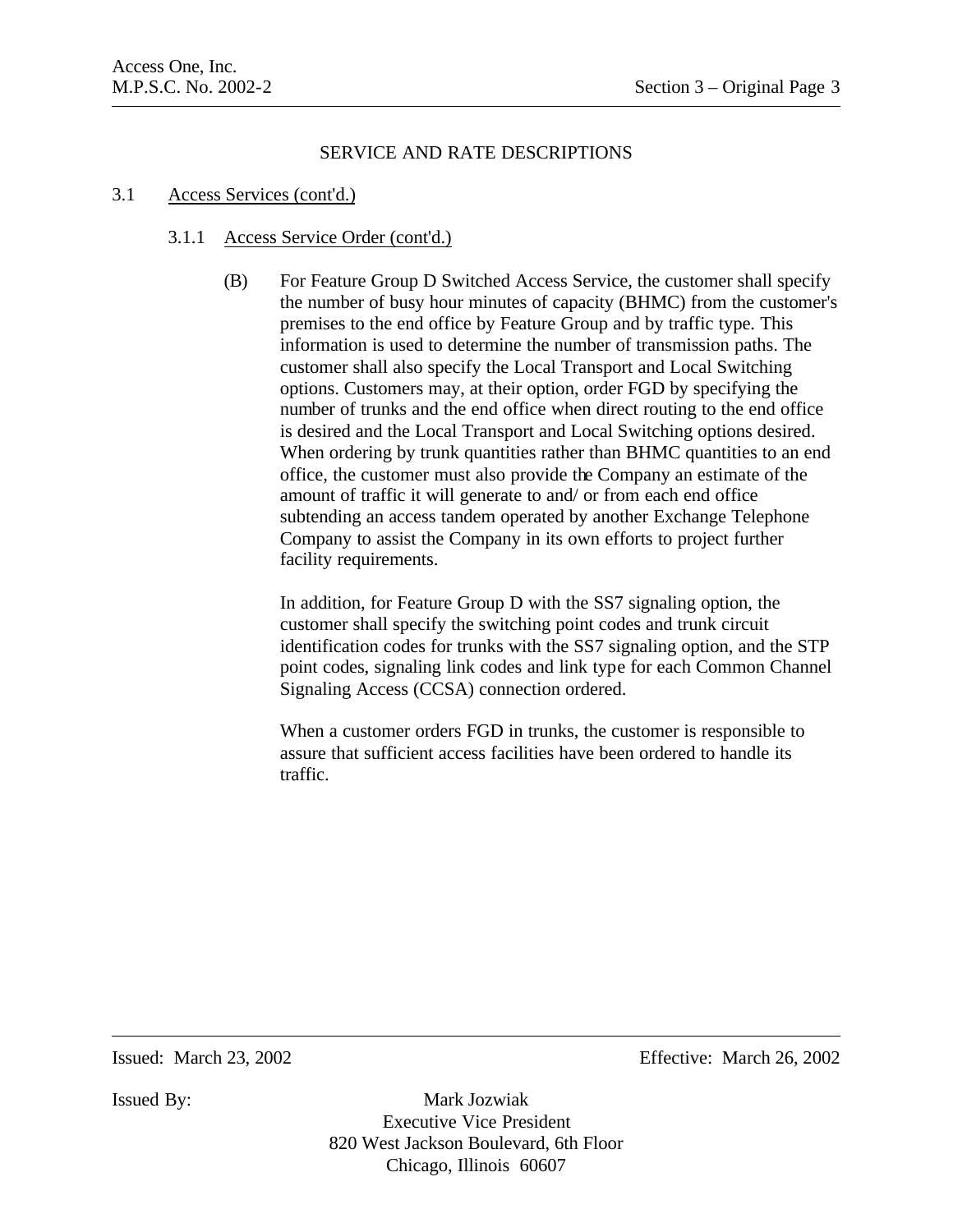## 3.1 Access Services (cont'd.)

## 3.1.1 Access Service Order (cont'd.)

- (C) For 800 Data Base Access Service, the customer shall order the service in accordance with the preceding provisions set forth for Feature Group D. If the customer desires any of the optional features available with 800 Data Base Service, the customer shall so specify on the order for service.
- (D) When a customer orders collocation in an end office with Company provided Switched Access Service( s), the customer must specify the collocated fiber option facilities or microwave interconnection location involved. The customer must also specify the particular end office location involved, which must be the end office in which the Switched Access Service(s) originate or terminate.
- (E) For Local Access Service, the customer shall specify the number of trunks or facilities and the end office when direct routing to the end office is desired and the options desired. When ordering trunks or facilities to an end office, the customer must also provide the Company an estimate of the amount of traffic to be generated to and/ or from each end office subtending an access tandem operated by another Exchange Telephone Company to assist the Company in the effort to project further facility requirements. In addition, when the customer orders trunks or facilities, the customer is responsible to assure that sufficient access facilities have been ordered to handle its traffic.

Issued: March 23, 2002 Effective: March 26, 2002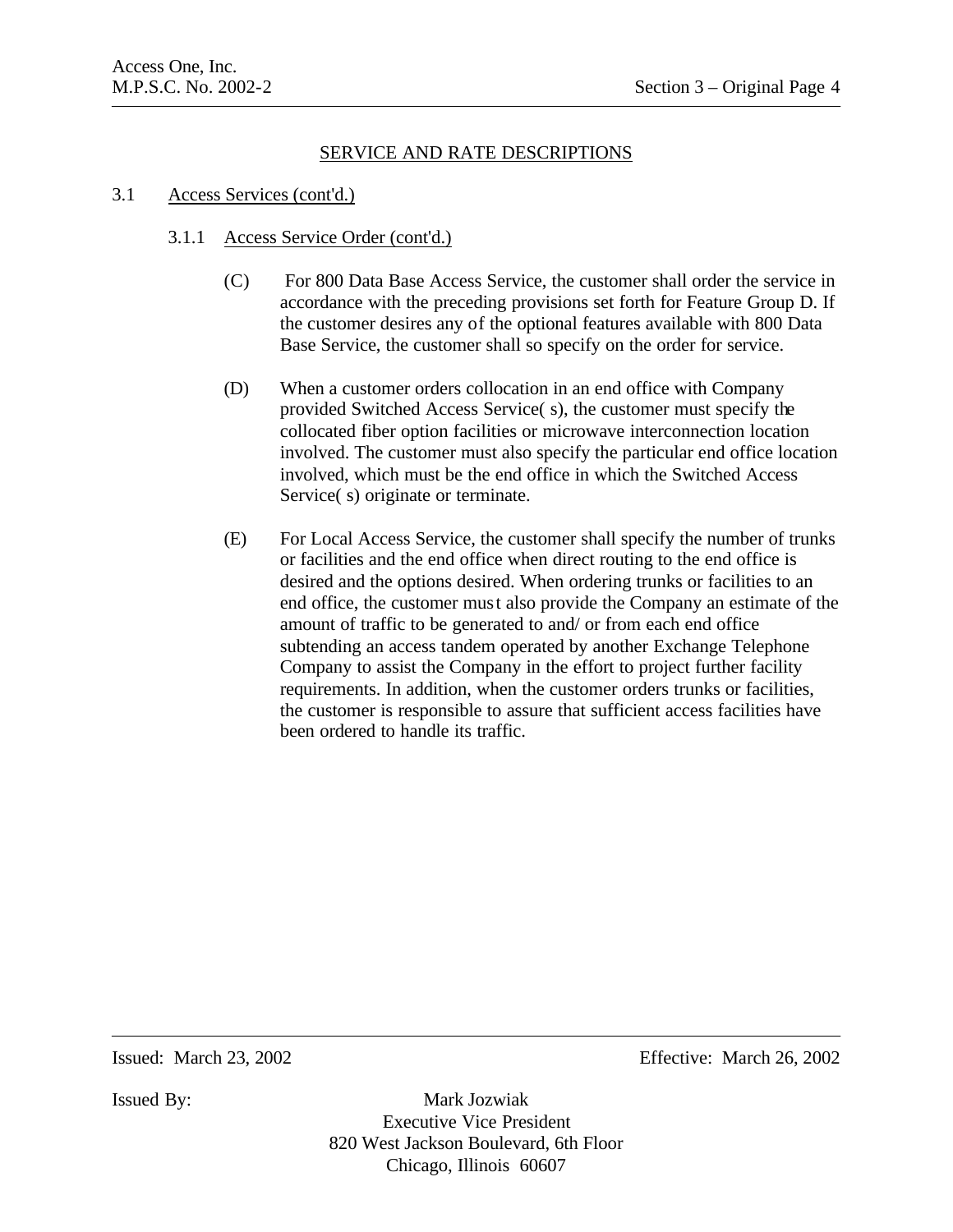#### 3.1 Access Services (cont'd.)

## 3.1.1 Access Service Order (cont'd.)

## 3.1.1.1 Access Order Service Date Intervals

Access Service is provided with one of the following Service Date Intervals:

-Standard Interval -Negotiated Interval -Advance Order Interval

## (A) Standard interval

A schedule of Standard Intervals applicable for Switched Access Services and is as follows:

| <b>Trunks Groups</b> | <b>Standard Interval</b> |  |
|----------------------|--------------------------|--|
| 1 to 4 Trunks        | 28 Days                  |  |
| 5 Trunks or Greater  | 30 Days                  |  |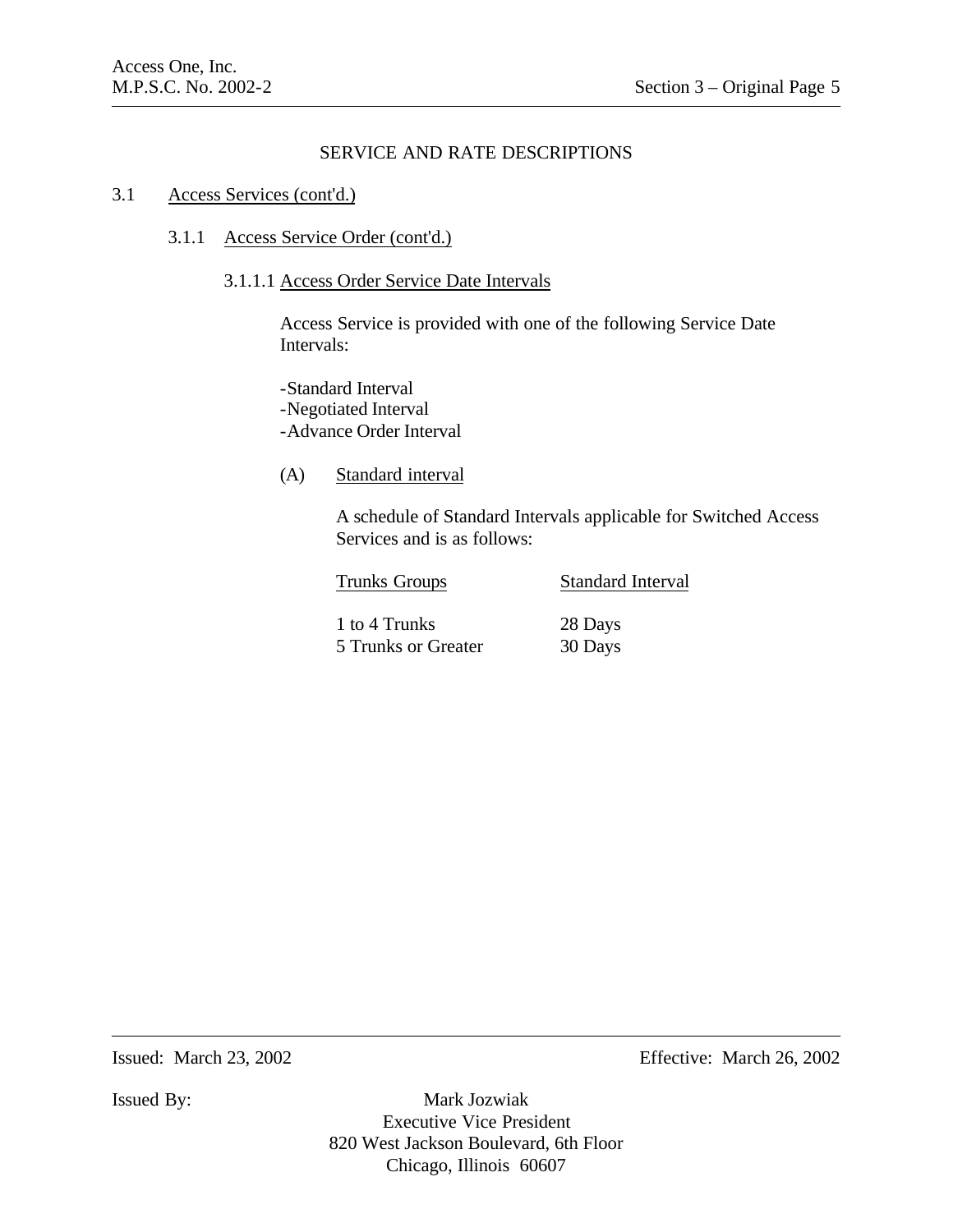#### 3.1 Access Services (cont'd.)

#### 3.1.1 Access Service Order (cont'd.)

#### 3.1.1.1 Access Order Service Date Intervals (cont'd.)

(B) Negotiated Interval

The Company will negotiate a service date interval with the customer when:

- (1) There is no Standard Interval for the service, or;
- (2) The quantity of Access Services orders exceeds the quantities specified in the Standard Intervals, or;
- (3) The customer requests a service date beyond the applicable Standard Interval service date except as set forth in (C) following.

The Company will offer a service date based on the type and quantity of Access Services the customer has requested. The Negotiated Interval may not exceed by more than six months the Standard Interval service date, or, when thee is no Standard Interval, the Company offe red service date. All services for which rates are applied on an individual case basis are provided with a Negotiated Interval.

Issued: March 23, 2002 Effective: March 26, 2002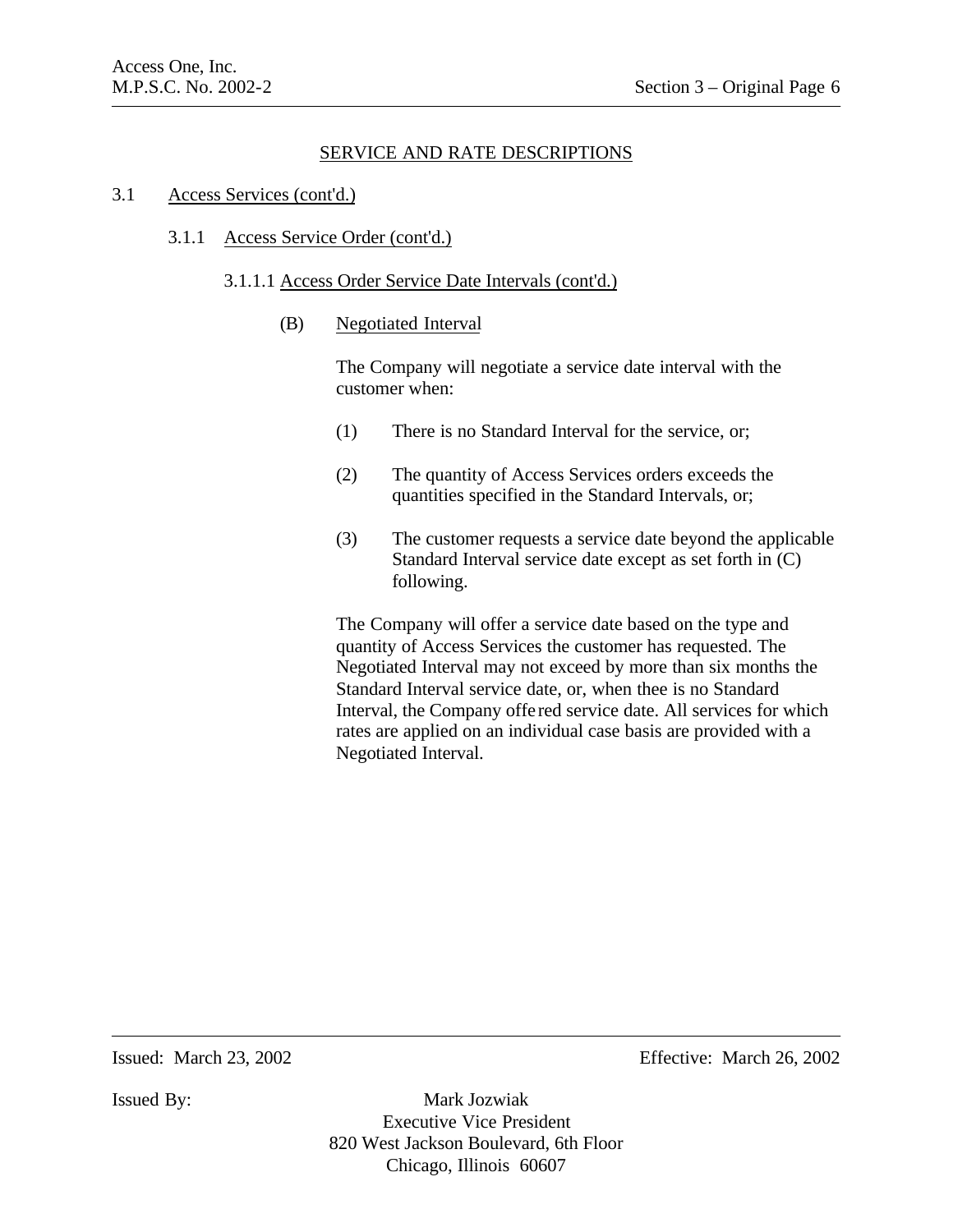#### 3.1 Access Services (cont'd.)

#### 3.1.1 Access Service Order (cont'd.)

#### 3.1.1.1 Access Order Service Date Intervals (cont'd.)

(B) Negotiated Interval (cont'd.)

Common Channel Signaling Access (CCSA) links will be provided on a Negotiated Interval. New or existing FGD trunks ordered with the SS7 signaling option will be provided on a Negotiated Interval.

The addition and/ or deletion of an 800 Access Service six digit customer identification NXX is provided with a Negotiated Interval. The addition of an 800 Access Service ten digit customer identification record to the 800 Access Service data base or the deletion of an 800 Access Service ten digit customer identification record from the 800 Access Service data base is provided with a Negotiated Interval.

| Initial establishment of<br>service where customer is:        | Maximum Interval |
|---------------------------------------------------------------|------------------|
| -Not yet provided with any<br>Trunk Group service in the LATA | 6 months         |
| -Provided Trunk Group service in the LATA                     | 90 Days          |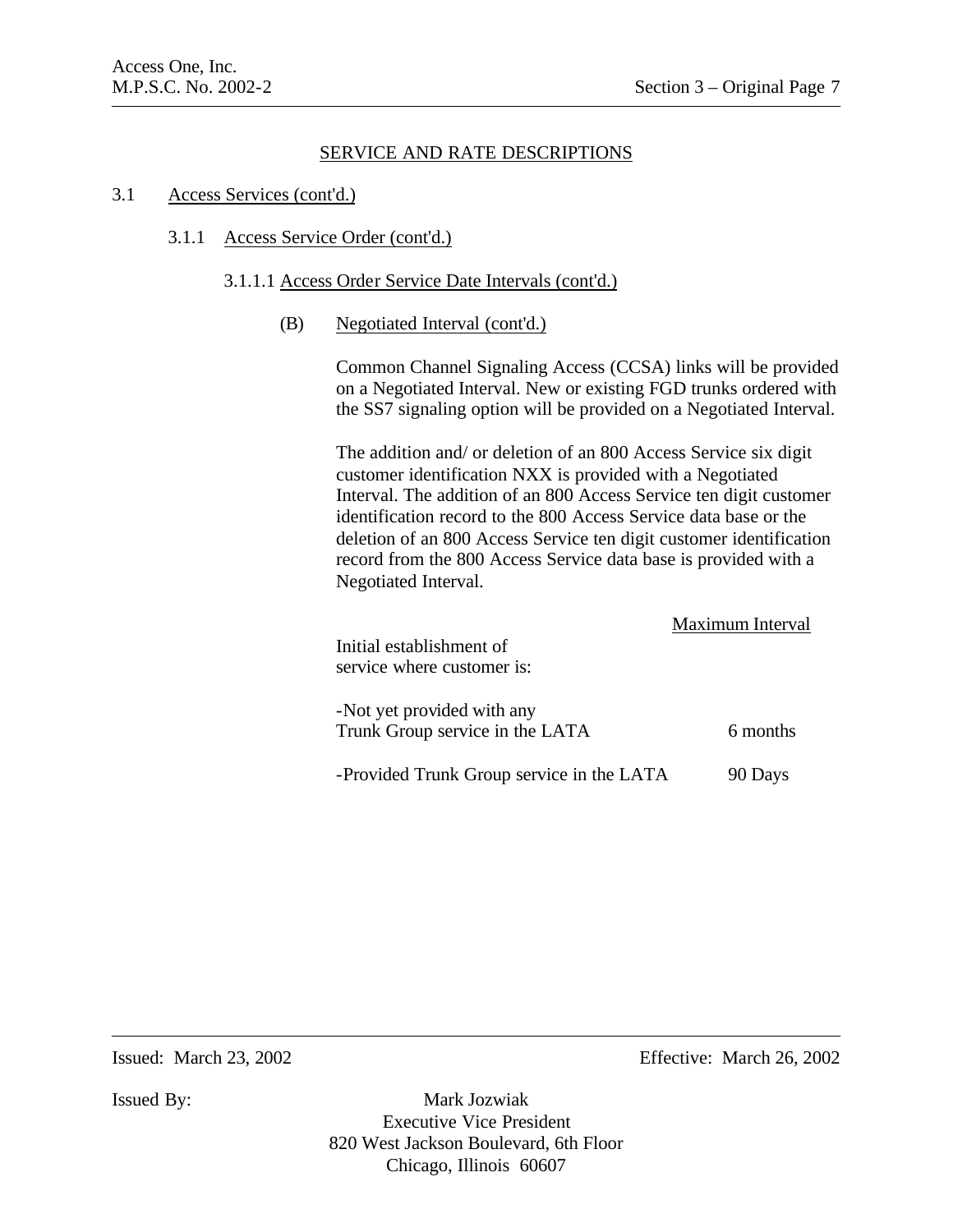#### 3.1 Access Services (cont'd.)

### 3.1.1 Access Service Order (cont'd.)

#### 3.1.1.1 Access Order Service Date Intervals (cont'd)

(C) Advance Order Interval

When placing an Access order, a customer may request an Advance Order Interval for a service date of 12 to 24 months from the Application Date for the following services:

> A minimum of 24 voice grade equivalent Switched Access Service lines or trunks or 720 BHMCs

Orders for less than the minimum quantities will be accommodated under Standard or Negotiated Interval provision.

Advance Order Interval Access Orders are subject to all ordering conditions of Standard and Negotiated Interval Access Orders except for the following:

Issued: March 23, 2002 Effective: March 26, 2002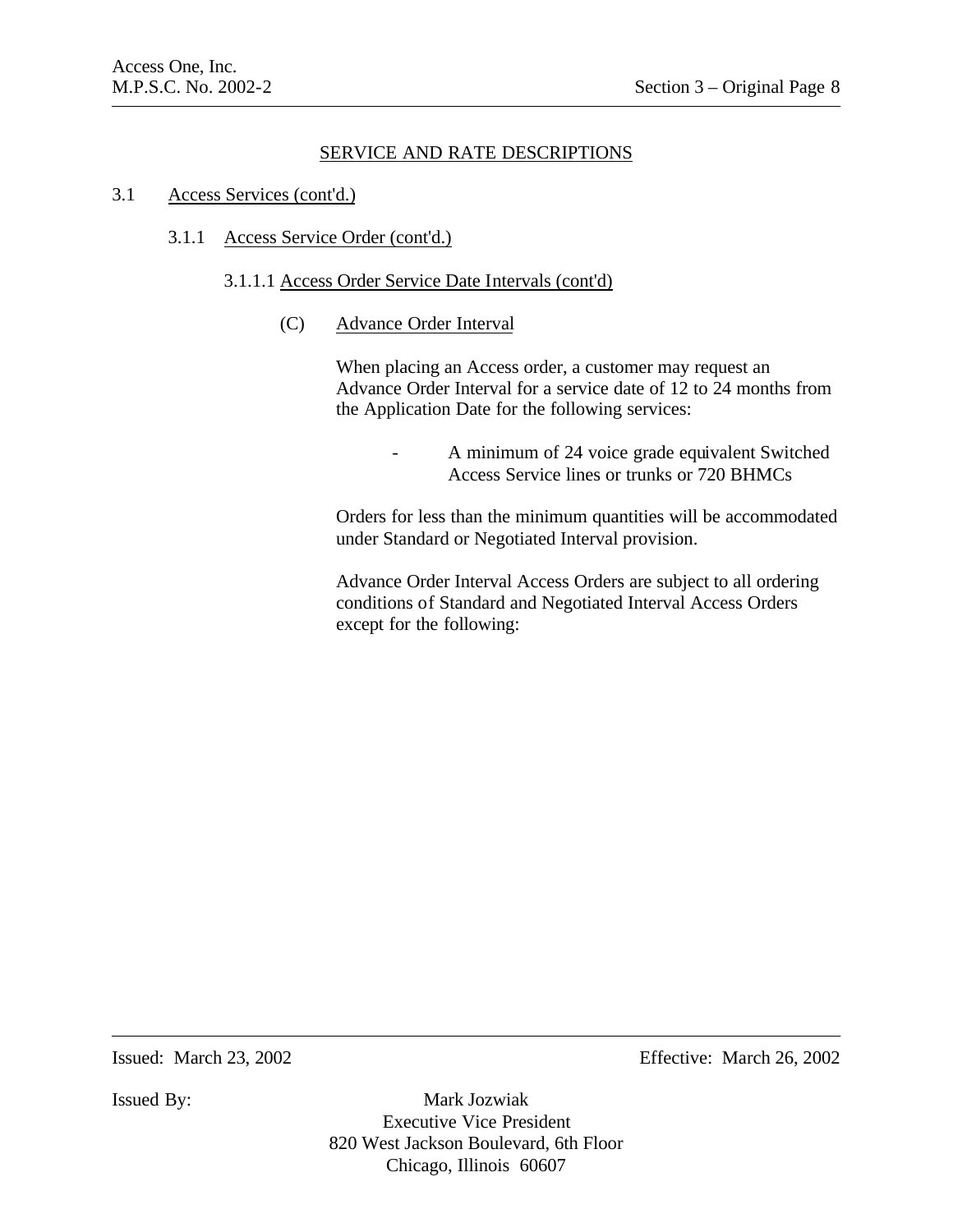#### 3.1 Access Services (cont'd.)

3.1.1 Access Service Order (cont'd.)

#### 3.1.1.1 Access Order Service Date Intervals (cont'd.)

- (C) Advance Order Interval (cont'd.)
	- (1) Advance Payment

A nonrefundable Advance Payment will be calculated as follows:

Advance Payment The minimum (Nonrefundable) monthly charge for the

minimum period plus the applicable Nonrecurring Charges for the services ordered.

This Advance Payment is due 10 working days from the date the Company confirms acceptance of the order, or on the Application Date, whichever date is the later date. If the Advance Payment is not received by such payment date, the order will be canceled.

Issued: March 23, 2002 Effective: March 26, 2002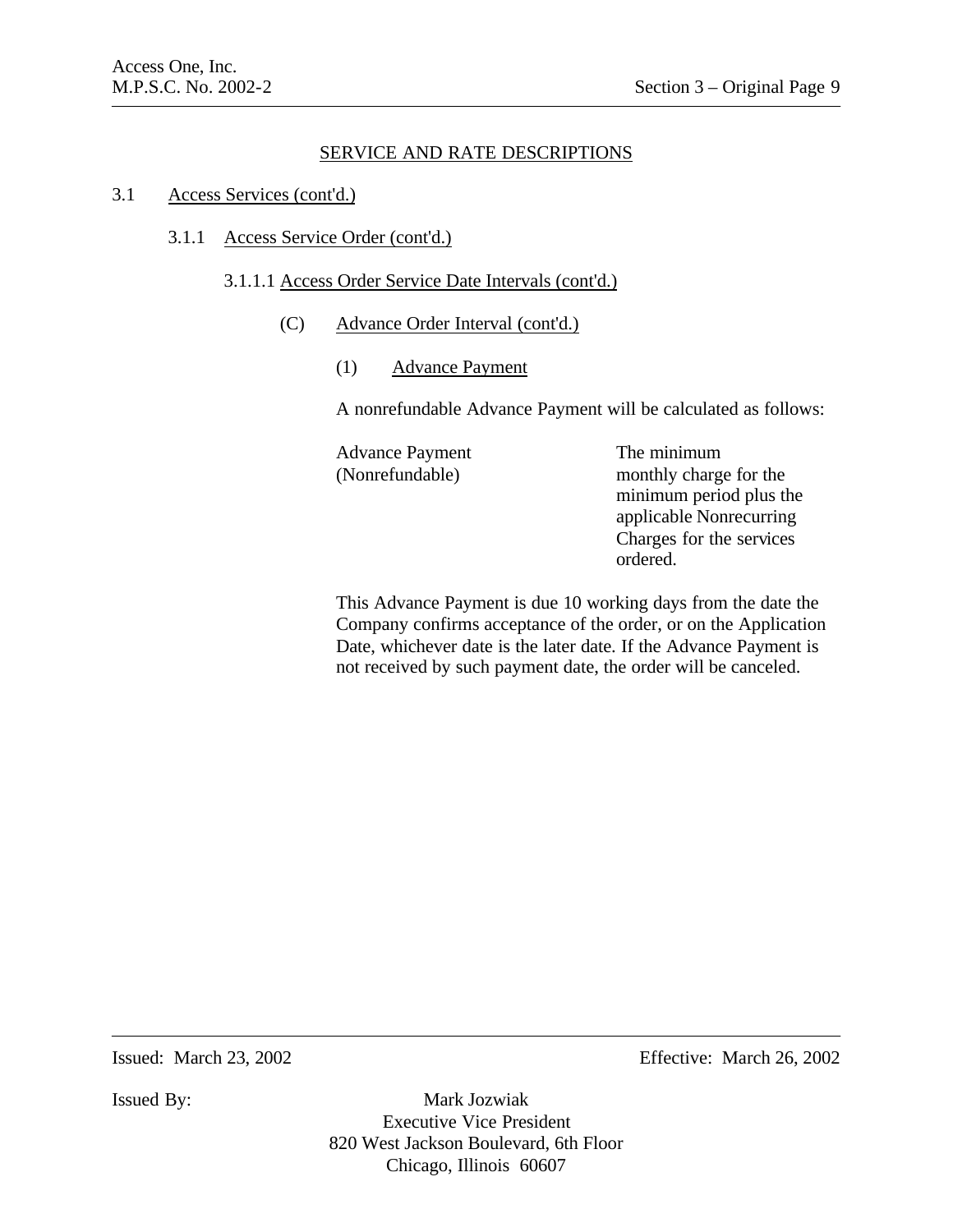#### 3.1 Access Services (cont'd.)

### 3.1.1 Access Service Order (cont'd.)

### 3.1.1.1 Access Order Service Date Intervals (cont'd)

- (C) Advance Order Interval (cont'd.)
	- (1) Advance Payment (cont'd.)

When the Access Services are connected on the service date, the Advance Payment will be applied, as a credit, to the customer's billed service charges. When there has been a decrease in the number of services originally ordered, as set forth in (2) following, only the portion of the Advance Payment for services actually installed will be credited.

(2) Cancellation or Partial Cancellation of an Advance Order Interval Access Order

> When the customer cancels an Access Order, the order will be withdrawn. The Advance Payment will not be credited or refunded.

Any decrease in the number of ordered Access Services will be treated as a partial cancellation, and the portion of the Advance Payment for the services canceled will not be credited or refunded.

Issued: March 23, 2002 Effective: March 26, 2002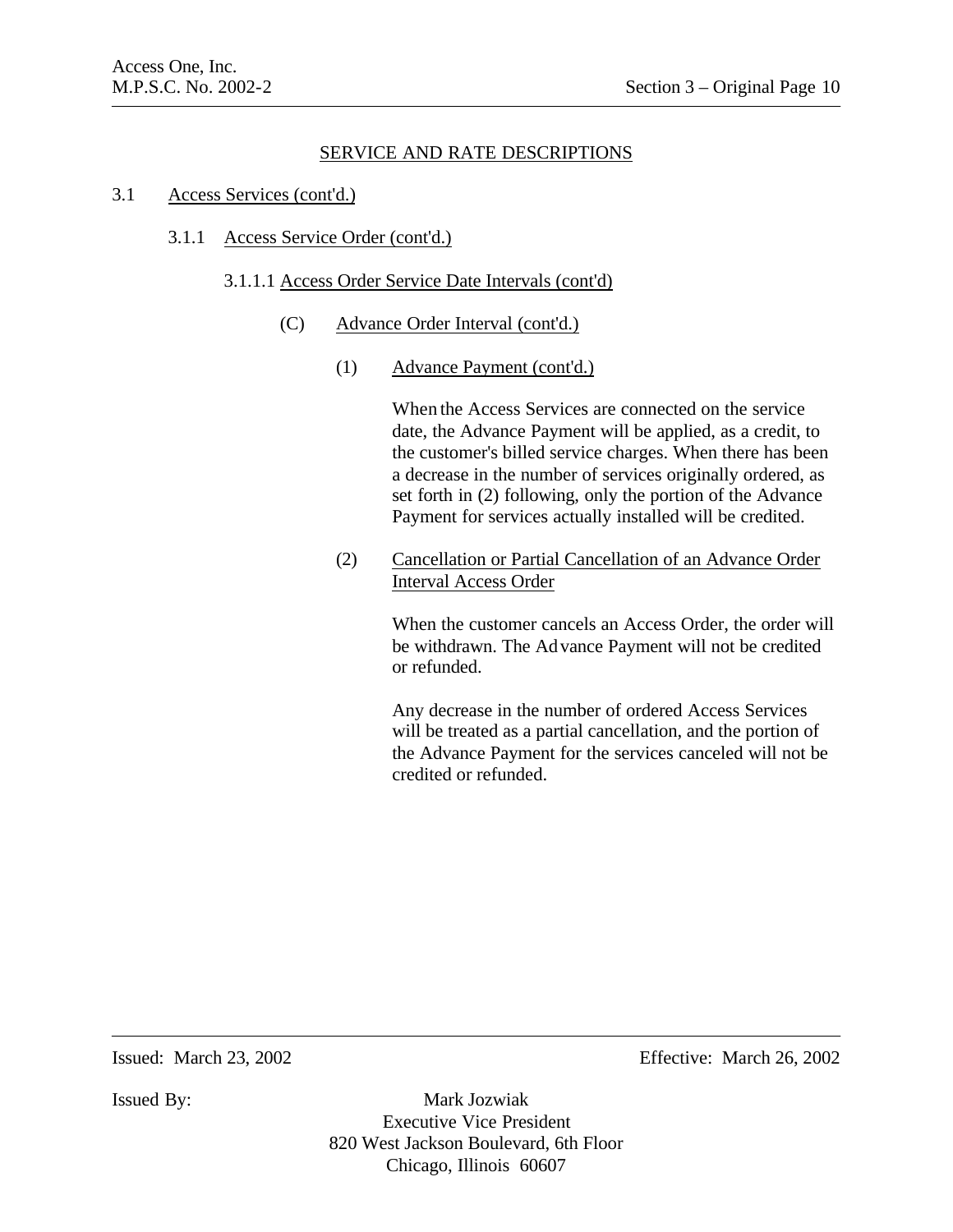#### 3.1 Access Services (cont'd.)

#### 3.1.1 Access Service Order (cont'd.)

### 3.1.1.2 Access Order Modifications

The customer may request a modification of its Access Order at any time prior to notification by the Company that servic e is available for the customer's use or prior to the service date, whichever is later.

Any increase in the number of Switched Access Service lines, trunks or busy hour minutes of capacity for CC SA signaling connections will be treated as a new Access Order (for the increased amount only).

### (A) Service Date Change Charge.

Access Order service dates for the installation of new services or rearrangements of existing services may be changed, but the new service date may not exceed the original service date by more than 30 calendar days. When, for any reason, the customer indicates that service cannot be accepted for a period not to exceed 30 calendar days, and the Company accordingly delays the start of service, a Service Date Change Charge will apply. If the customer requested service date is more than 30 calendar days after the original service date, the order will be canceled by the Company and reissued with the appropriate cancellation charges applied.

Issued: March 23, 2002 Effective: March 26, 2002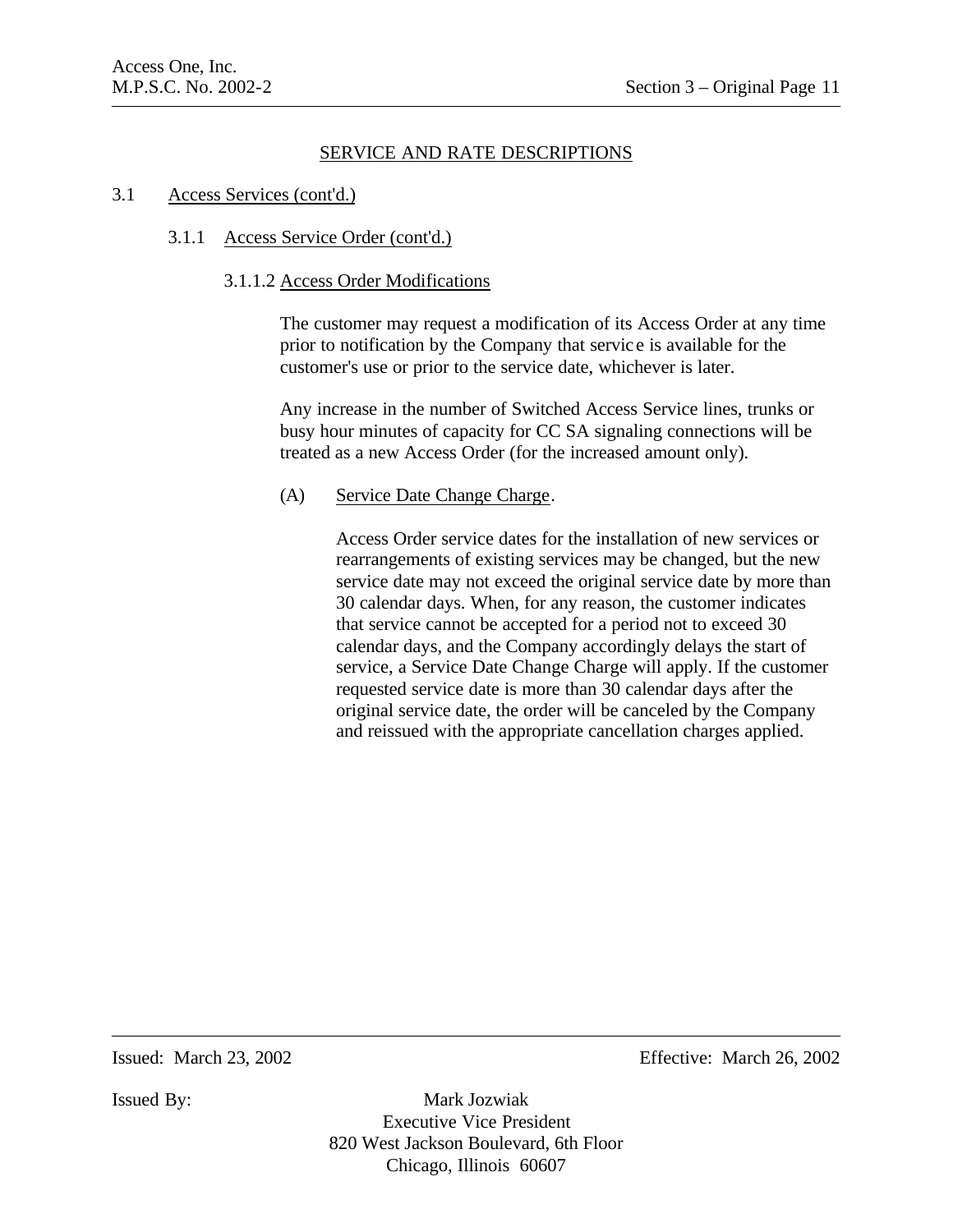## 3.1 Access Services (cont'd.)

## 3.1.1 Access Service Order (cont'd.)

## 3.1.1.2 Access Order Modifications (cont'd.)

(A) Service Date Change Charge (cont'd.)

A Service Date Change Charge will apply, on a per order per occurrence basis, for each service data changed. The applicable charge is found in Section 4.1.1.

## (B) Partial Cancellation Charge

Any decrease in the number of ordered Switched Access Service lines, trunks or busy hour minutes of capacity ordered with a Standard or Negotiated Interval Access order will be treated as a partial cancellation and the charges as set forth in Section 3.1.1.3 following will apply. Partial cancellation charges do not apply to Advance Order Interval Access Orders.

Issued: March 23, 2002 Effective: March 26, 2002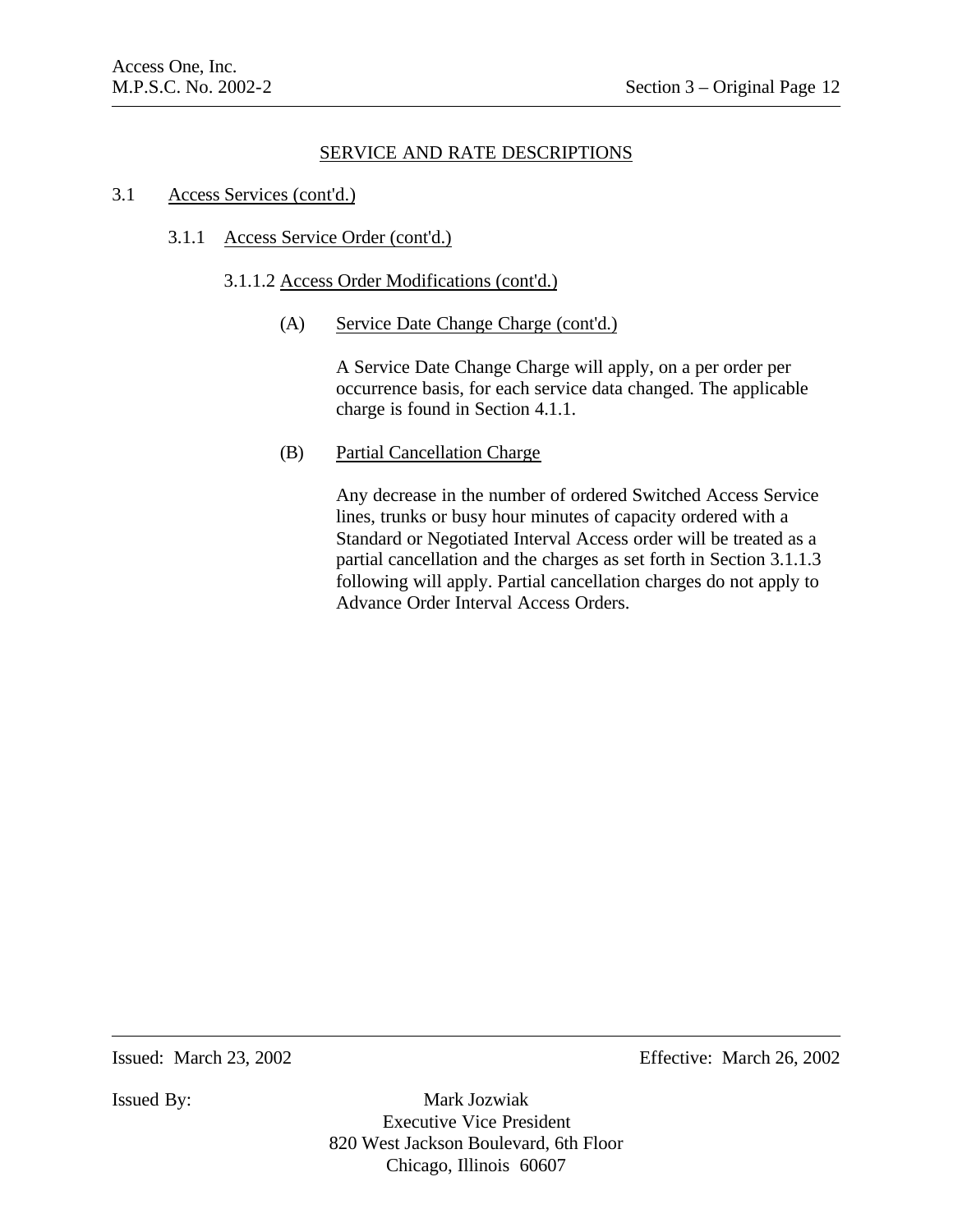### 3.1 Access Services (cont'd.)

## 3.1.1 Access Service Order (cont'd.)

### 3.1.1.2 Access Order Modifications (cont'd)

## (C) Design Change Charge

The customer may request a design change to the service ordered. A design change is any change to an Access order which requires engineering review. Design changes do not include a change of customer premises, end user premises, end office switch, Feature Group type except for changes to Feature Group D. Changes of this nature will require the issuance of a new order and the cancellation of the original order with appropriate cancellation charges applied.

The Design Change Charge will apply on a per order per occurrence basis, for each order requiring a design change. The applicable charge is found in Section 4.1.1.

If a change of service date is required, the Service Date Change Charge will also apply.

Issued: March 23, 2002 Effective: March 26, 2002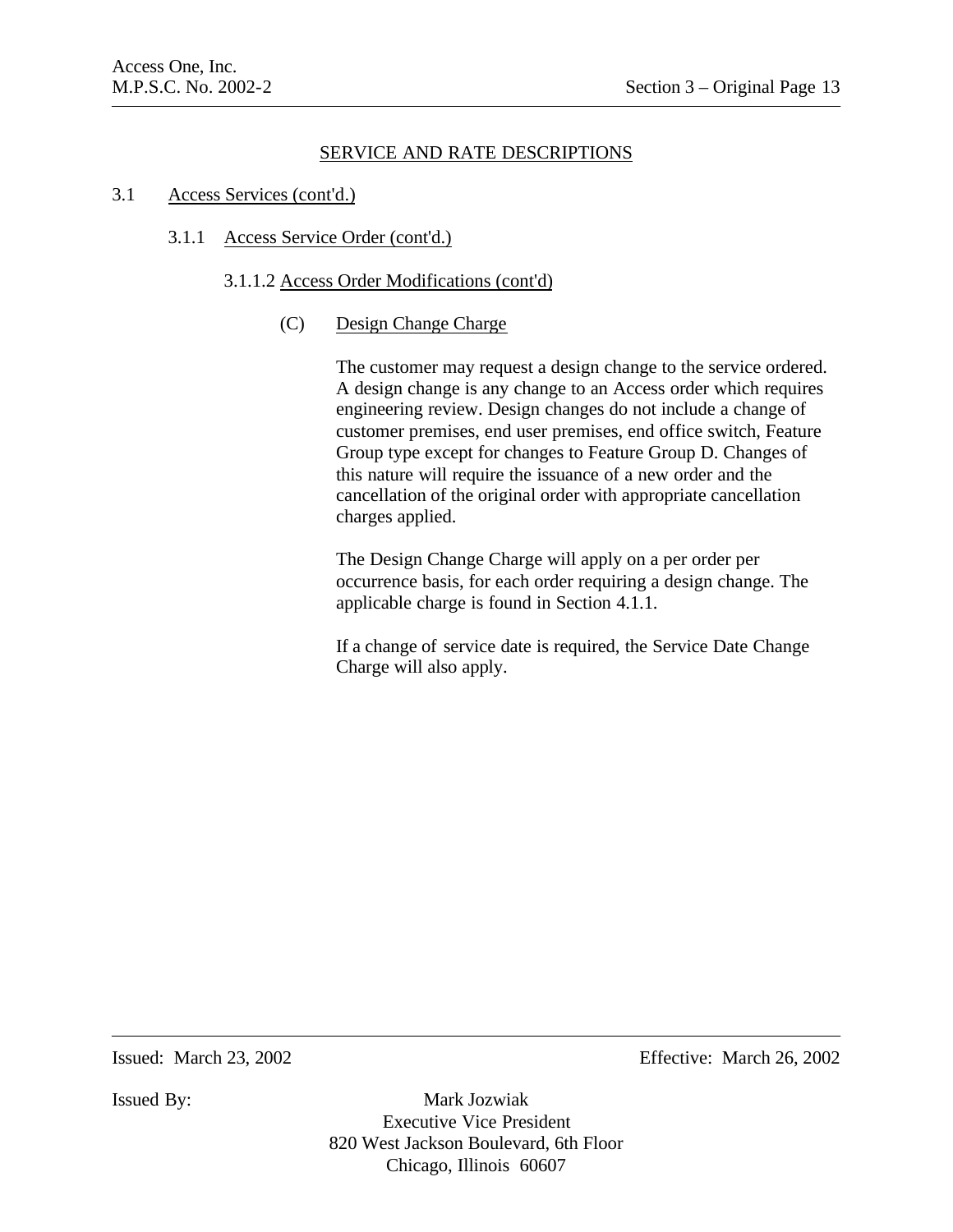#### 3.1 Access Services (cont'd.)

### 3.1.1 Access Service Order (cont'd.)

### 3.1.1.2 Access Order Modifications (cont'd.)

## (D) Expedited Order Charge

When placing an Access Order for service(s) for which Standard Intervals exist, a customer may request a service date that is prior to the Standard Interval service date. A customer may also request an earlier service date on a pending Standard, Negotiated or Advance Order Interval Access Order. If the Company agrees to provide service on an expedited basis, an Expedited Order Charge will apply.

If the Company receives a request for an expedited service date at the time a Standard Interval Access Order is placed, the Expedited order Charge is calculated by summing all the nonrecurring charges associated with the order and then dividing this total by the number of days in the Standard Interval. The charge is then applied on a per day of improvement basis, per order, but in no event shall the charge exceed fifty percent of the total nonrecurring charges associated with the Access Order.

Issued: March 23, 2002 Effective: March 26, 2002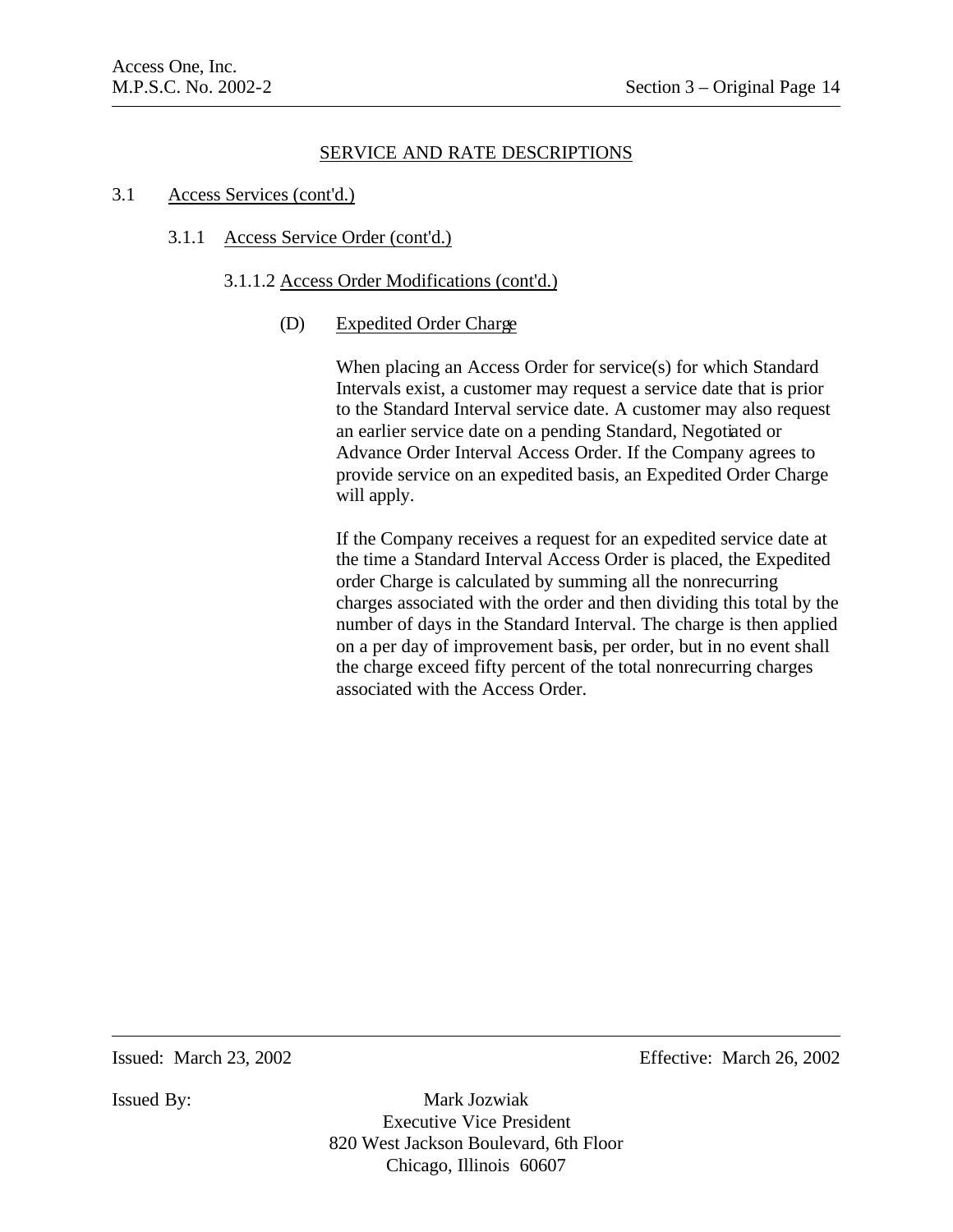#### 3.1 Access Services (cont'd.)

### 3.1.1 Access Service Order (cont'd.)

### 3.1.1.3 Cancellation of an Access Order

- (A) A customer may cancel an Access order for the installation of service at any time prior to notification by the Company that services available for the customer's use or prior to the service date, whichever is later. The cancellation date is the date the Company receives written or verbal notice from the customer that the order is to be canceled. The verbal notice must be followed by written confirmation within 10 days. If a customer or a customer's end user is unable to accept Access Service within 30 calendar days after the original service date, the customer has the choice of the following options:
	- The Access Order shall be canceled and charges set forth in (B) following will apply, or
	- Billing for the service will commence.

If no cancellation request is received within the specified 30 calendar days, billing for the service will commence. In any event, the cancellation date or the date billing is to commence, as applicable, shall be the 31st day beyond the original service date of the Access Order.

Issued: March 23, 2002 Effective: March 26, 2002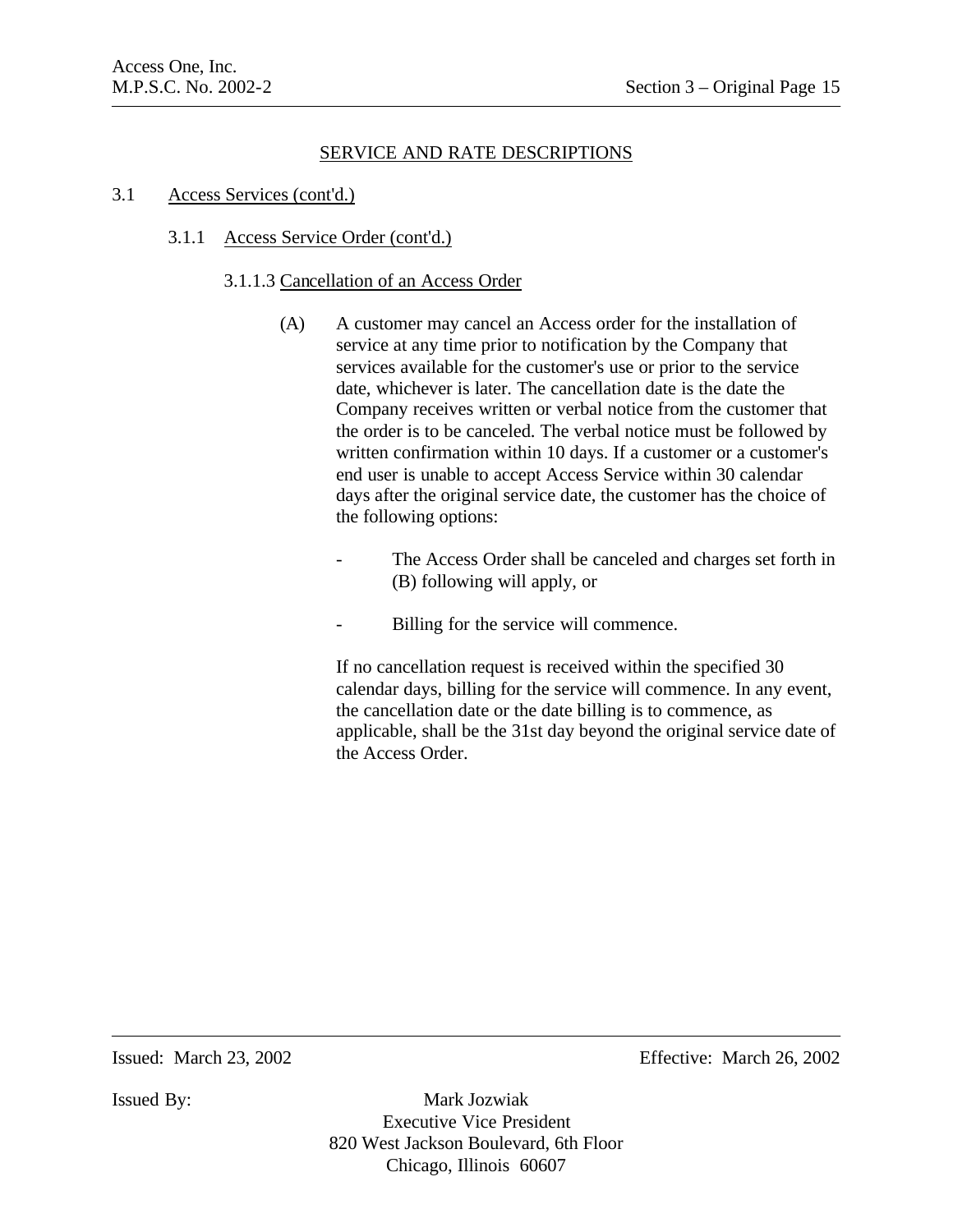#### 3.1 Access Services (cont'd.)

### 3.1.1 Access Service Order (cont'd.)

#### 3.1.1.3 Cancellation of an Access Order

- (B) When a customer cancels a Standard or Negotiated Interval Access Order for the installation of service, a Cancellation Charge will apply as follows:
	- (1) When the customer cancels an Access Order, a charge equal to the estimated provisioning costs incurred at a particular date for the service ordered by the Company shall apply.
	- (2) If the Company misses a service date for a Standard or Negotiated Interval Access Order by more than 30 days, due to circumstances such as acts of God, governmental requirements, work stoppages and civil commotions, the customer may cancel the Access Order without incurring cancellation charges.

Issued: March 23, 2002 Effective: March 26, 2002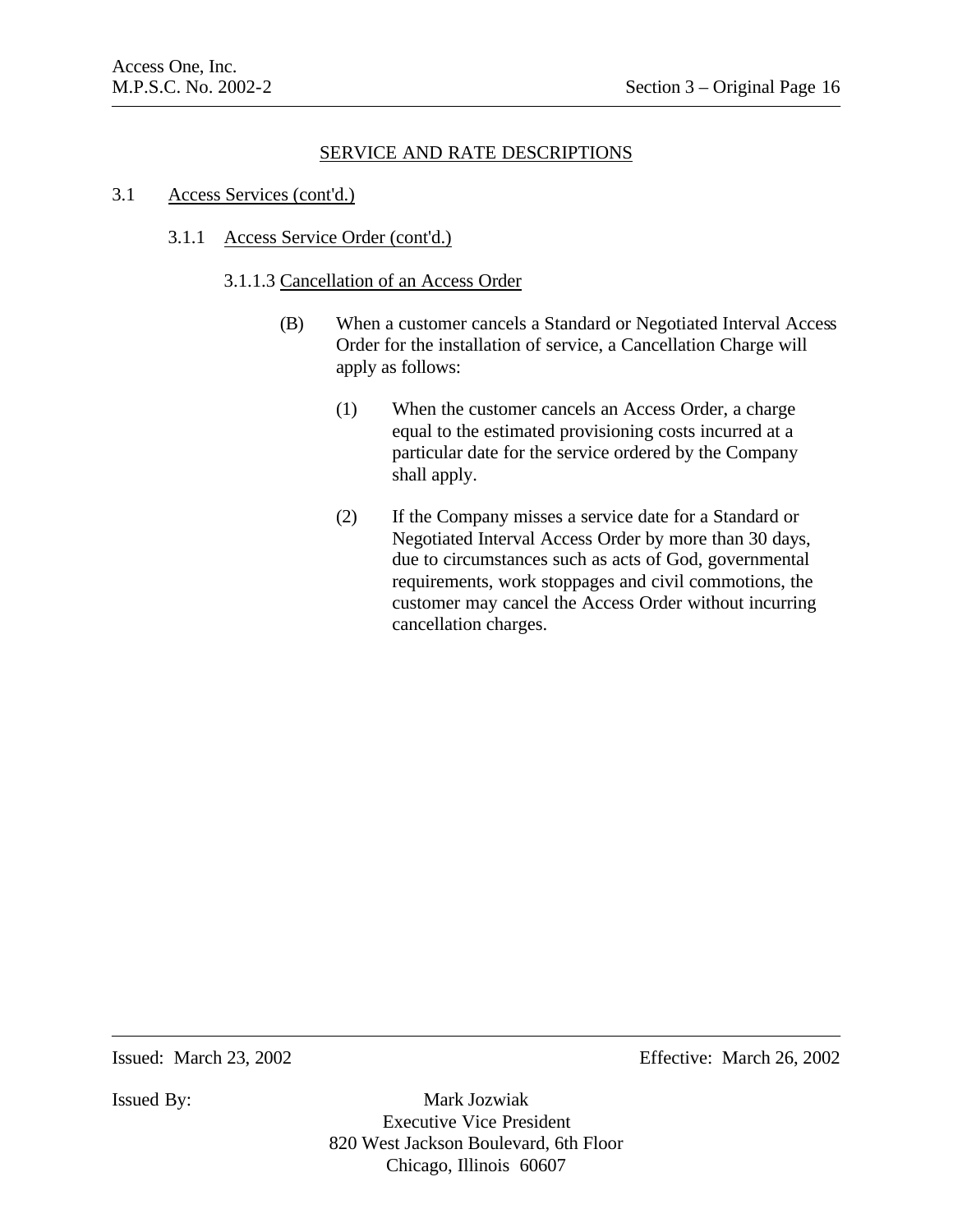#### 3.1 Access Services (cont'd.)

#### 3.1.1 Access Service Order (cont'd.)

#### 3.1.1.4 Minimum Period

- (A) The minimum period for which Access Service is provided and for which charges are applicable, is three months.
- (B) The following changes will be treated as a discontinuance of the existing service and an installation of a new service. All associated nonrecurring charges will apply for the new service.

The changes listed below are those which will be treated as a discontinuance and installation of service and for which a new minimum period will be established.

- (1) A move to a different building.
- (2) A change in type of service.
- (3) A change in Switched Access Service Interface Group.
- (4) Change in Switched Access Service traffic type.
- (5) A change in STP Access link.
- (6) A change in STP Port.
- (7) Change in Company-provided Switched Access Service to a Collocated Interconnection arrangement or vice versa.
- (8) Change to an existing Feature Group D Service to include the provision of 64 kbps Clear Channel Capability.

Issued: March 23, 2002 Effective: March 26, 2002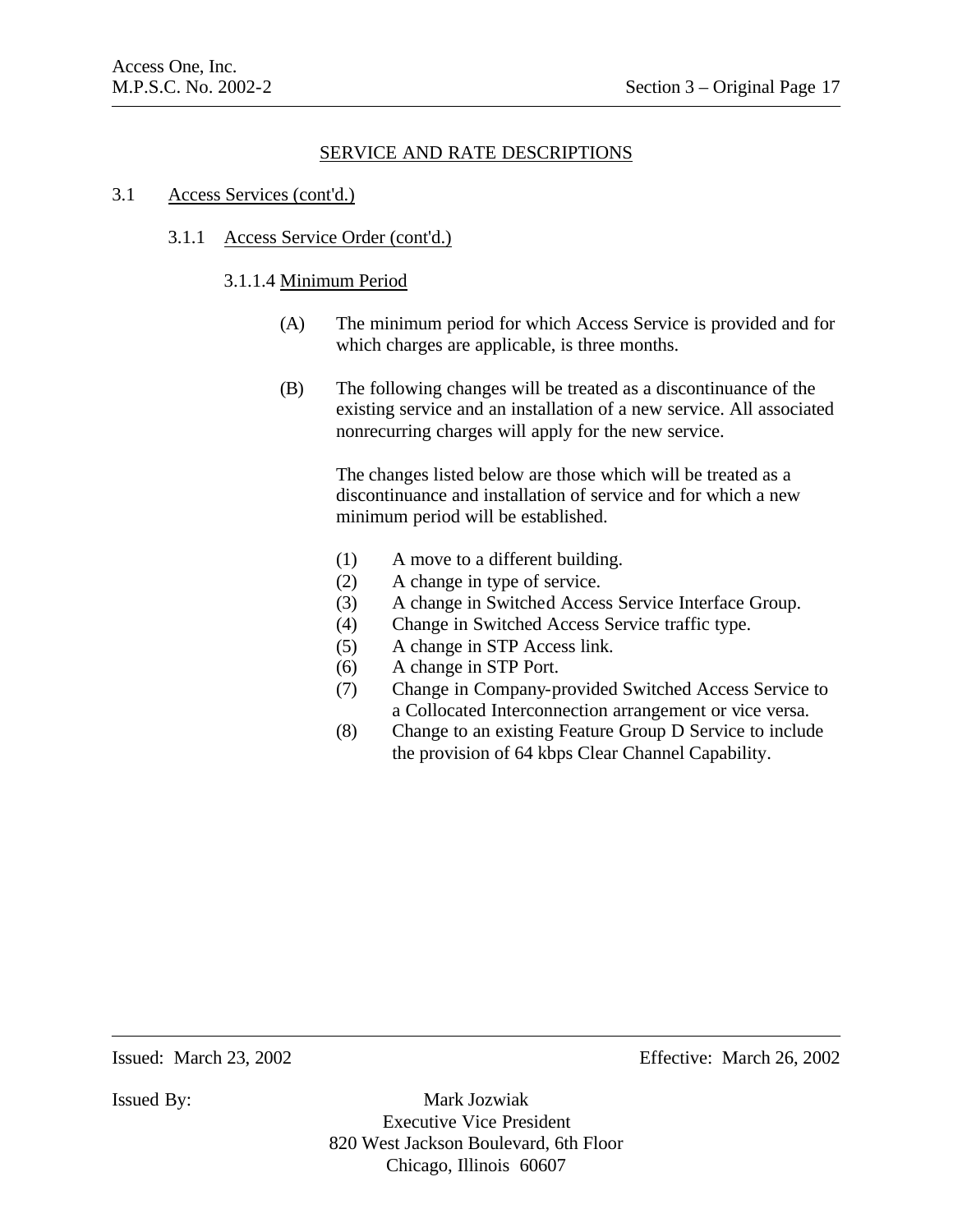#### 3.1 Access Services (cont'd.)

### 3.1.1 Access Service Order (cont'd.)

#### 3.1.1.4 Minimum Period Charges

When Access Service is disconnected prior to the expiration of the minimum period, charges are applicable for the balance of the minimum period.

The Minimum Period Charge for monthly billed services will be determined as follows:

For Switched Access Service, the charge for a month or fraction thereof is equal to the applicable minimum monthly charge for the capacity.

All applicable nonrecurring charges for the service will be billed in addition to the Minimum Period Charge.

Issued: March 23, 2002 Effective: March 26, 2002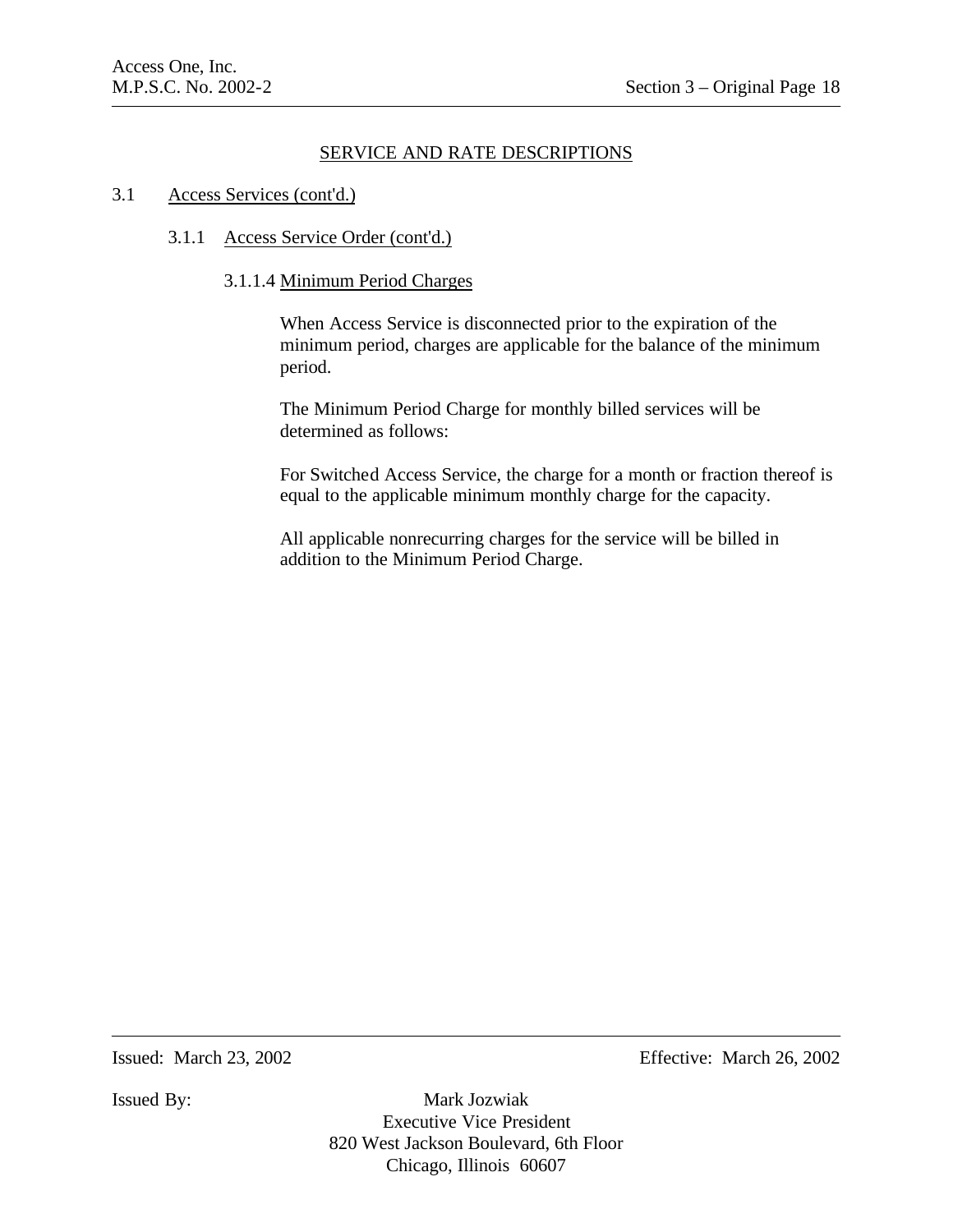#### 3.1 Access Services (cont'd.)

### 3.1.2 Standard Rate Categories

The following rate categories apply to all forms of Switched Access Service, except as stated in 3.1.3:

- Carrier Common Line
- Local Transport
- End Office
- (A) Carrier Common Line

The Carrier Common Line rate category provides for the use of Company common lines by customers for access to end users to furnish customer intrastate communications. Carrier Common Line is provided where the customer obtains Company provided Switched Access Service.

- (1) Limitations
	- (a) A telephone number is not provided with Carrier Common Line.
	- (b) Detail billing is not provided for Carrier Common Line.
	- (c) Directory listings are not included in the rates and charges for Carrier Common Line.
	- (d) Intercept arrangements are not included in the rates and charges for Carrier Common Line.
	- (e) All trunk side connections provided in the same combined access group will be limited to the same features and operating characteristics.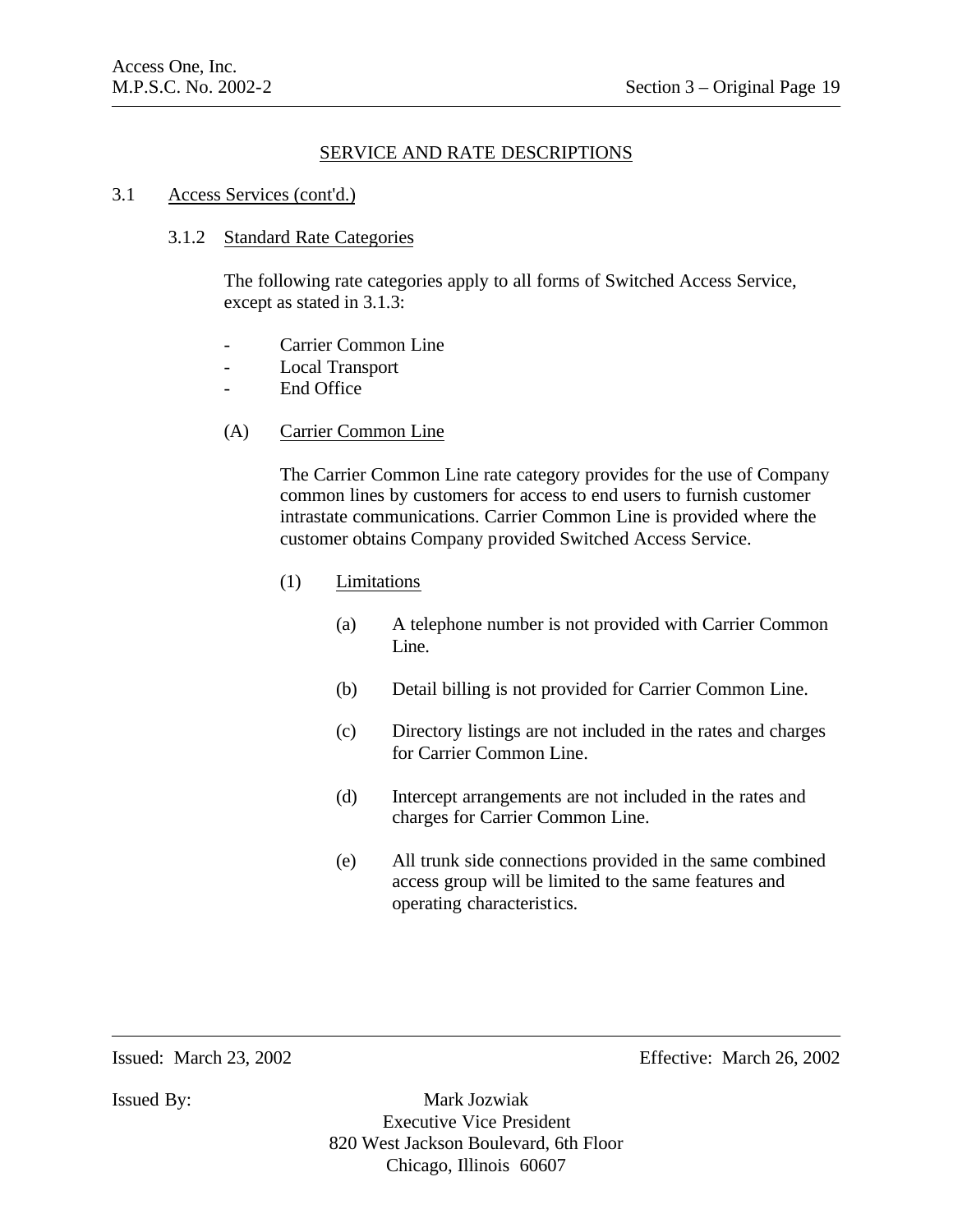#### 3.1 Access Services (cont'd.)

### 3.1.2 Standard Rate Categories (cont'd.)

- (A) Carrier Common Line (cont'd.)
	- (2) Undertaking of the Telephone Company

Where the customer is provided with Switched Access Service under this tariff, the Company will provide the use of Company common lines by a customer for access to end users at rates and charges as set forth in Section 4.1.2 following.

### (3) Obligations of the Customer

- (a) The customer facilities at the premises of the ordering customer shall provide the necessary on-hook and off-hook supervision.
- (b) All Switched Access Service provided to the customer will be subject to Carrier Common Line charges, excluding the Common channel Signaling Access exemption.
- (4) Common Channel Signaling Access Exemption

The Common Channel Signaling Access Signal Transfer Point (STP) Port Termination charge, as set forth in Section 4 following, is not subject to a Carrier Common Line charge.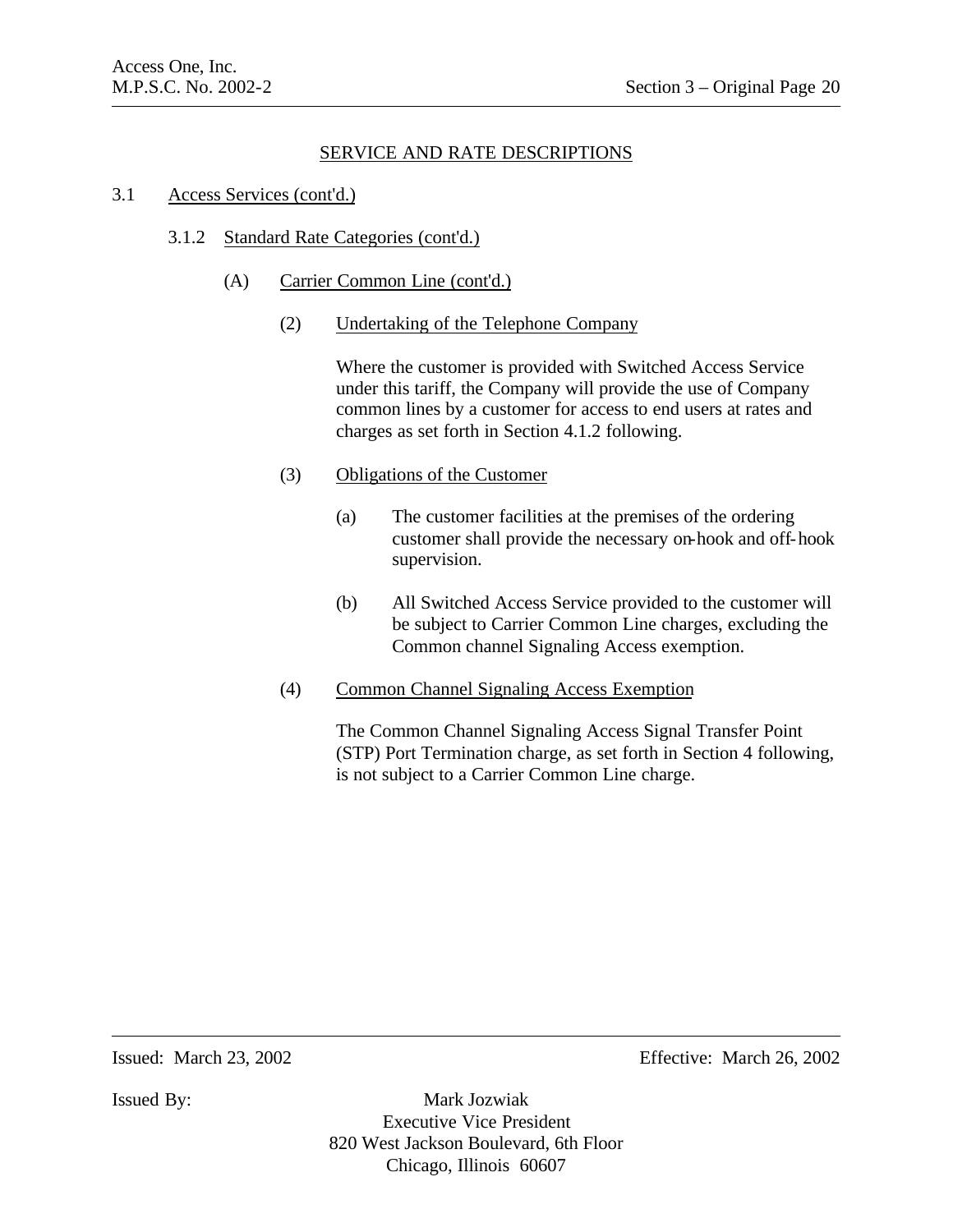#### 3.1 Access Services (cont'd.)

#### 3.1.2 Standard Rate Categories (cont'd.)

- (A) Carrier Common Line (cont'd.)
	- (5) Rate Regulations
		- (a) The Carrier Common Line charges will be billed per access minute to each Switched Access Service customer.
		- (b) When the customer reports interstate and intrastate use of Switched Access Service, the Carrier Common Line charges will be billed only to intrastate interLATA and/ or intraLATA Switched Access Service access minutes based on the date reported by the customer set forth in Section 2.3.3 preceding.

### (B) Local Transport

The Local Transport rate category provides for transmission facilities between the customer's premises or collocated interconnection location and the Company's end office switch(es) where the customer's traffic is switched to originate or terminate its communications.

Except as stated in the following paragraph, Local Transport service is provided in conjunction with Ameritech Michigan. Charges for local Transport services are computed in accordance with Section 2.6.5 preceding (Ordering, Rating, and Billing of Access Services Where More Than One Exchange Telephone Company Is Involved). For purposes of determining Local Transport mileage, distance will be measured from the wire center that normally serves the customer's premises to the end office switch(es).

Issued: March 23, 2002 Effective: March 26, 2002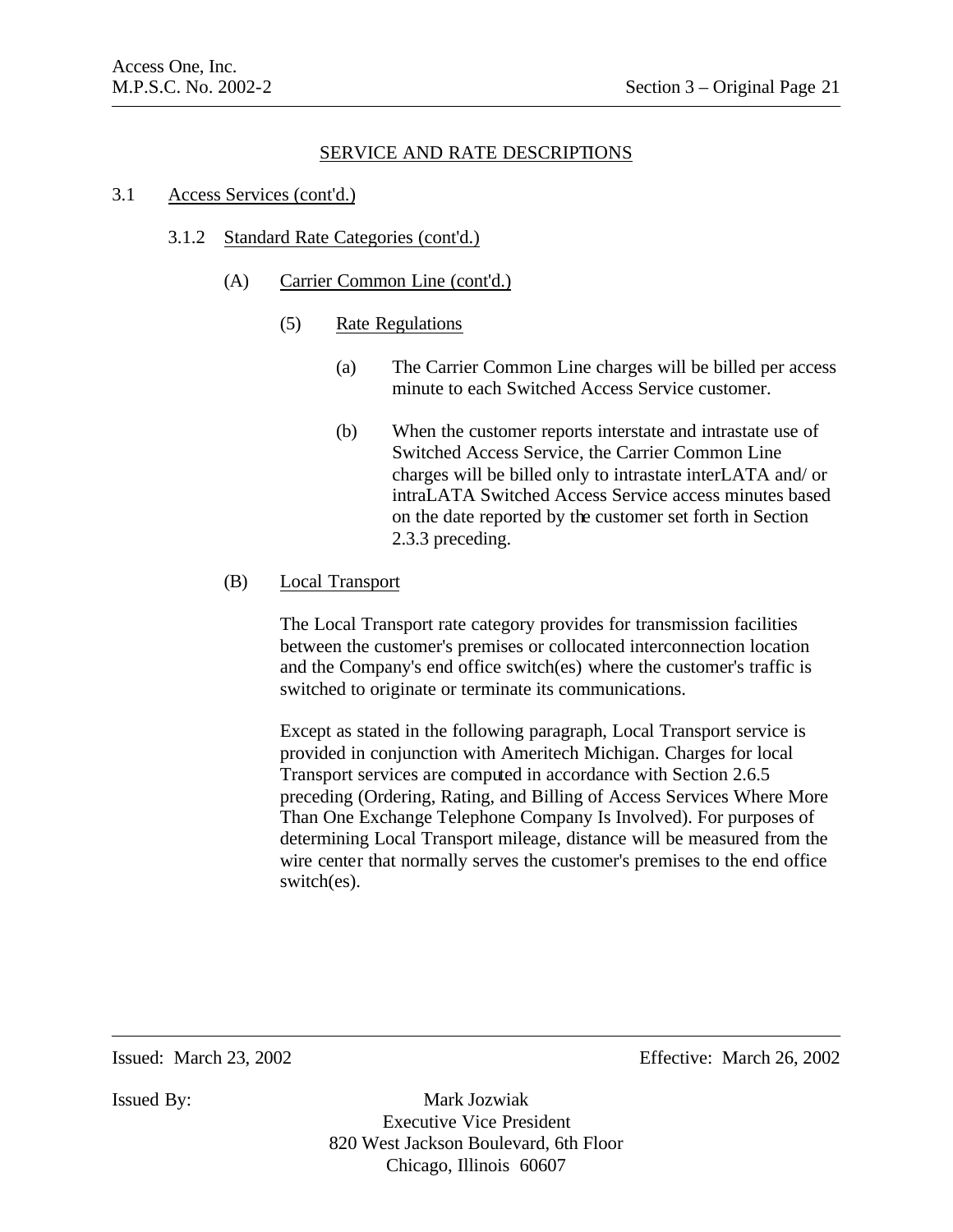#### 3.1 Access Services (cont'd.)

### 3.1.2 Standard Rate Categories (cont'd.)

(B) Local Transport (cont'd.)

The Company will provide Direct Trunked Transport between a Customer's premises and the Company's end office switch(es) upon request. At the customer's option, Entrance Facility, Direct Trunked Transport and STP Link Transport, may be provided by the Company, by the Customer, or by another carrier. If Direct Trunked Transport facilities are terminated at a Company end office switch location by a customer, Entrance Facility Termination charges as described in 3.1.2(B)(1) will apply, but no other Local Transport elements will be charged. Whe re Common Channel Signaling Access is ordered by a customer that uses Direct Trunked Transport facilities, the STP Port charge as described in  $3.1.2(B)(5)$  will also apply.

The following paragraphs describe the Local Transport rate elements.

| Local Transport - | <b>Entrance Facility;</b>     |
|-------------------|-------------------------------|
|                   | Common Switched Transport;    |
|                   | Direct Trunked Transport;     |
|                   | <b>Interconnection Charge</b> |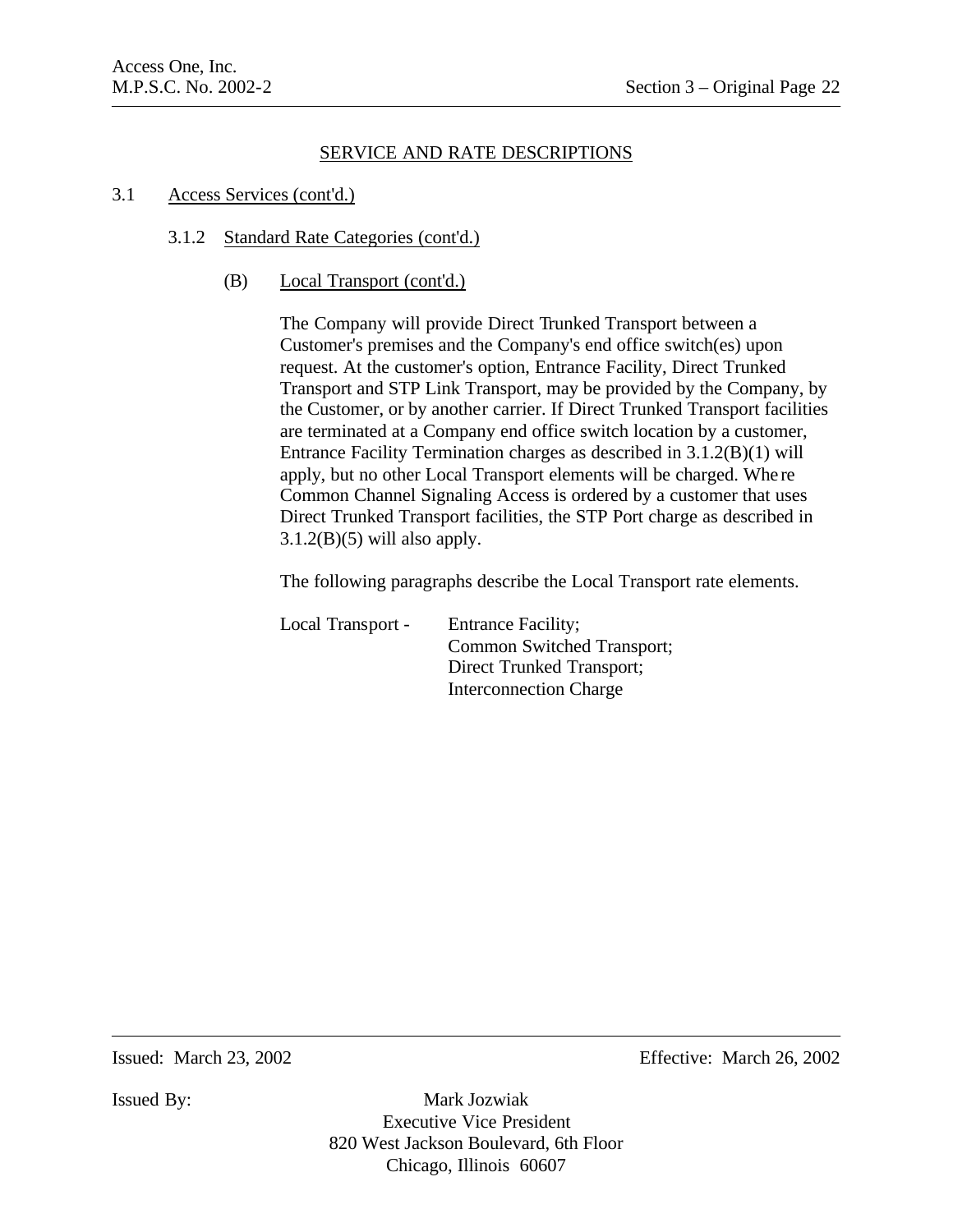### 3.1 Access Services (cont'd.)

## 3.1.2 Standard Rate Categories (cont'd.)

- (B) Local Transport (cont'd.)
	- (1) Local Transport-Entrance Facility

A Local Transport-Entrance Facility provides the communication path between a customer's premises and the Company serving wire center of that premises for the sole use of the customer. The Local Transport-Entrance Facility is provided as High Capacity DS1 and DS3 service. A Local Transport-Entrance Facility is required whether the customer's premises and the servicing wire center are located in the same or different buildings.

- (2) Local Transport-Common Switched Transport
	- a) The Local Transport Termination rate provides for that portion of the voice frequency transmission path at the end office and at the customer's premises.
	- b) The Local Transport Facility rate provides for that portion of the voice frequency transmission path between the end office and at the customer's premises.

Issued: March 23, 2002 Effective: March 26, 2002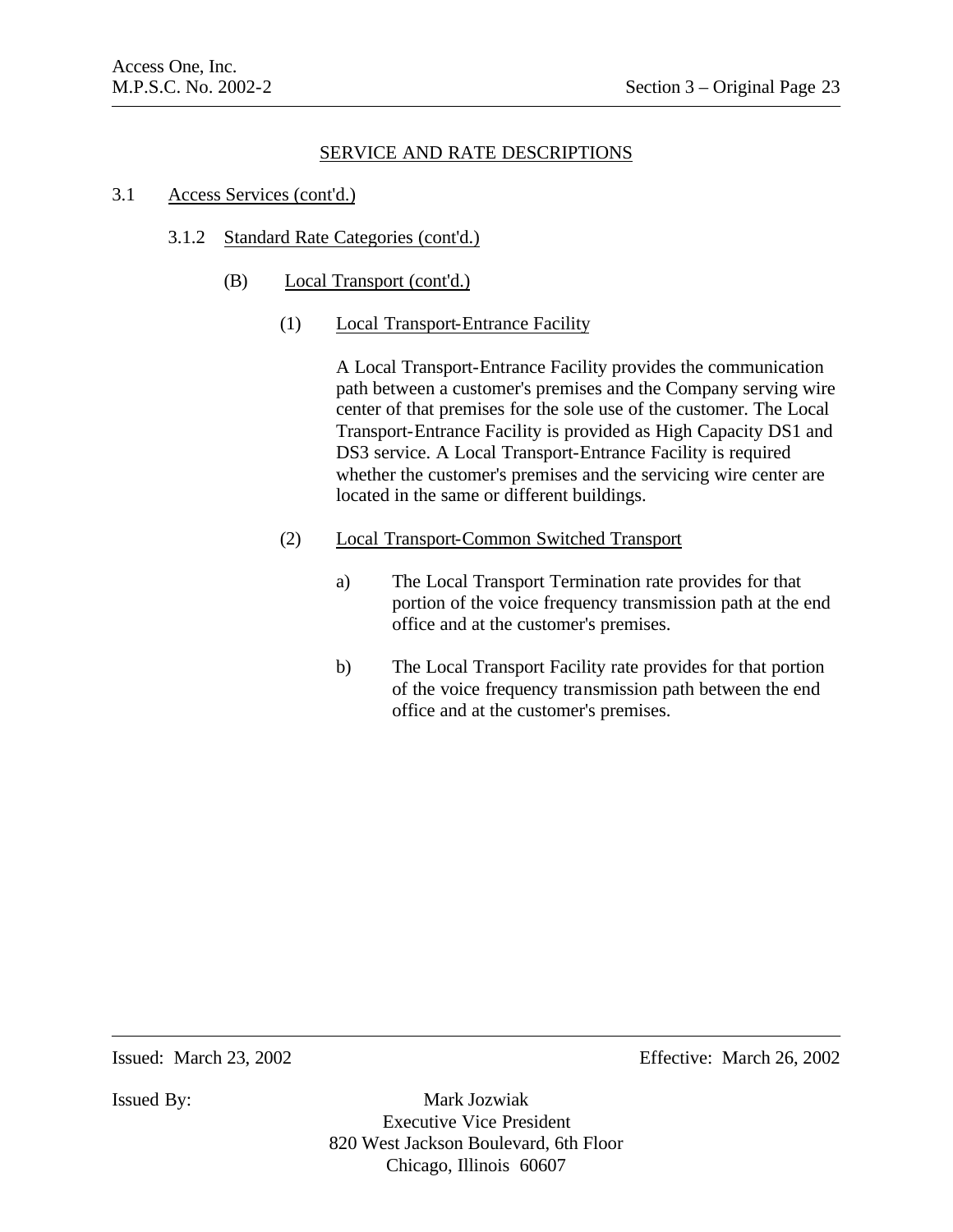#### 3.1 Access Services (cont'd.)

#### 3.1.2 Standard Rate Categories (cont'd.)

(B) Local Transport (cont'd.)

### (3) Local Transport-Direct Trunked Transport

The Local Transport-Direct Trunked Transport provides the transmission path from the serving wire center of the customer's premises to an end office or as an option from the serving wire center to a tandem. This transmission path is dedicated to the use of a single customer.

The Local Transport-Direct Trunked Transport rate category is comprised of a monthly fixed rate and a monthly per mile rate based on the facility provided. The fixed rate provides the circuit equipment at the ends of the transmission links. The per mile rate provides the transmission facilities, including intermediate transmission circuit equipment, between the end points of the circuit. The Local Transport-Direct Trunked Transport rate is the sum of the fixed rate and the per mile rate. For purposes of determining the per mile rate, mileage shall be measured as airline mileage between the serving wire center of the customer's premises and the end office or directly to the access tandem using the V& H coordinates method.

(4) Local Transport-Interconnection Charge

The Local Transport-Interconnection Charge provides for interconnection with the Company's Switched Access network. This rate element will be applied to all Switched Access minutes of use (except Local Exchange Access Service) that originate or terminate at a Company end office.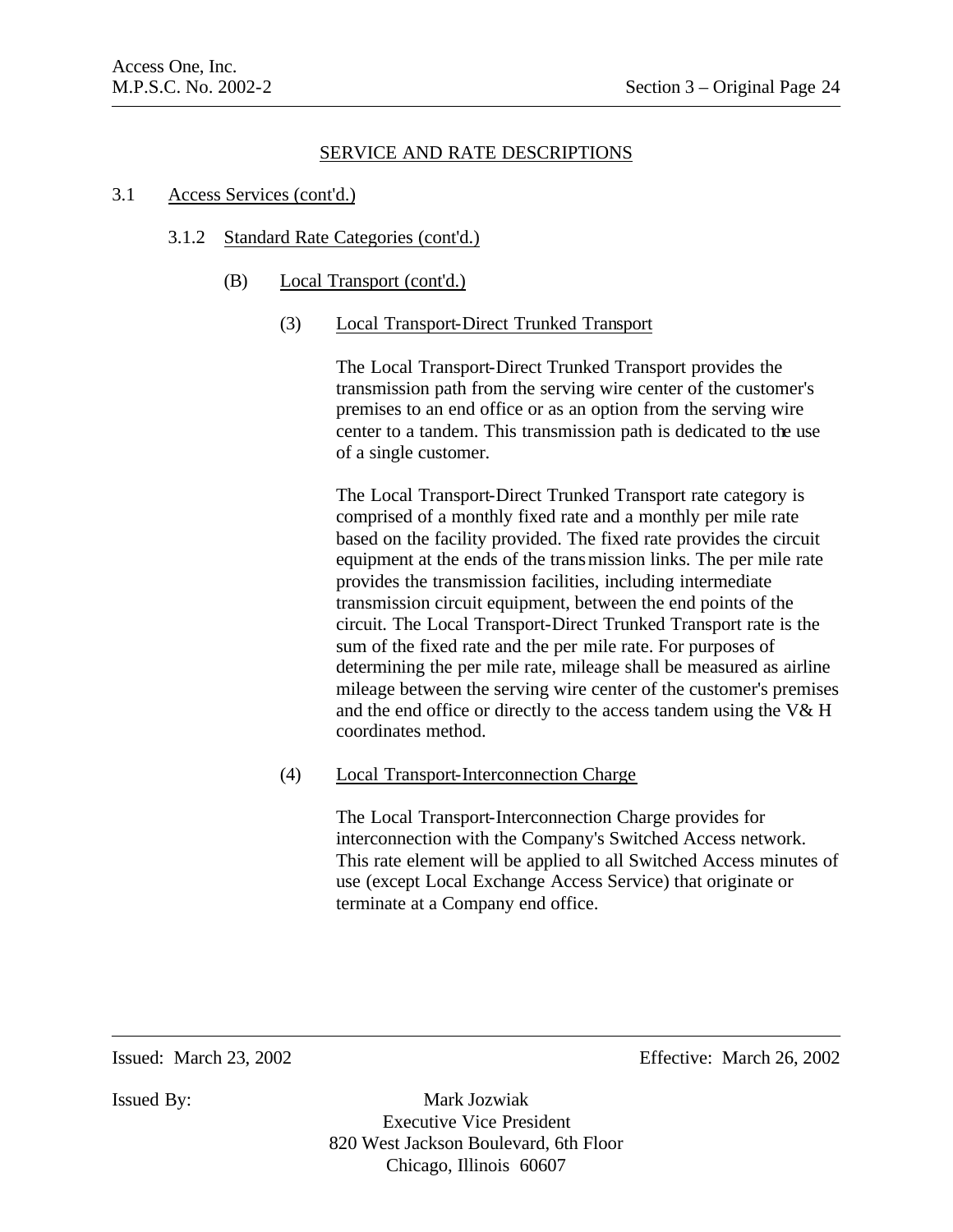#### 3.1 Access Services (cont'd.)

#### 3.1.2 Standard Rate Categories (cont'd.)

(B) Local Transport (cont'd.)

### (5) Competitive Pricing Arrangements

Competitive pricing arrangements for Local Transport-Entrance Facilities and Local Transport-Direct Trunked Transport can be furnished to meet the communication needs of specific customers on a case by case basis under individual contracts. Contract rates will be priced above cost for the service, and such costs will be filed with the Public Service Commission under proprietary agreement. The competitive pricing arrangement contracts, once executed, will be filed with the Public Service Commission under proprietary agreement.

## (6) Local-Transport Facilities

High Capacity DS1 and DS3 facilities are available for Local Transport-Entrance Facilities and for Local Transport-Direct Trunked Transport facilities. A DS1 facility is capable of transmitting electrical signals at a nominal 1.544 Mbps, with the capability to channelize up to 24 voice-frequency transmission paths. A DS3 facility is capable of transmitting electrical signals at a nominal 44.736 Mbps, with the capability to channelize up to 672 voice-frequency transmission paths.

Issued: March 23, 2002 Effective: March 26, 2002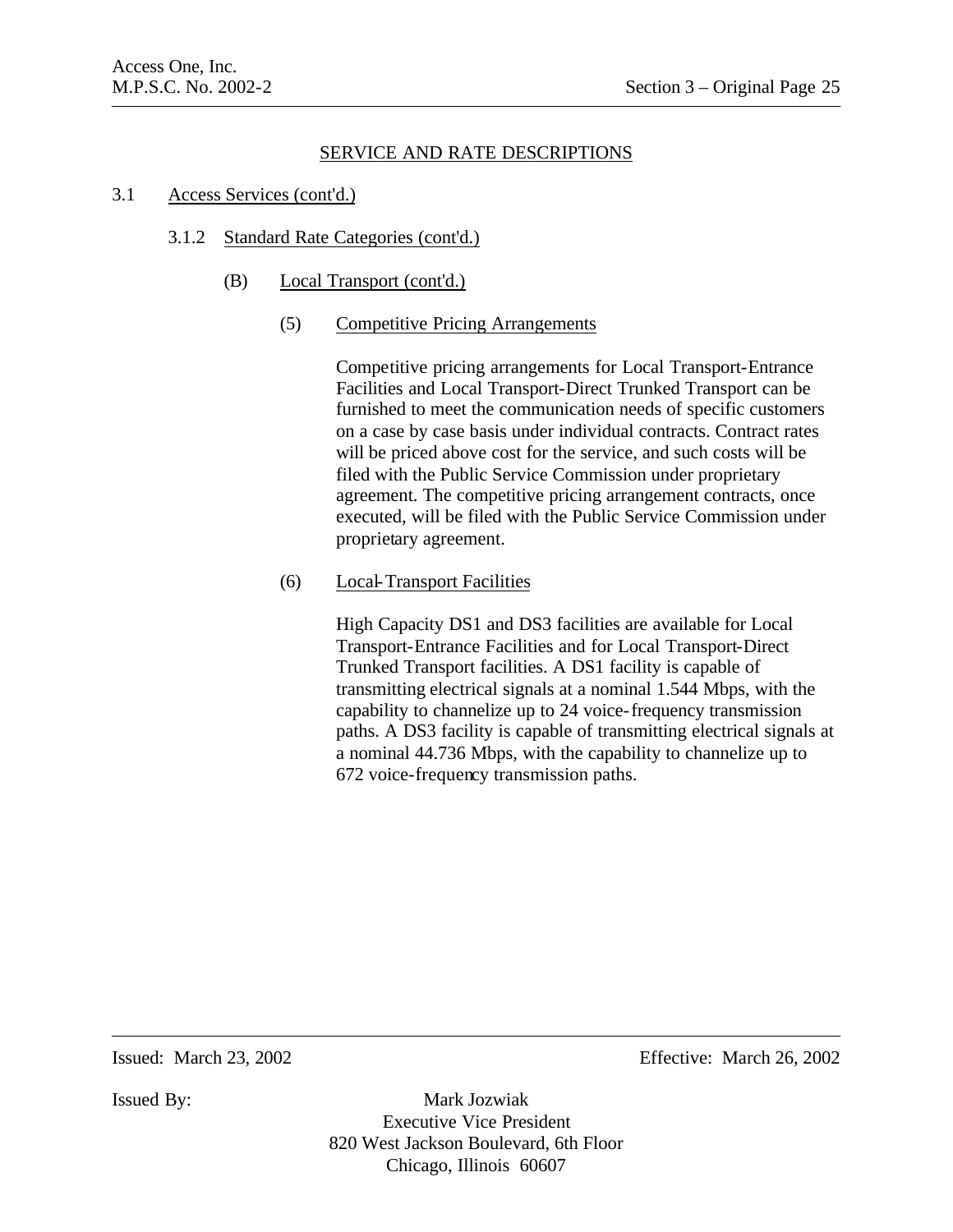#### 3.1 Access Services (cont'd.)

#### 3.1.2 Standard Rate Categories (cont'd.)

(B) Local Transport (cont'd.)

#### (7) Common Channel Signaling Access

Common Channel Signaling Access (CCSA) is comprised of a STP Port Termination rate and a STP Link Transport rate.

The STP Port Termination rate provides for the point of termination to the signal switching capability of the STP.

The STP Link Transport rate provides for the transmission facilities between the serving wire center of the customer designated premises and the Company STP. STP Link Transport may be provided by an Interconnector that has a collocated interconnection node in a wire center or other location where one of the Company's STP's is located.

Issued: March 23, 2002 Effective: March 26, 2002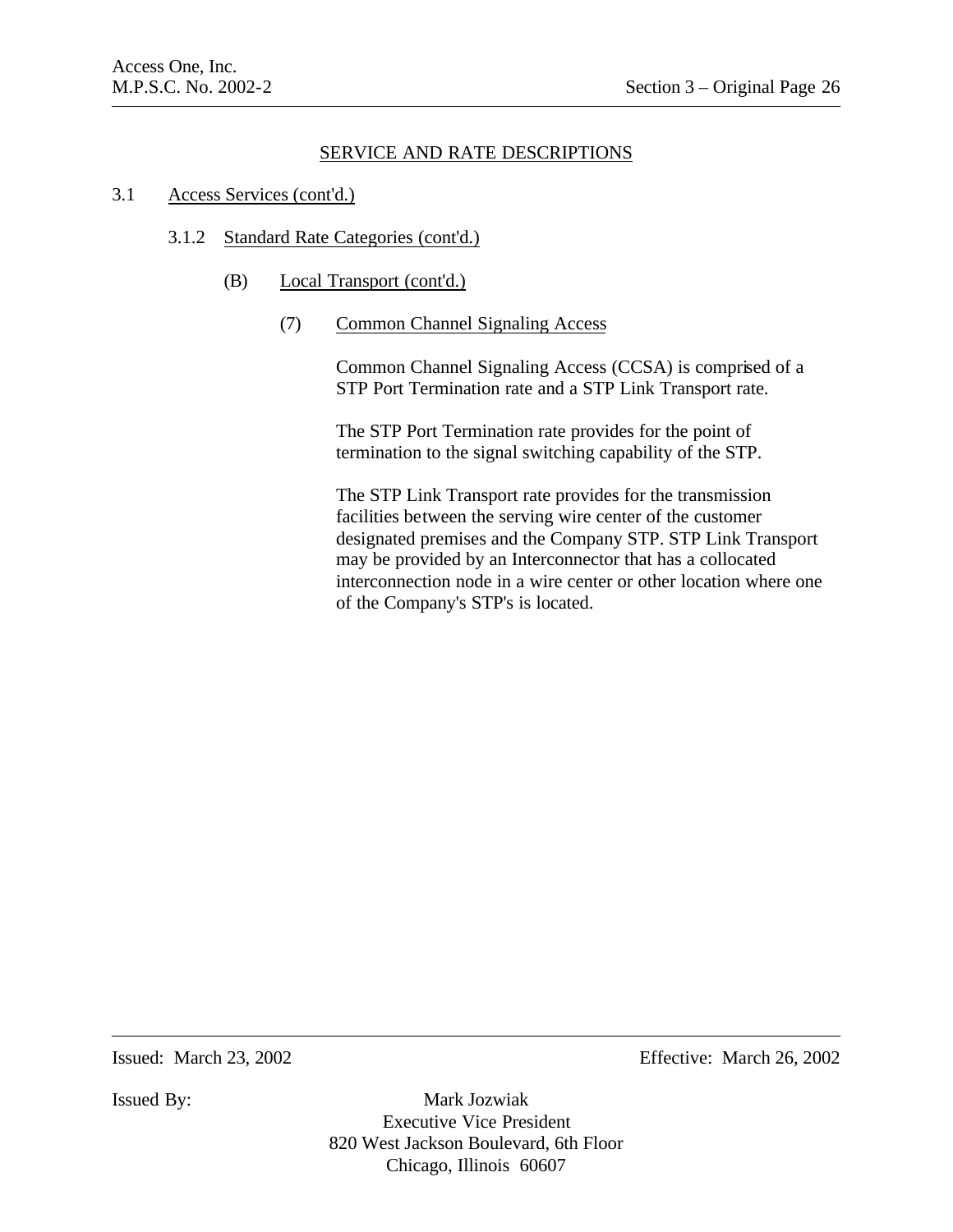#### 3.1 Access Services (cont'd.)

### 3.1.2 Standard Rate Categories (cont'd.)

- (B) Local Transport (cont'd.)
	- (8) Interface Groups

The Interface Group is provided for terminating the Local Transport at the customer's premises. The Interface Group provides a specified premises Interface. Where transmission facilities permit, the individual transmission path between the customer's premises and the first point of switching may at the option of the customer be provided with optional features.

Interface Group 1 provides DS1 level digital transmission at the point of termination at the customer's premises. The interface is capable of transmitting electrical signals at a nominal 1.544 Mbps, with the capability to channelize up to 24 voice frequency transmission paths.

Issued: March 23, 2002 Effective: March 26, 2002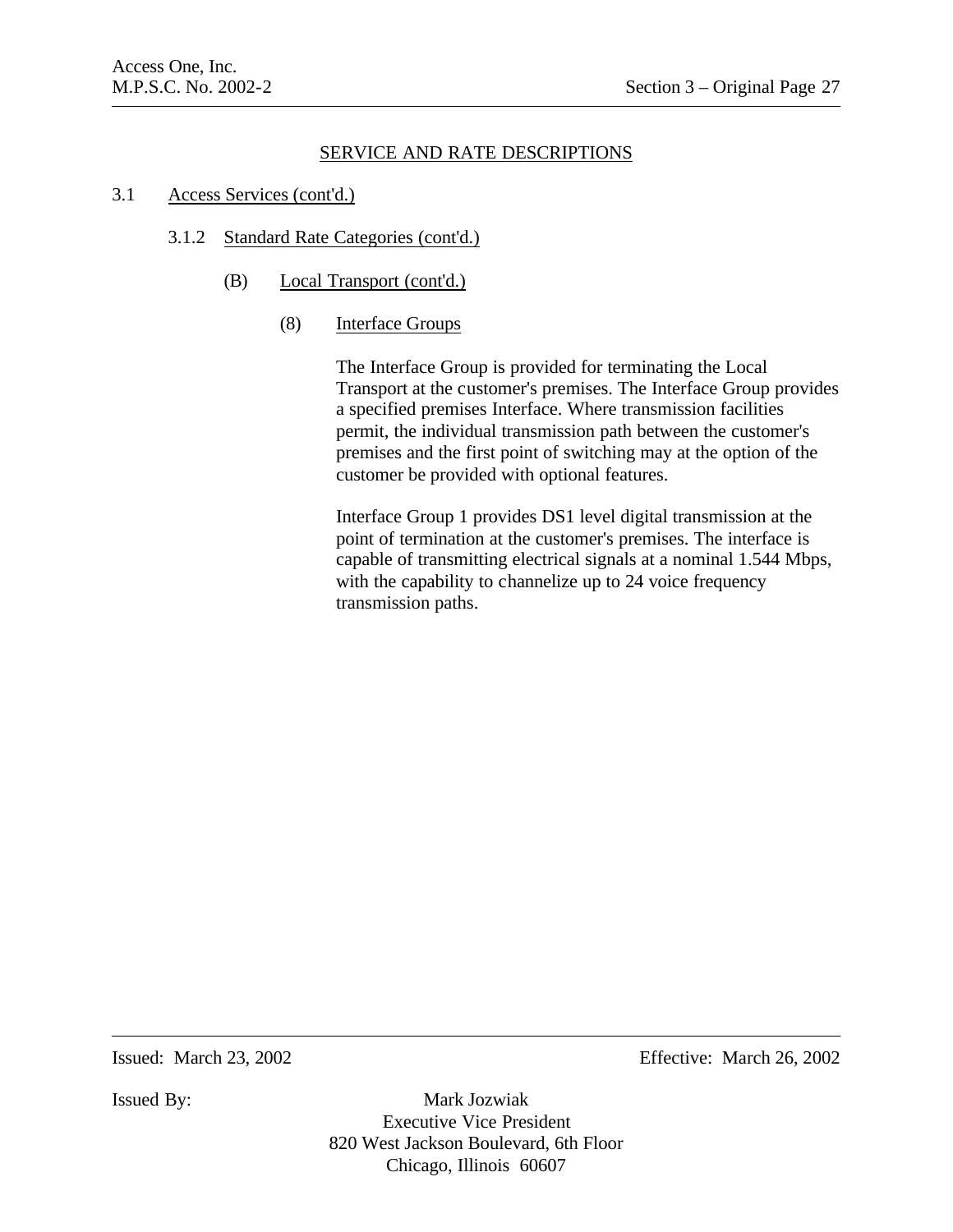### 3.1 Access Services (cont'd.)

## 3.1.2 Standard Rate Categories (cont'd.)

(C) End Office

The End Office rate category provides the local end office switching and end user termination functions necessary to complete the transmission of Switched Access communications to and from the end users served by the Company's end office. The End Office rate category consists of the Local Switching rate element.

The Local Switching rate element provides for: a) the use of end office switching equipment; b) the terminations for the end user common lines terminating in the local end office; and c) the termination of a call at a Company Intercept operator or recording. The operator or recording tells a caller why a call, as dialed, could not be completed, and if possible, provides the correct number. Intercept rates are assessed to a customer based on the total number of access minutes.

Issued: March 23, 2002 Effective: March 26, 2002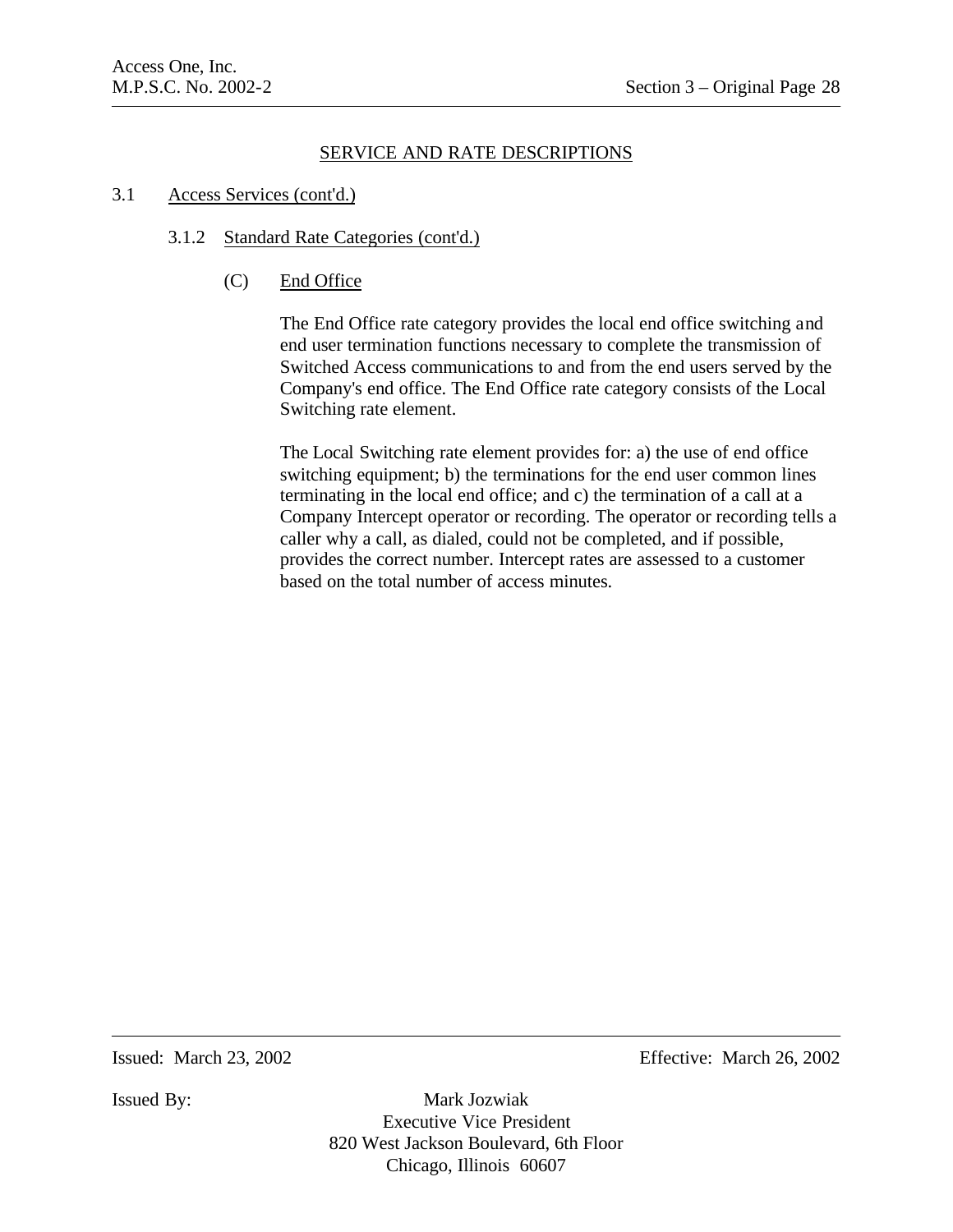### 3.1 Access Services (cont'd.)

## 3.1.3 Other Rate Categories

## (A) Local Exchange Access Service

## 1) Definition

As used in this section, "local exchange call" means a telephonic communication (a) that is originated by a company that is authorized by the appropriate regulatory agency to provide local exchange telephone service, (b) that originates and terminates within a single "exchange area" or "local calling area" as defined in the approved tariffs of the originating company, and (c) that is dialed to an NPA-NXX code directly assigned to the Company in the State of Michigan.

## 2) Description

Local Exchange Access Service is a service offering providing trunk side access to the Company's end office switches in the terminating direction only, for use by authorized providers of local exchange telephone service for the completion of local exchange calls that originate in local calling areas of adjoining states and terminate in the state of Michigan.

## 3) Obligation of the Local Exchange Provider

(a) The Company may request an annual audit of the authorized local exchange provider billings for Local Exchange Access Services (calls originating from the Company's end-user to the authorized local exchange provider's end-user). The audit requirement is needed to ensure accurate billing between local exchange calls and non-local exchange calls.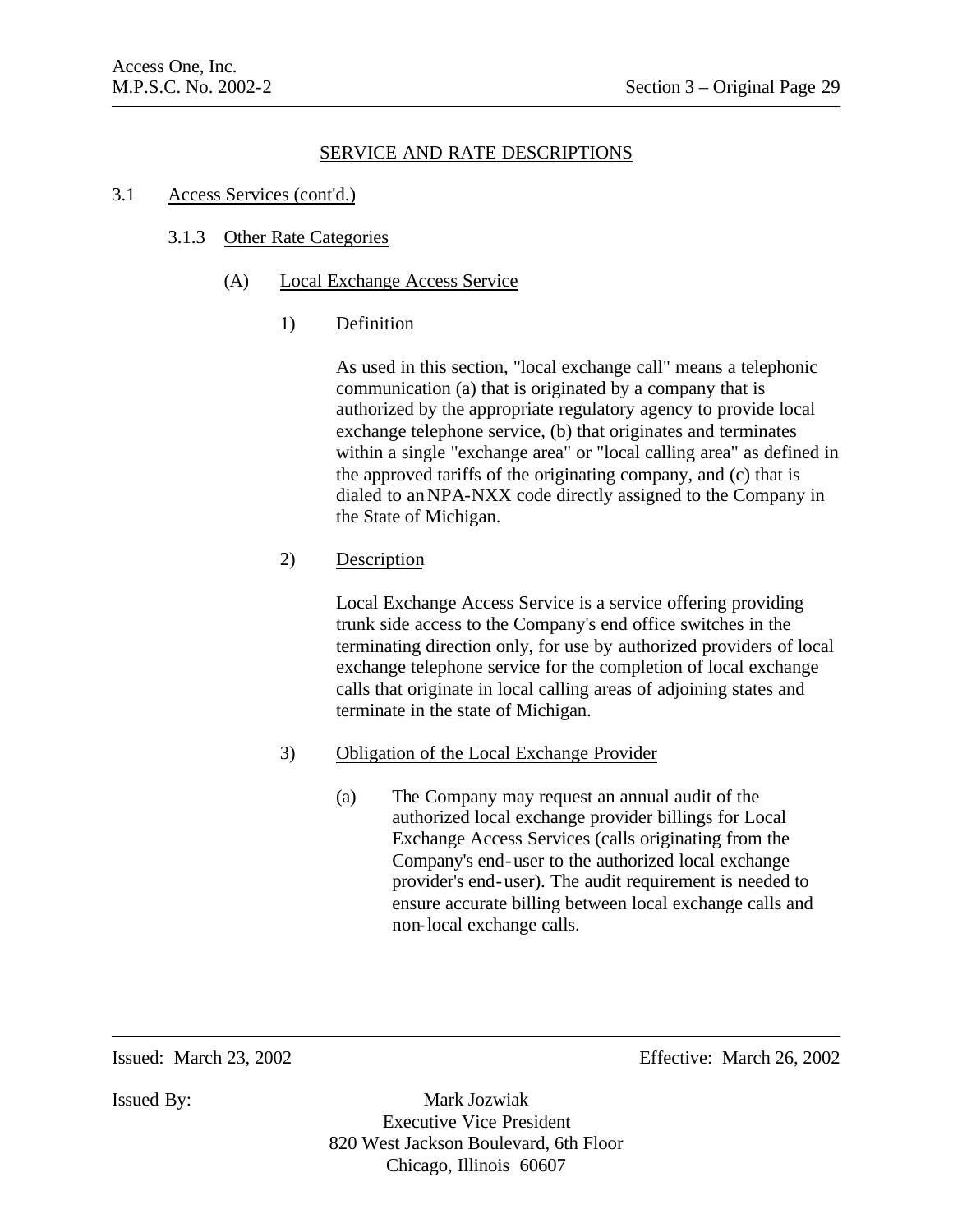### 3.1 Access Services (cont'd)

## 3.1.3 Other Rate Categories (cont'd)

- (A) Local Exchange Access Service (cont'd)
	- 3) Obligation of the Local Exchange Carrier (cont'd)
		- (b) The authorized local exchange provider will be requested to provide a forecast of total usage by each trunk group or facility ordered from the Company for each POI used in a Local Exchange Access Service arrangement.
	- 4) Rating of Local Exchange Access Service

For billing purposes, Local Exchange Access Service calls originating from an authorized local exchange provider and terminating on the Company's network (for completion to a Company end user) will be rated at the Company's end office.

5) Rate Regulations

Local Exchange Access Service will consist of the following rate categories.

Issued: March 23, 2002 Effective: March 26, 2002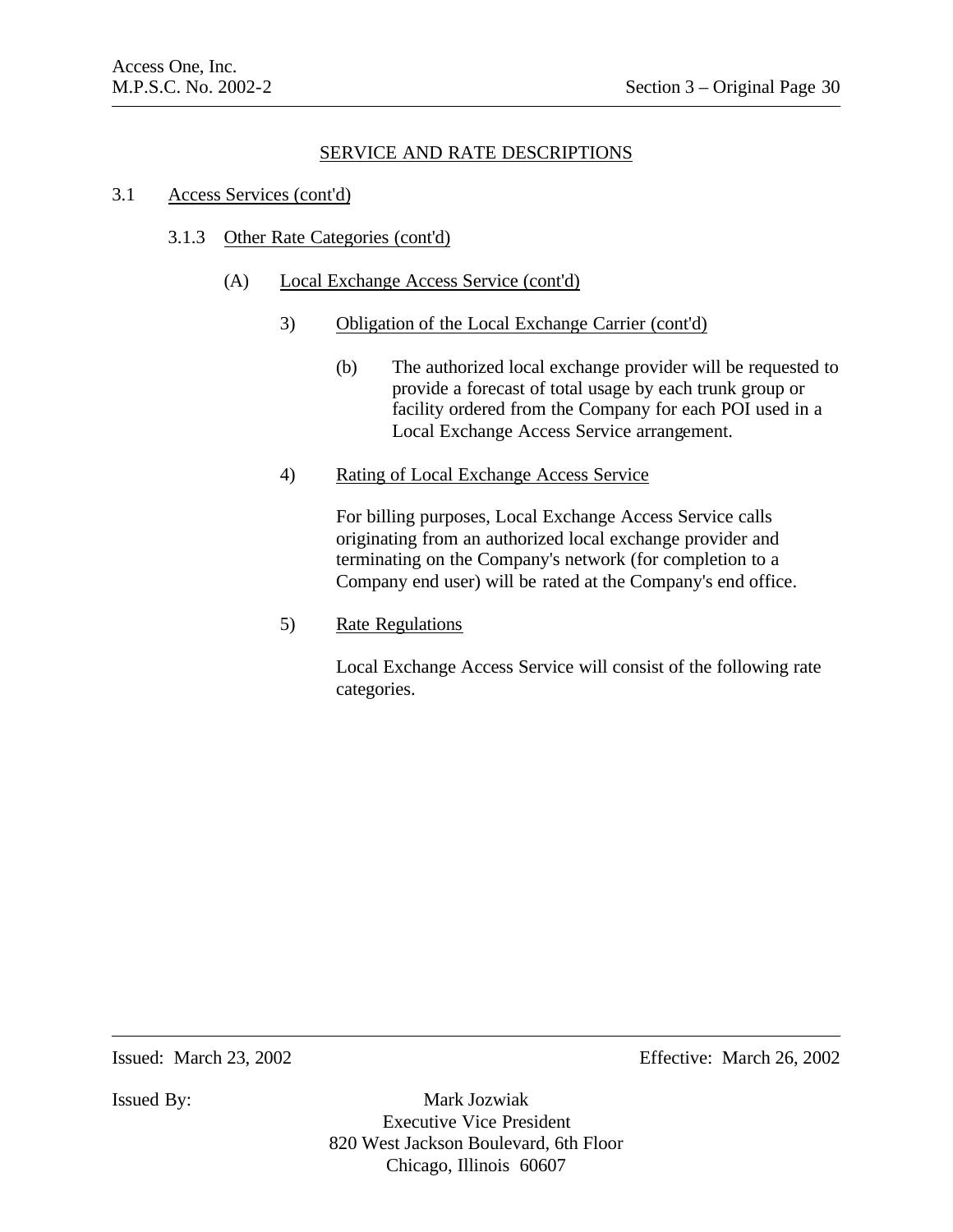#### 3.1 Access Services (cont'd.)

#### 3.1.3 Other Rate Categories (cont'd.)

- (A) Local Exchange Access Service (cont'd.)
	- 5) Rate Regulations (cont'd.)
		- (a) Terminating Usage

The Terminating Usage rate will be applied on a per minute-of-use basis for the completion of calls from an authorized local exchange provider end-user to a Company end-user.

(b) Entrance Facility

Entrance Facility provides the communication path between an authorized local exchange provider's POI and the Company's end office for the sole use of the authorized local exchange provider. The Entrance Facility rates are billed on a monthly recurring and non-recurring basis as specified in Section 4.1.3(A) of this tariff. A Customer may use a single Entrance Facility in conjunction with Local Exchange Access Service and other Switched Access Services. The Company shall require the Customer to file a Percentage of Local Usage (PLU) report which should, upon ordering Entrance Facilities from the Company, be revised on a quarterly basis.

Issued: March 23, 2002 Effective: March 26, 2002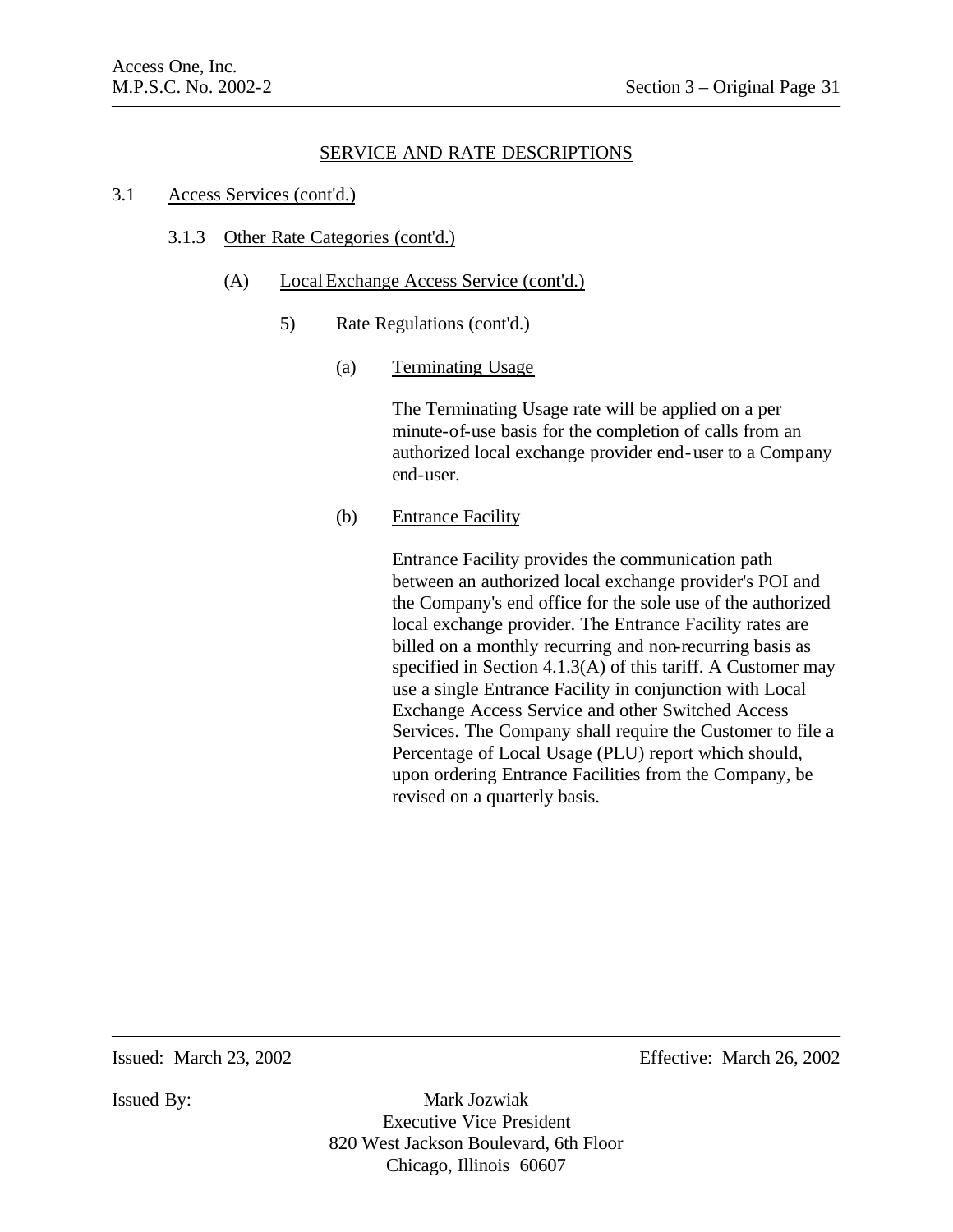## 3.1 Access Services (cont'd.)

## 3.1.3 Other Rate Categories (cont'd.)

- (A) Local Exchange Access Service (cont'd.)
	- 5) Rate Regulations (cont'd.)
		- (c) Service Orders

The Service Order changes as specified in Section 4.1.1 of this tariff will apply on a per order basis.

(d) Other Standard Charges

Standard charges set forth in 3.1.2 do not apply to Local Access Service, except for the specific rate elements identified in (b) and (c) above.

Issued: March 23, 2002 Effective: March 26, 2002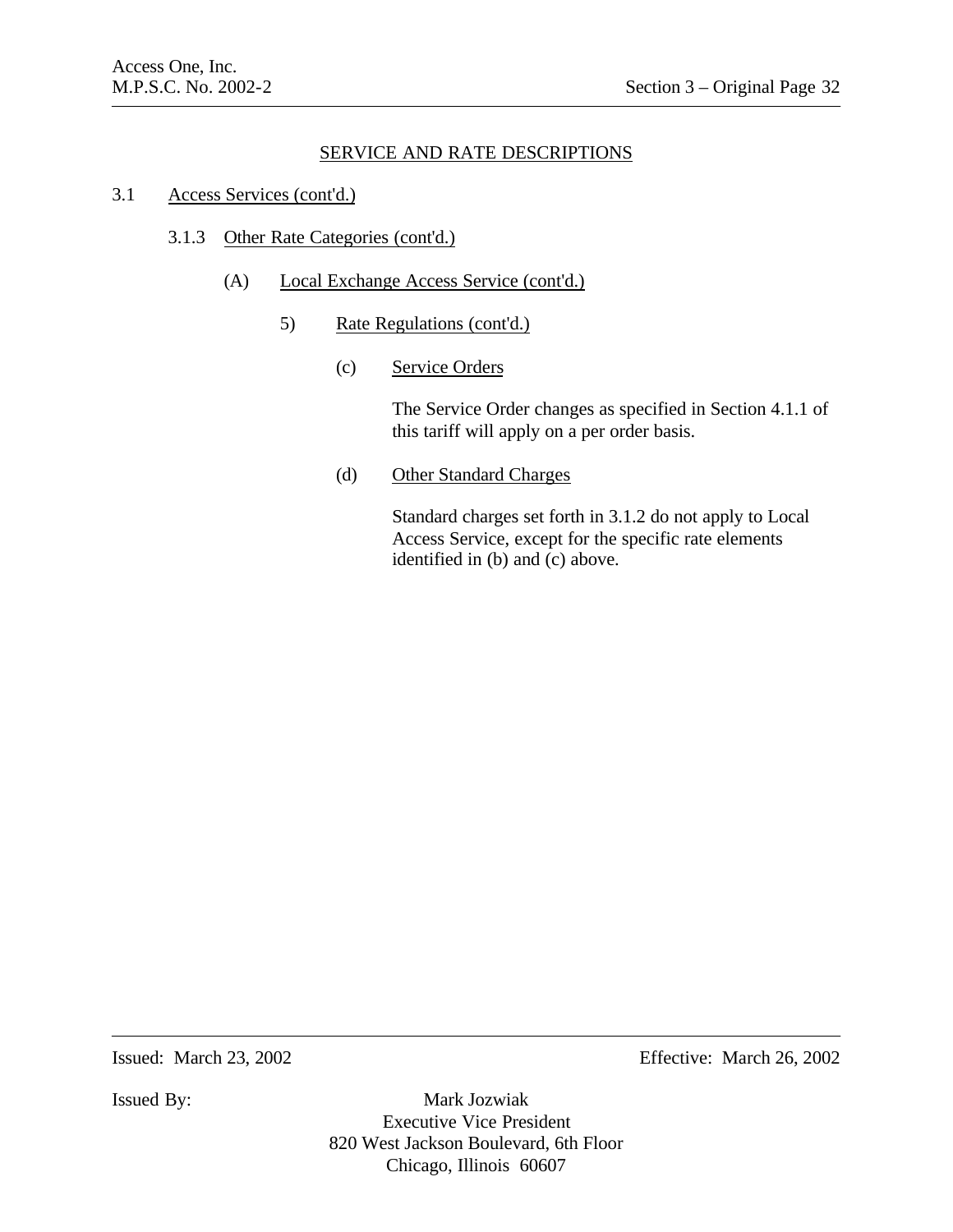#### 3.1 Access Services (cont'd.)

#### 3.1.3 Other Rate Categories (cont'd)

- (B) 800 Data Base Access Service
	- 1) Description

800 Data Base Access Service is a service offering utilizing originating trunk side Switched Access Service. The service provides for the forwarding of end user dialed 800 calls to a Company Service Switching Point which will initiate a query to the data base to perform the customer identification and delivery function. The call is forwarded to the appropriate customer based on the dialed 800 number. In addition, the customer has the option of selecting the 800 Optional Features Package.

2) Customer Identification and Delivery Charge

The 800 Data Base Access Service Customer Identification and Delivery Charge applies for the identification of the appropriate customer and delivery of the dialed 800 ten-digit number. The charge is assessed to the customer on a per query basis and may include an area of service which may range from a single NPA/ NXX to an area consisting of all LATAs and NPAs in the State of Michigan.

Issued: March 23, 2002 Effective: March 26, 2002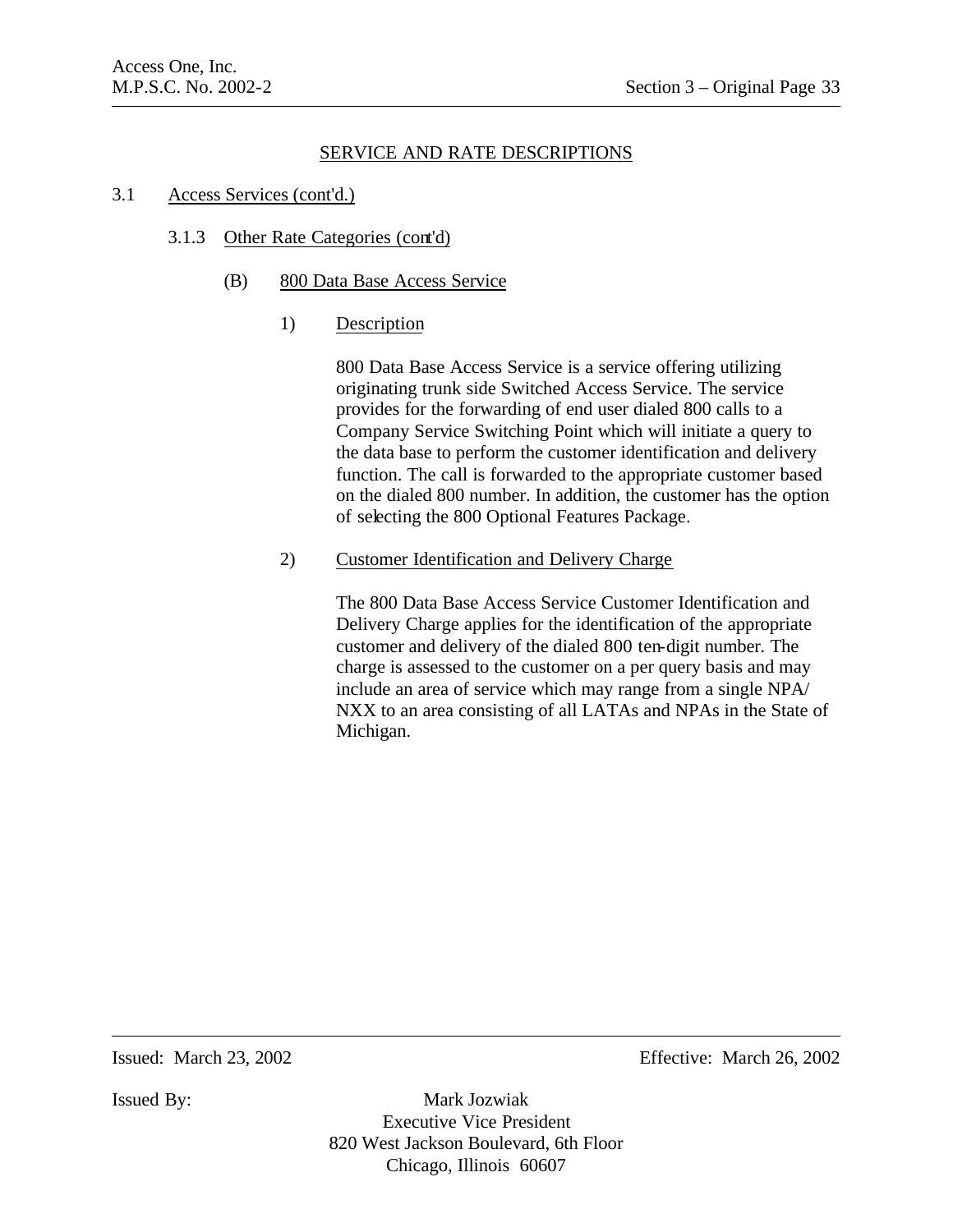## 3.1 Access Services (cont'd.)

## 3.1.3 Other Rate Categories (cont'd.)

(B) 800 Data Base Access Service (cont'd.)

### 3) 800 Optional Features Package

The 800 Optional Features Package, available only with 800 Data Base Access Service, provides feature functionality in addition to the basic query. The feature package may include various destination options such as POTS Translation, carrier selection, time of day routing, day of week routing, specific date routing, geographic routing, routing based on percent of allocation, and emergency routing profiles.

Issued: March 23, 2002 Effective: March 26, 2002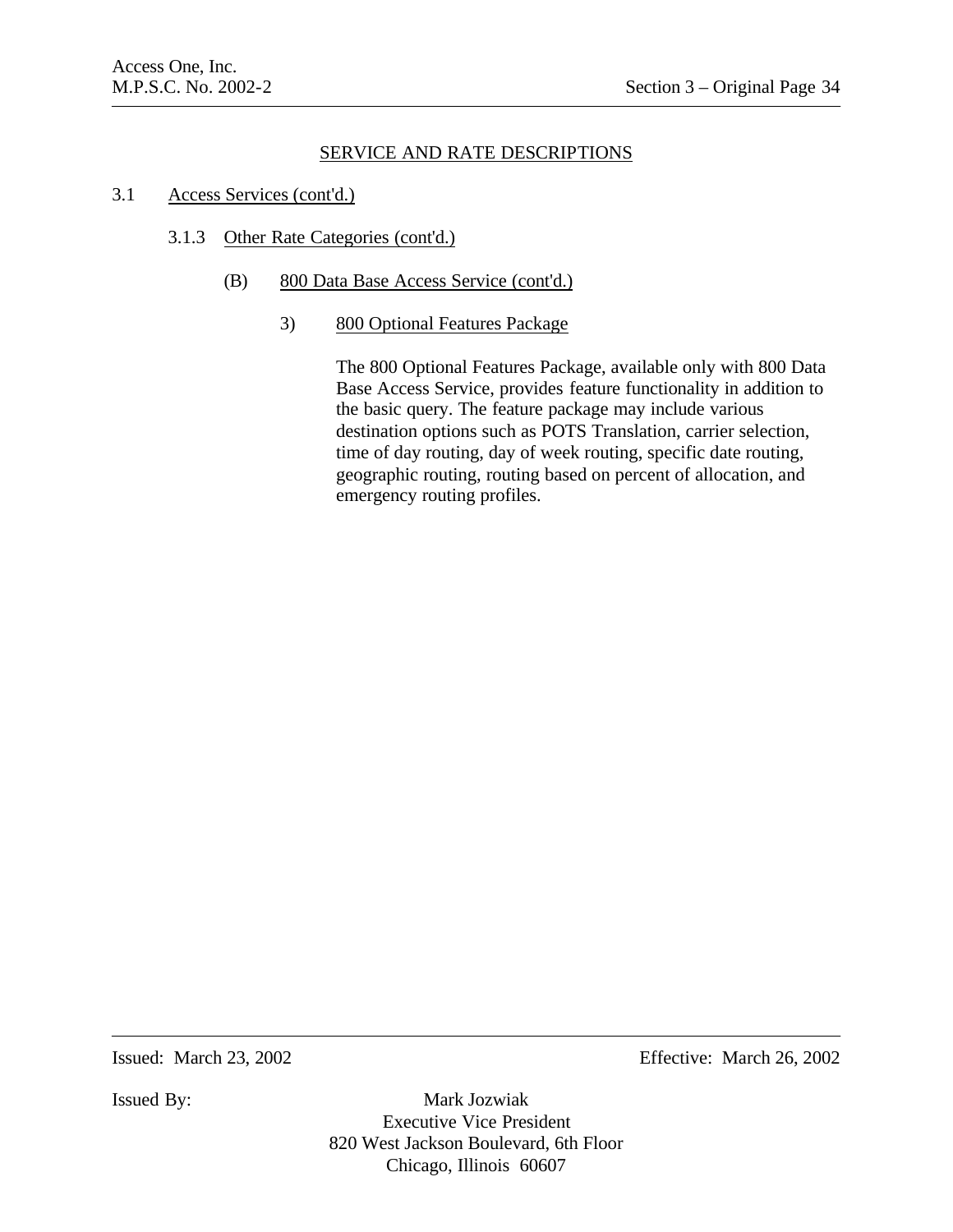## 3.2 Miscellaneous Services

## 3.2.1 Presubscription

- (A) Presubscription is an arrangement whereby an end user may select and designate to the Company an interexchange carrier (IC) to access, without an access code, for intrastate interLATA calls. For the purposes of this tariff, an "IC" includes any entity authorized by the Michigan Public Service Commission to provide or to resell intrastate, intercity communications services. This IC is referred to as the end user's Primary Interexchange Carrier (PIC). The end user may select the Company as its PIC, or may select any other IC that orders originating Feature Group D Switched Access Service either to the Company's end office location or to an authorized local exchange carrier's tandem that sub-tends the Company's end office. After the end user's initial selection of a predesignated IC, for any additional change in selection, a non-recurring charge, as set forth in Section 4, applies.
- (B) At the request of a new or existing end user served by a Feature Group D end office, the Company will provide a list of ICs the end user may select as its PIC. At no additional charge for the initial selection, the customer may choose either of the following options.
	- Designate an IC as a PIC and dial 10XXX or 1010XXX to reach other ICs.
	- Designate that they do not want to be presubscribed to any IC and choose to dial 10XXX or 1010XXX for all calls to all ICs.
		- New end users subscribing to the Company's Exchange Access Service which do not specify a PIC will default to a no PIC choice as their initial PIC selection. Subsequent to the installation of Exchange Access Service, and after the end user's initial selection of a PIC, for any additional change in selection, a non-recurring charge set forth in Section 4.2.1 applies. This charge may be either billed to the end user which is the subscriber to the Exchange Access Service, or upon request by the designated IC, billed to the I C on behalf of the end user.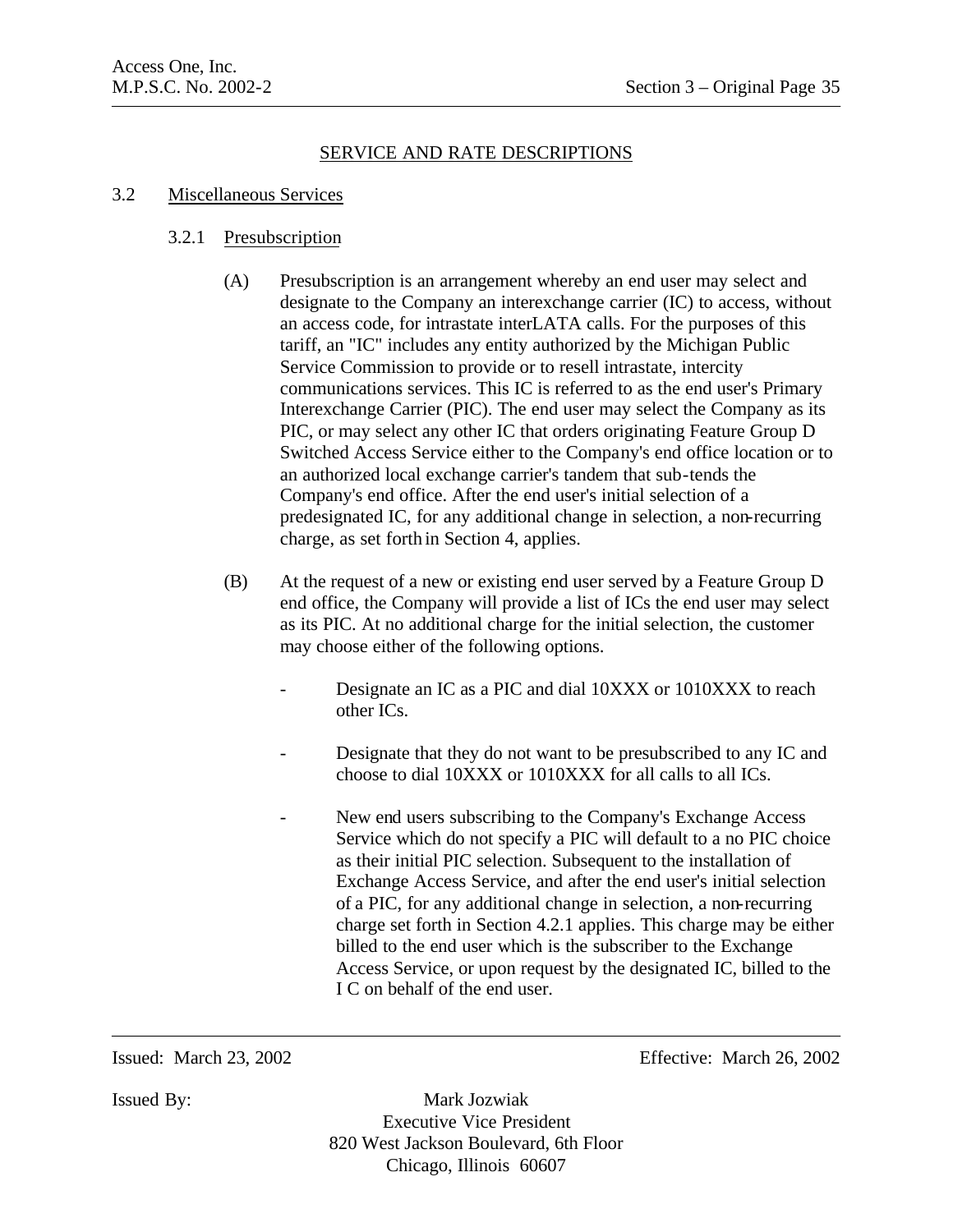#### 3.2 Miscellaneous Services (cont'd.)

## 3.2.2 Unauthorized PIC Changes

If an IC requests a Primary Interexchange Carrier (PIC) change on behalf of a billed party (e. g., an end user), and the billed party subsequently denies requesting the change, and the IC is unable to substantiate the change with a letter of authorization signed by the billed party; then:

- The billed party will be reassigned to their previously selected IC. No charge will apply to the billed party for this reassignment.
- The Unauthorized Presubscription Change Charge as set forth in Section 4.2.1 will apply to the IC that requested the unauthorized PIC change. This charge is applied in addition to the PIC change charge set forth in Section 4.2.1 following.

### 3.2.3 Expedited PIC Switchback Service

This service provides an expedited method of handling a disputed PIC change on behalf of the end user or its authorized agent.

- If the change has occurred within the past 90 days, the end user or its authorized agent will be credited the PIC change charge assessed for the disputed change in PIC, and will be immediately switched back to the former PIC at no charge to the end user.
- The PIC Switchback Charge as set forth in Section 4.2.1 will apply to the IC that requested the PIC Switchback charge to expedite the switchback to the end user's or its authorized agent's former PIC. This charge is applied in addition to the PIC change charge set forth in Section 4.2.1 following.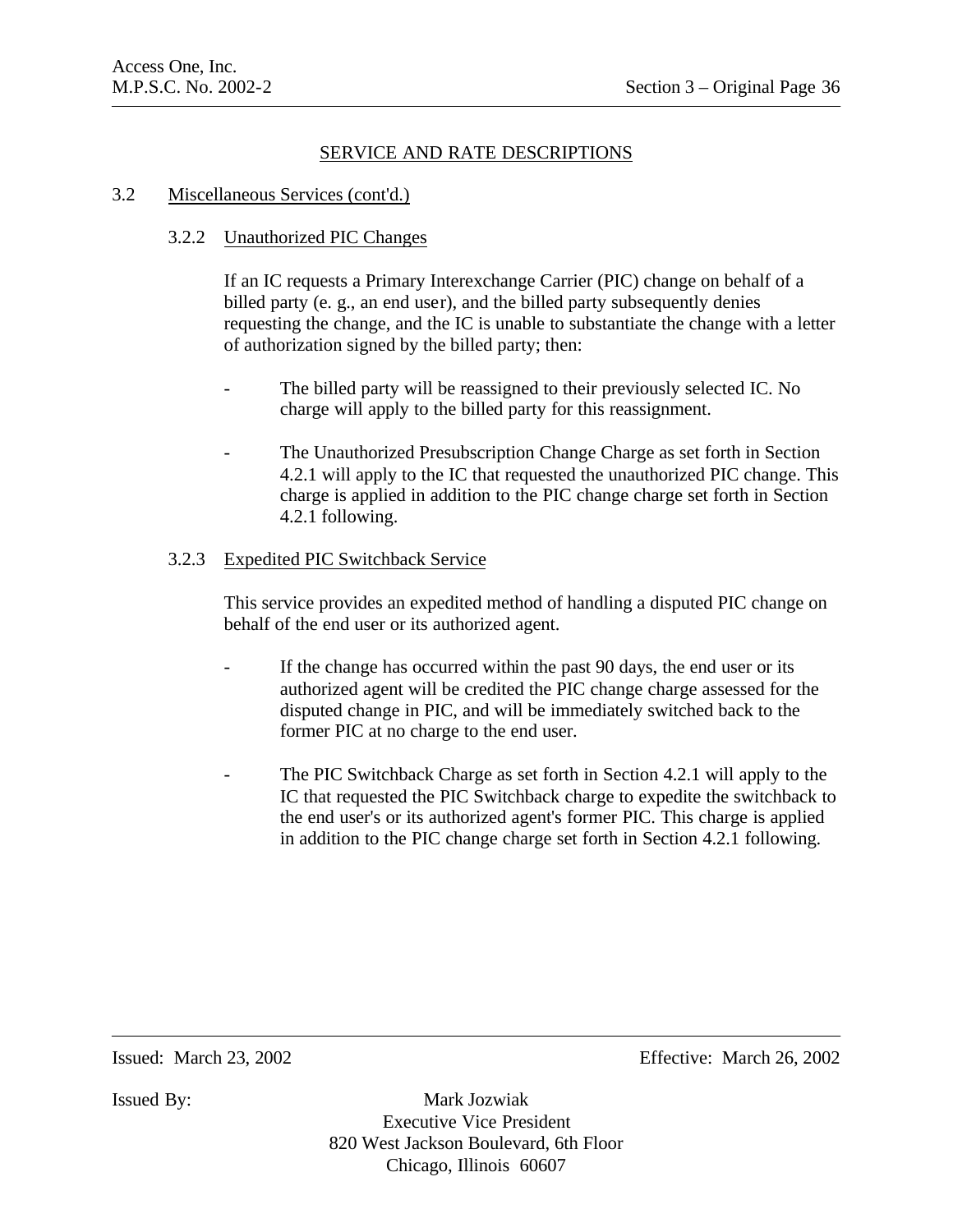#### 3.2 Miscellaneous Services (cont'd.)

### 3.2.4 Expanded Interconnection Service

(A) General

Expanded Interconnection is a service which permits customers to interconnect their transmission facilities to the Company's network through a direct cross-connection within the Company's end office location. The Company will provide expanded interconnection for DS1 (1.544 Mbps) and DS3 (44.736 Mbps) channels.

This service is provided on an optional basis in lieu of Entrance Facility, as described in 3.1.2(b) preceding. All other access service rates and charges for all service elements ordered by the Customer, as set forth in other section of this tariff, continue to apply.

Issued: March 23, 2002 Effective: March 26, 2002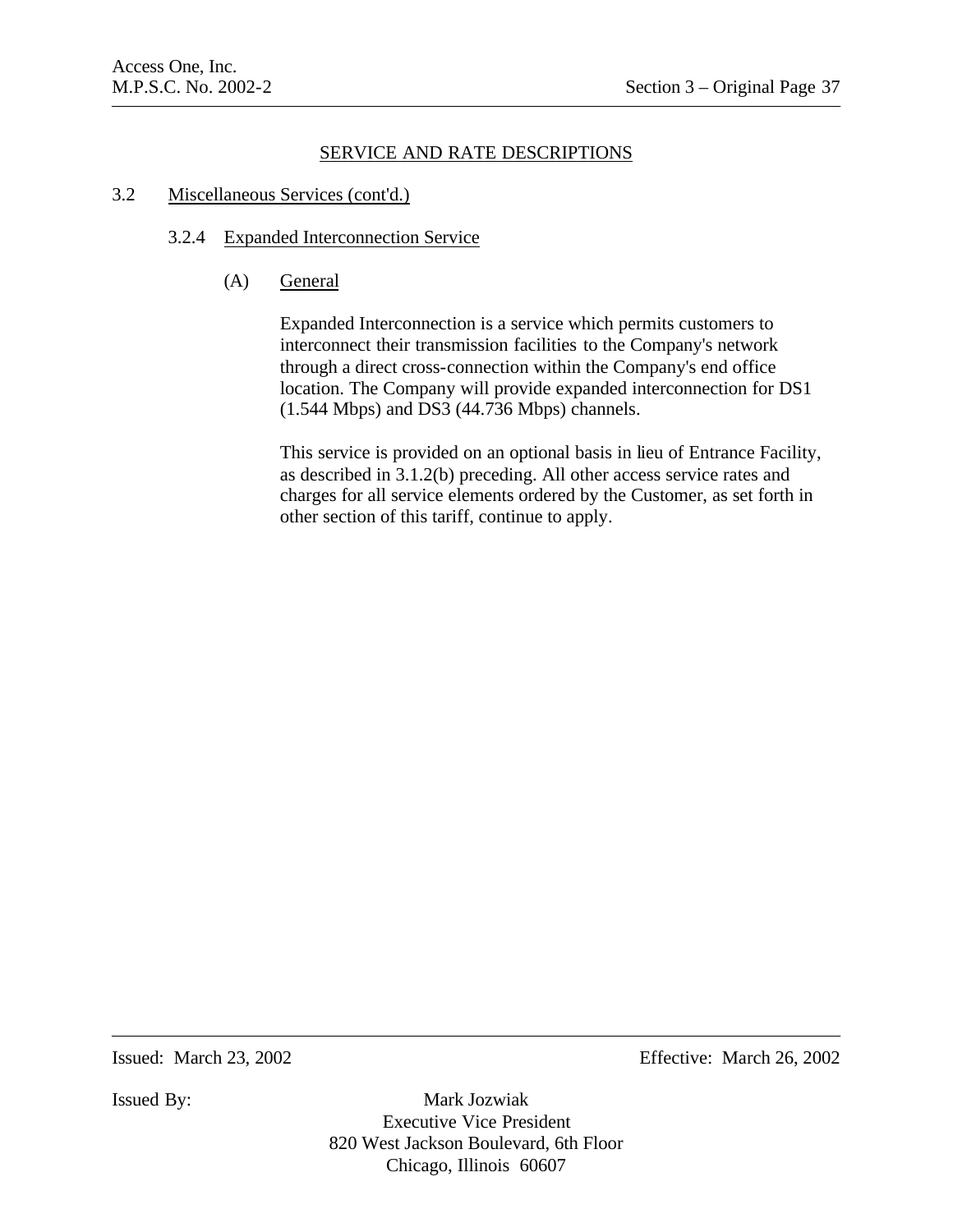# SERVICE AND RATE DESCRIPTIONS

#### 3.2 Miscellaneous Services (cont'd.)

#### 3.2.4 Expanded Interconnection Service (cont'd)

(B) Regulations

Expanded Interconnection Service provides a DS1 or DS3 crossconnection between the Customer's transmission facilities and the Company's equipment at an end office location. The Customer is responsible for installing and maintaining its own transmission facilities and terminating equipment. The Customer's equipment must be compatible with industry-standard digital cross-connect (DSX-1 and DSX-3) parameters.

The Company will be responsible for the installation, maintenance, and operation of its equipment and of the cross-connection cable between the two sets of equipment.

The regulations herein are in addition to the terms and conditions specified in 3.1 preceding, Access Services.

(C) Rate Regulations

Recurring charges for cross-connects are set forth in 4.2.2 following.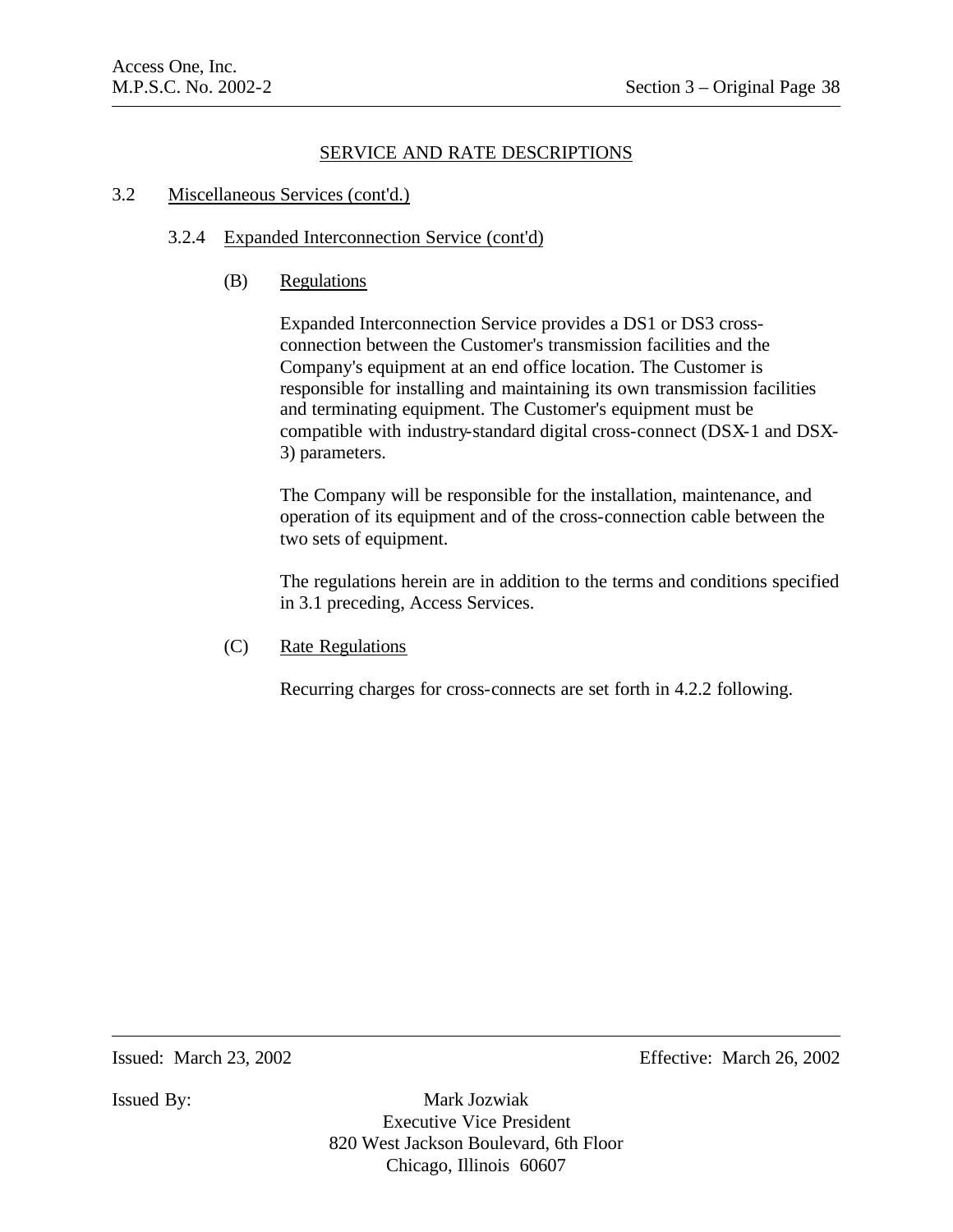### 4.1 Access Rates

# 4.1.1 Service Orders

|       | A)                  | Service Implementation                                   | Nonrecurring<br><b>Charge Per</b><br>Line or Trunk |
|-------|---------------------|----------------------------------------------------------|----------------------------------------------------|
|       |                     | (1)<br><b>Installation Charge</b>                        | N/A                                                |
|       |                     | (2)<br><b>Access Order Charge</b><br>-Per Access Request | N/A                                                |
|       |                     | (3)<br><b>Engineering Charge</b><br>-Per 1-24 Trunks     | <b>ICB</b>                                         |
|       | B)                  | Service Date Change                                      | \$20.47                                            |
|       | $\mathcal{C}$       | Design Change (DS1)<br>Design Change (DS3)               | \$60.00<br>\$75.00                                 |
| 4.1.2 | Carrier Common Line |                                                          | Per Access Minute                                  |
|       | A)                  | Originating                                              | \$0.000000                                         |
|       | B)                  | Terminating                                              | \$0.000000                                         |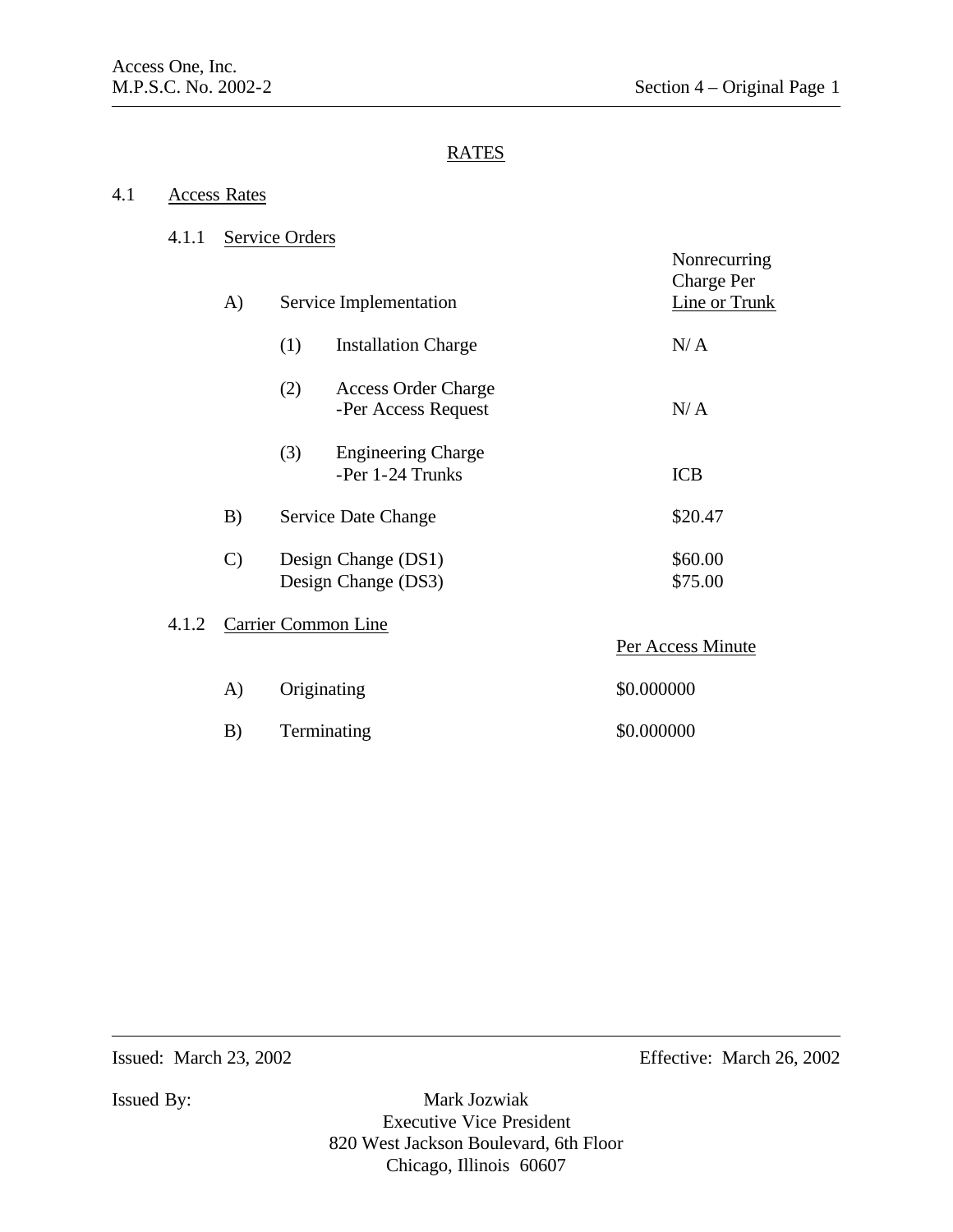## 4.1 Access Rates (cont'd.)

### 4.1.3 Local Transport

| A) | <b>Entrance Facility</b> |  |
|----|--------------------------|--|
|    |                          |  |

|    |                           | Nonrecurring |                   | Monthly   |          |
|----|---------------------------|--------------|-------------------|-----------|----------|
|    |                           | Charges      |                   | Recurring |          |
|    |                           | First        | Add'l             | First     | Add'l    |
|    |                           |              |                   |           |          |
| 1) | DS1                       |              |                   |           |          |
|    | -Per Point of Termination |              |                   | \$231.00  | \$231.00 |
|    | -Installation Charge      | \$325.00     | \$325.00          |           |          |
|    | -Rearrangement            |              | \$325.00 \$325.00 |           |          |
|    |                           |              |                   |           |          |
| 2) | DS <sub>3</sub>           |              |                   |           |          |
|    | -Per Point of Termination |              |                   | *         | $\ast$   |
|    | -Installation Charge      | $\ast$       | $\ast$            |           |          |
|    |                           | $\ast$       | $\ast$            |           |          |
|    | -Rearrangement            |              |                   |           |          |

\* DS3 Entrance Facility and Direct Trunked Transport rates will be developed on an Individual Case Basis.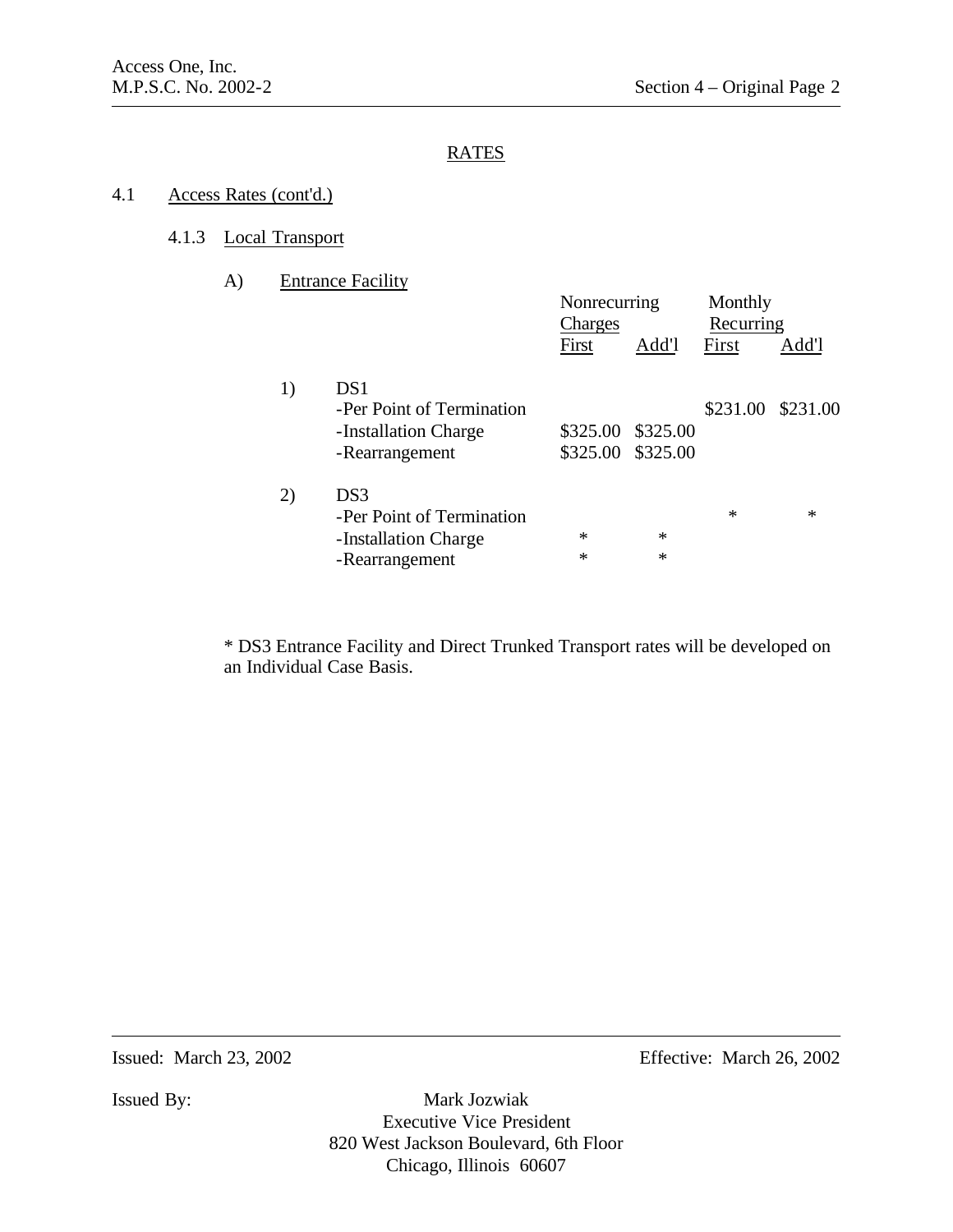### 4.1 Access Rates (cont'd.)

### 4.1.3 Local Transport (cont'd.)

B) Common Switched Transport

|               |          |                                 |                                     |                     | Per Access Minute        |
|---------------|----------|---------------------------------|-------------------------------------|---------------------|--------------------------|
|               | 1)<br>2) | <b>Local Transport Facility</b> | <b>Local Transport Termination</b>  |                     | \$0.000144<br>\$0.000022 |
|               |          |                                 |                                     |                     |                          |
|               | 3)       |                                 | <b>Local Transport Multiplexing</b> |                     | \$0.000021               |
| $\mathcal{C}$ |          | Direct Trunked Transport        |                                     |                     |                          |
|               |          | <b>Facility Mileage</b>         | Non-Recurring                       | <b>Monthly Rate</b> | Per Mile                 |
|               | DS1      |                                 | \$175.00                            |                     | \$13.55                  |
|               |          | Zone 1                          |                                     | 31.85               |                          |
|               |          | Zone 2                          |                                     | 32.24               |                          |
|               |          | Zone 3                          |                                     | 32.51               |                          |
|               |          | Zone 4                          |                                     | 32.78               |                          |
|               |          | Zone 5                          |                                     | 33.20               |                          |

 $DS3$  \* \* \* \*

\* DS3 Entrance Facility and Direct Trunked Transport rates will be developed on an Individual Case Basis.

Issued: March 23, 2002 Effective: March 26, 2002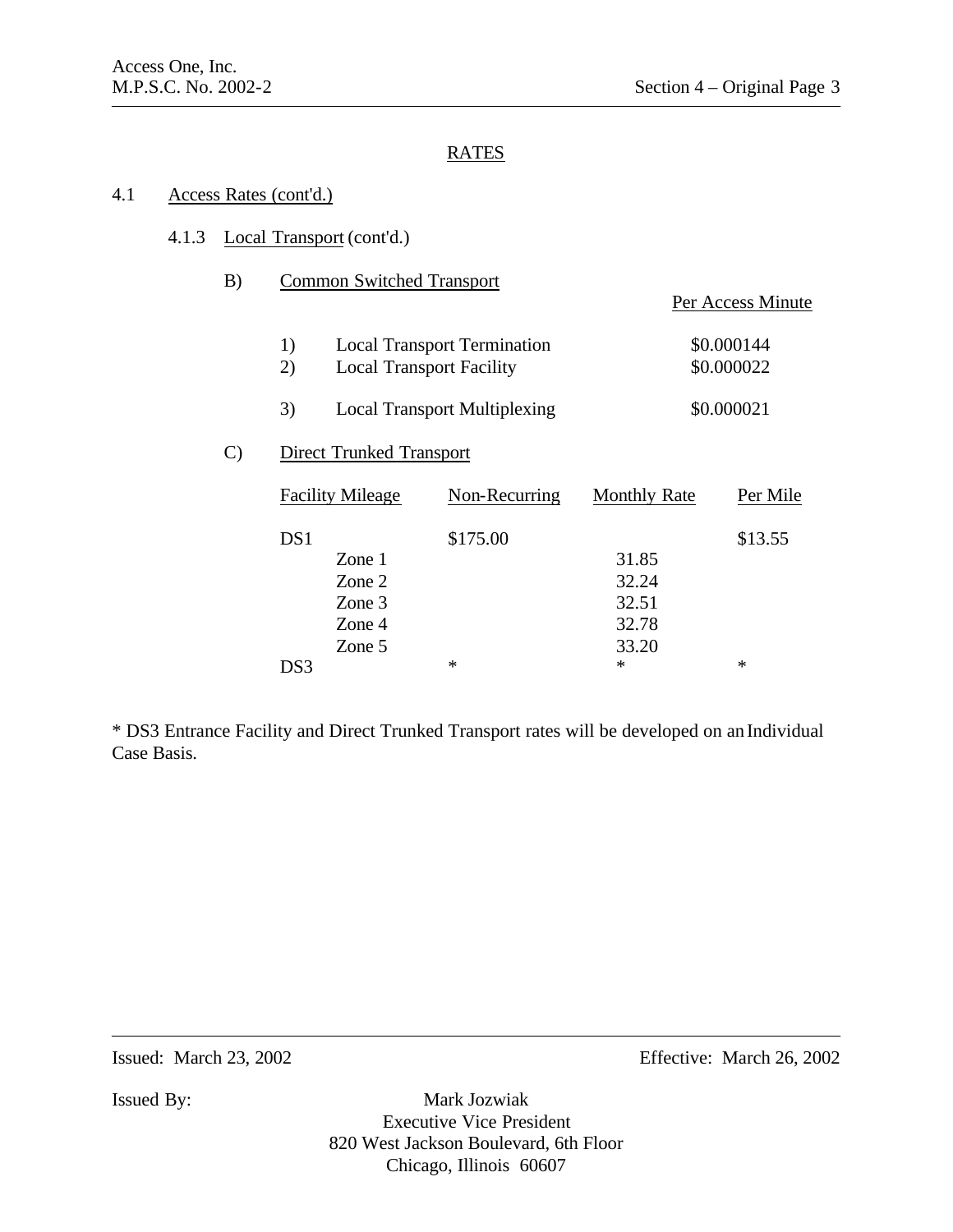#### 4.1 Access Rates (cont'd.)

#### 4.1.3 Local Transport (cont'd.)

| D | <b>Access Tandem Switching</b> | Per Access Minute |  |  |
|---|--------------------------------|-------------------|--|--|
|   | Zone 1                         | \$0.001098        |  |  |
|   | Zone 2                         | \$0.001131        |  |  |
|   | Zone 3                         | \$0.001135        |  |  |
|   | Zone 4                         | \$0.001268        |  |  |
|   | Zone 5                         | \$0.001819        |  |  |
|   |                                |                   |  |  |

E) Shared Multiplexing

Per Access Minute

\$0.000038

F) Interconnection Charge

Per Access Minute

\$0.000000

- G) Network Blocking Charge Per Access Minute -Per Call Blocked  $1$ \$. 0010880
- H) Common Channel Signaling Access Monthly Nonrecurring 1) STP Port Termination Per Port N/A N/A
	- 2) STP Link Transport N/A N/A

<sup>1</sup> Applies to FGD only

 $\overline{a}$ 

Issued: March 23, 2002 Effective: March 26, 2002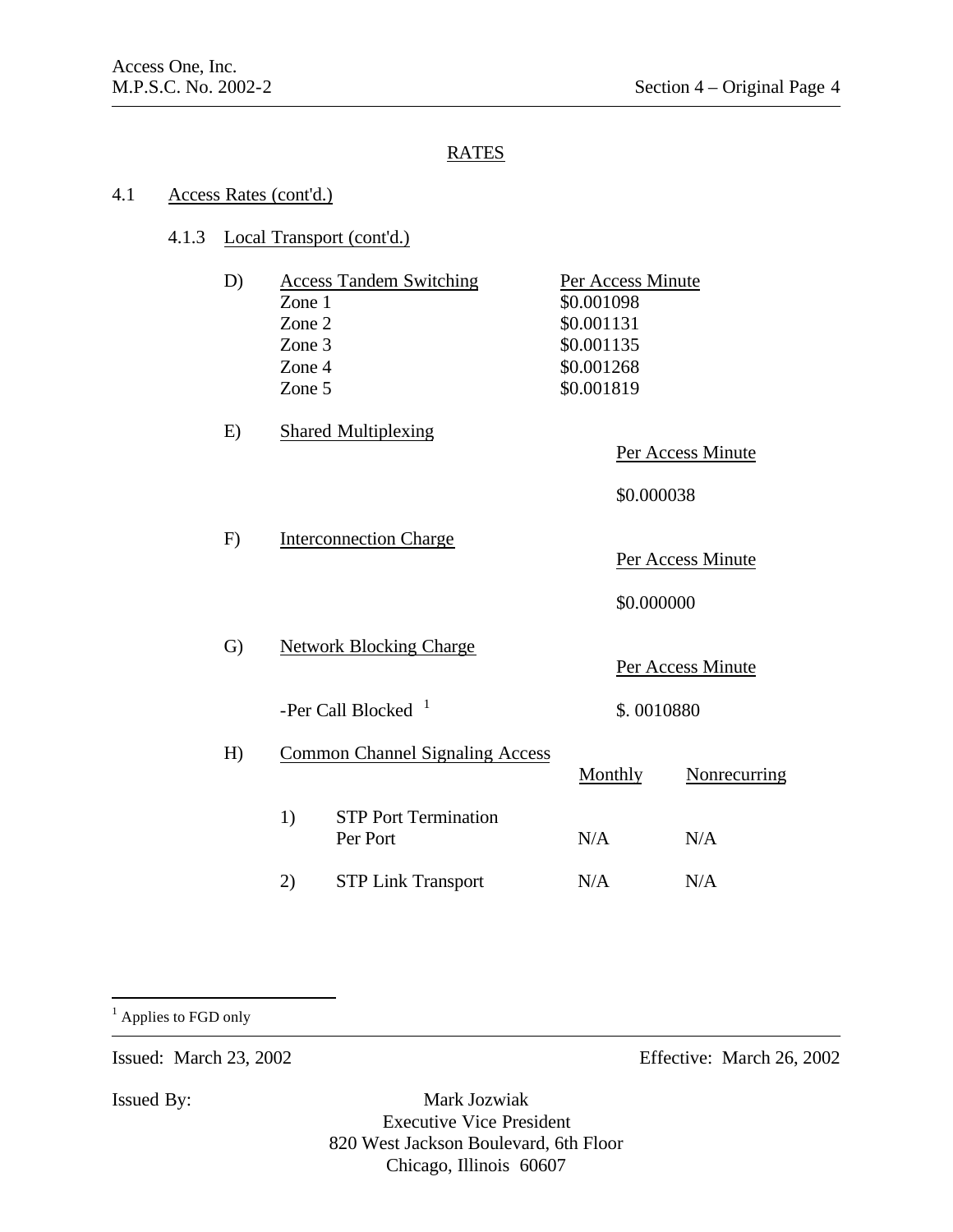### 4.1 Access Rates (cont'd.)

# 4.1.3 Local Transport (cont'd.)

|    | <b>NonChargeable Optional Features</b>                  | Nonrecurring |
|----|---------------------------------------------------------|--------------|
| 1) | SS7 Signaling Option Conversion<br>-Per Trunk Converted | N/A          |
| 2) | Change in Point Code<br>-Per Trunk                      | N/A          |

Issued: March 23, 2002 Effective: March 26, 2002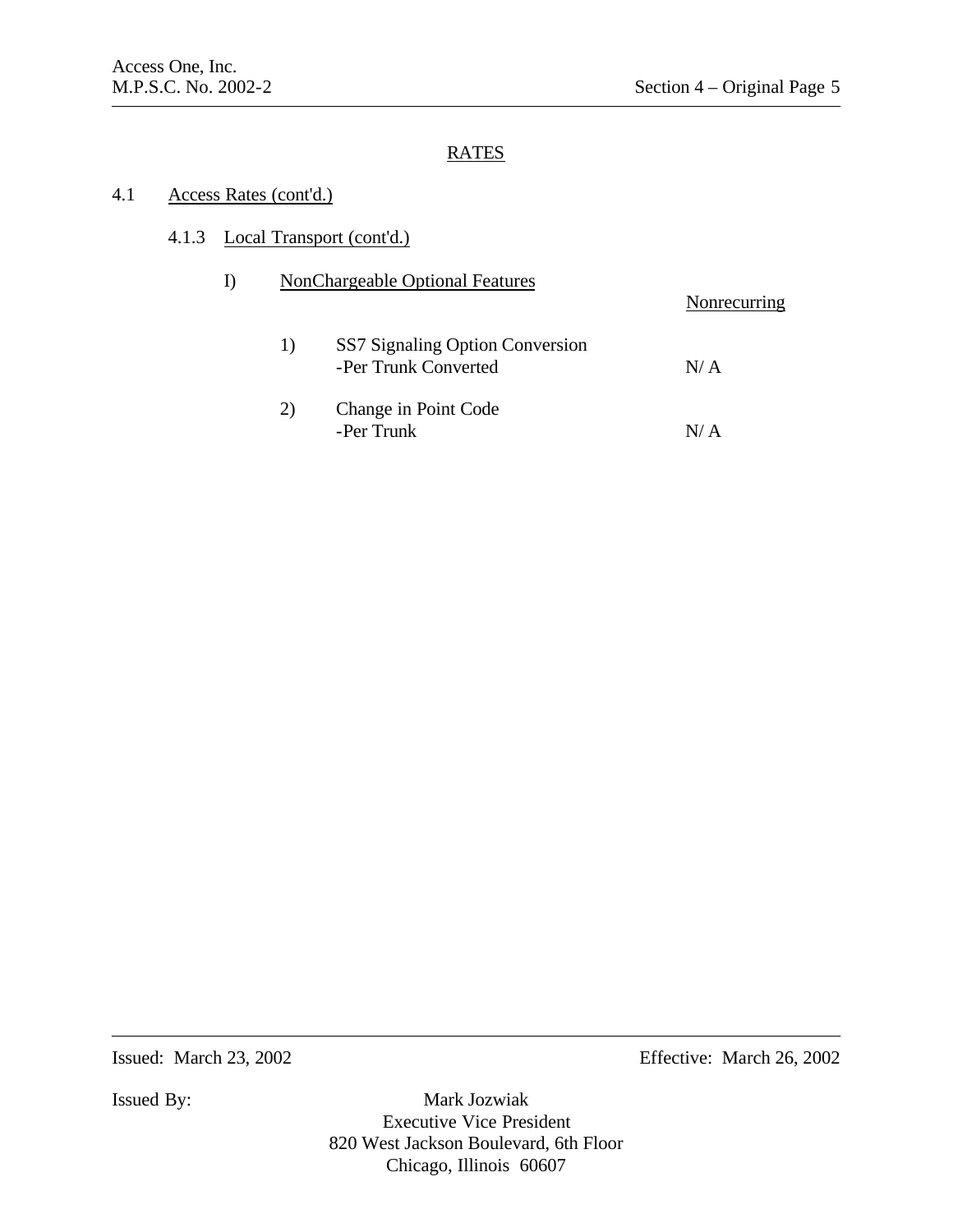### 4.1 Access Rates (cont'd.)

#### 4.1.3 Local Transport (cont'd.)

#### I) Nonchargeable Optional Features (cont'd.)

3) Supervisory Signaling

DX Supervisory Signaling arrangement -Per Transmission Path

SF Supervisory Signaling arrangement -Per Transmission Path

E& M Type I Supervisory Signaling arrangement -Per Transmission Path

E& M Type II Supervisory Signaling arrangement -Per Transmission Path

E& M Type III Supervisory Signaling arrangement -Per Transmission Path

4) Customer specification of the receive transmission level at the first point of switching within a range acceptable to the Company (available with FGB) -Per Transmission Path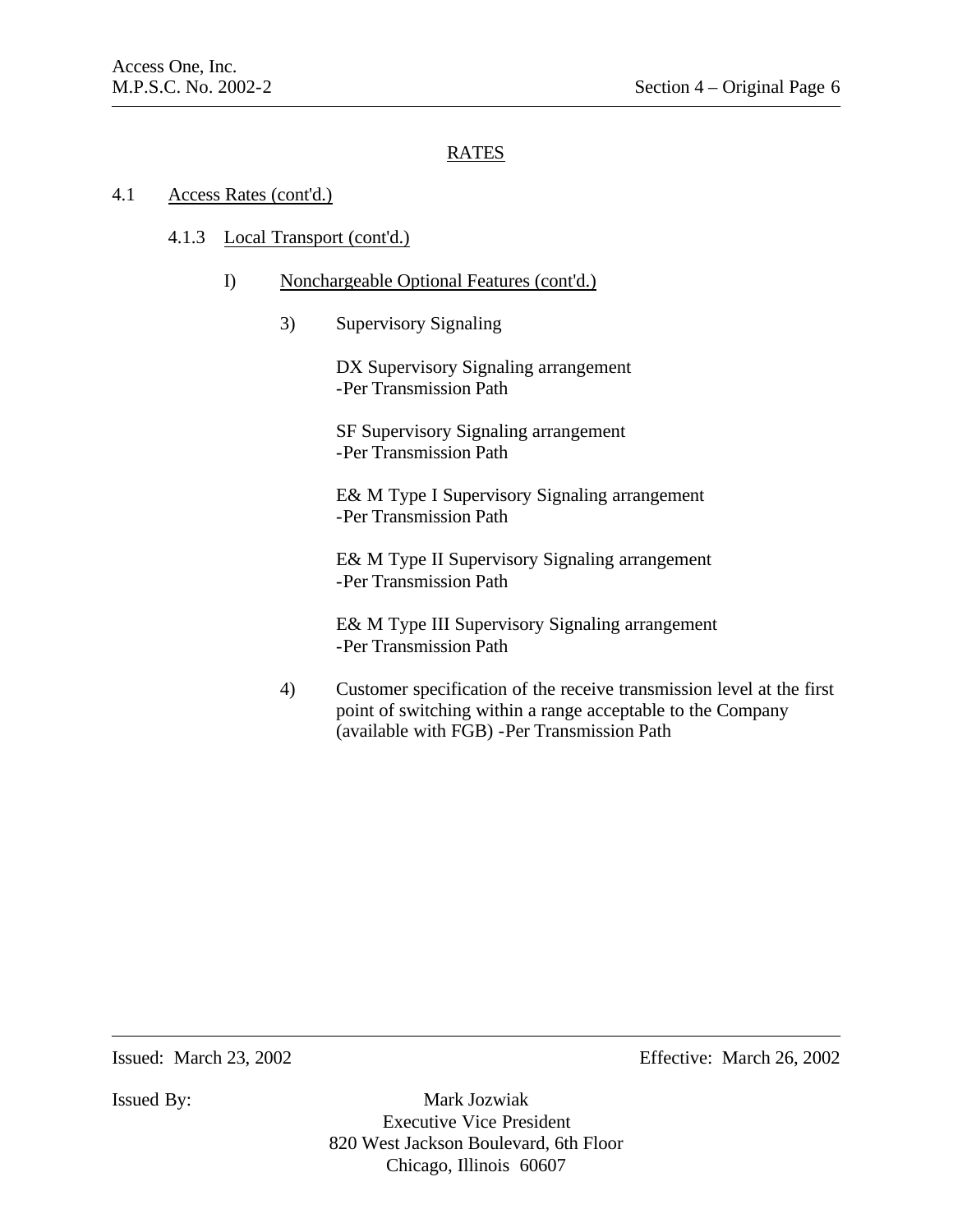#### 4.1 Access Rates (cont'd.)

#### 4.1.3 Local Transport (cont'd.)

#### I) Nonchargeable Optional Features (cont'd.)

- 5) Customer specification of Local Transport Termination Four-wire termination in lieu of two-wire termination (available with FGB) -Per Transmission Path
- 6) Signaling System 7 -Per signaling connection arranged
- 7) 65 kbps Clear Channel Capability -Per Transmission Path

### 8) 64 Clear Channel Capability -Per Channelized DS1

|    |                 |                                                                                                                                                                             | Nonrecurring                            |            |
|----|-----------------|-----------------------------------------------------------------------------------------------------------------------------------------------------------------------------|-----------------------------------------|------------|
|    |                 | Monthly                                                                                                                                                                     | Initial                                 | Subsequent |
| 1) |                 |                                                                                                                                                                             | None                                    | None       |
|    | Format (ESF)    | None                                                                                                                                                                        | None                                    | None       |
|    |                 |                                                                                                                                                                             |                                         |            |
|    |                 |                                                                                                                                                                             |                                         |            |
|    |                 |                                                                                                                                                                             | Nonrecurring                            |            |
|    |                 | Monthly                                                                                                                                                                     | Initial                                 | Subsequent |
|    |                 |                                                                                                                                                                             |                                         |            |
|    |                 |                                                                                                                                                                             |                                         | None       |
|    | Per Arrangement | \$275.00                                                                                                                                                                    | None                                    | None       |
| 1) | 2)<br>1)<br>2)  | <b>Extended Superframe</b><br><b>Chargeable Optional Features</b><br><b>Multiplexing Options</b><br>-Per Transmission Path<br>DS3 to DS1<br>Per Arrangement<br>DS1 to Voice | Superframe Format (SF) None<br>\$450.00 | None       |

Issued: March 23, 2002 Effective: March 26, 2002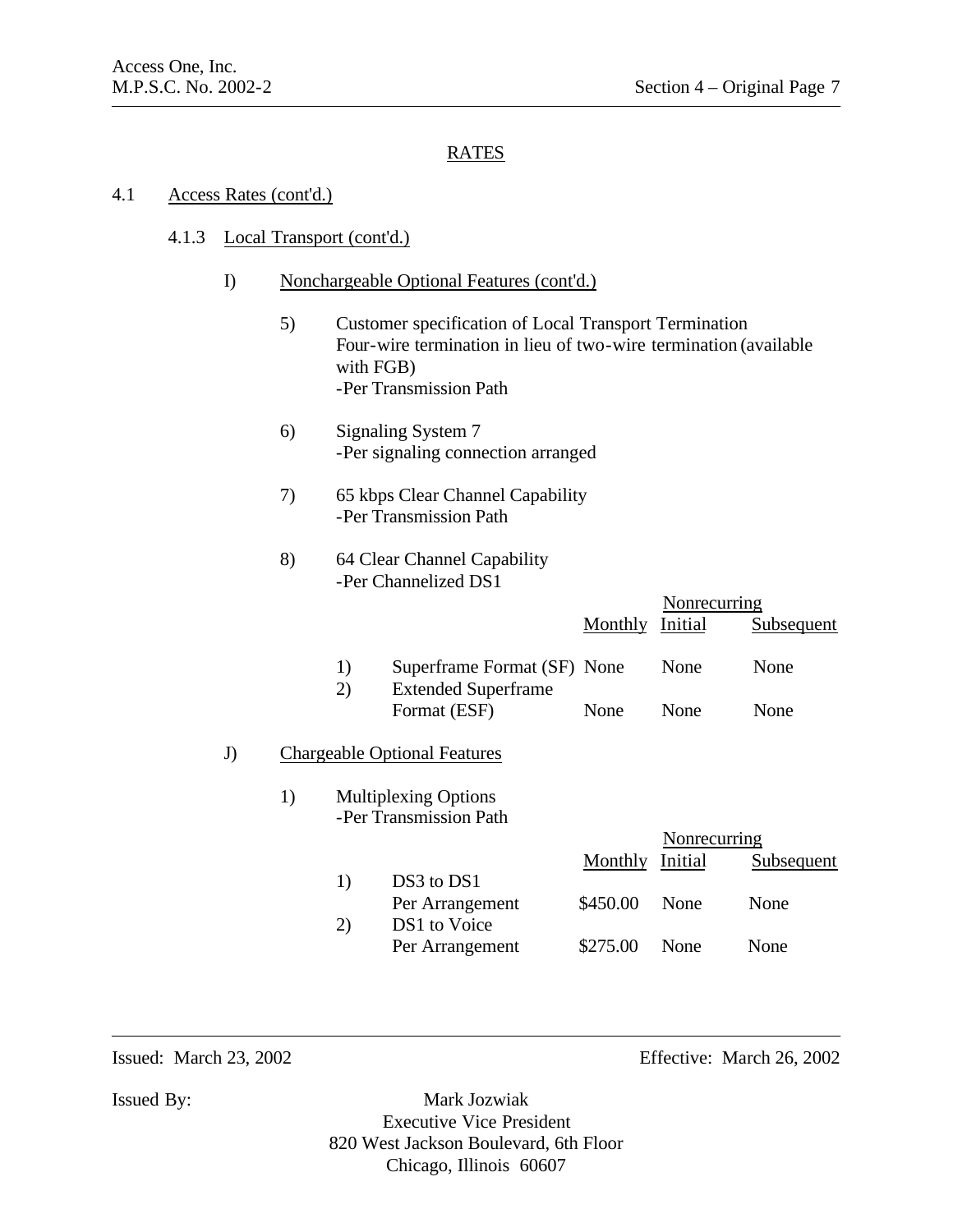#### 4.1 Access Rates (cont'd.)

### 4.1.4 End Office

1) Local Switching

FGA & FGB \$0.003569 FGC & FGD \$0.003569 Common Trunk Port \$0.000337

Per Access Minute

2) Shared Trunk Port

Per Access Minute

\$0.000337

#### 3) Common Switching Chargeable Optional Features

Automatic Number Identification/ (available with FGB and FGD) -Per Transmission Path Group

Up to seven Digit Outpulsing of Access Digits to Customer (available with FGB) -Per Transmission Path Group

Service Class Routing (available with FGD) -Per Transmission Path Group

Alternate Traffic Routing (available with FGD) -Per Transmission Path Group

International Carrier Option (available with FGD) -Per End Office and Access Tandem

Issued: March 23, 2002 Effective: March 26, 2002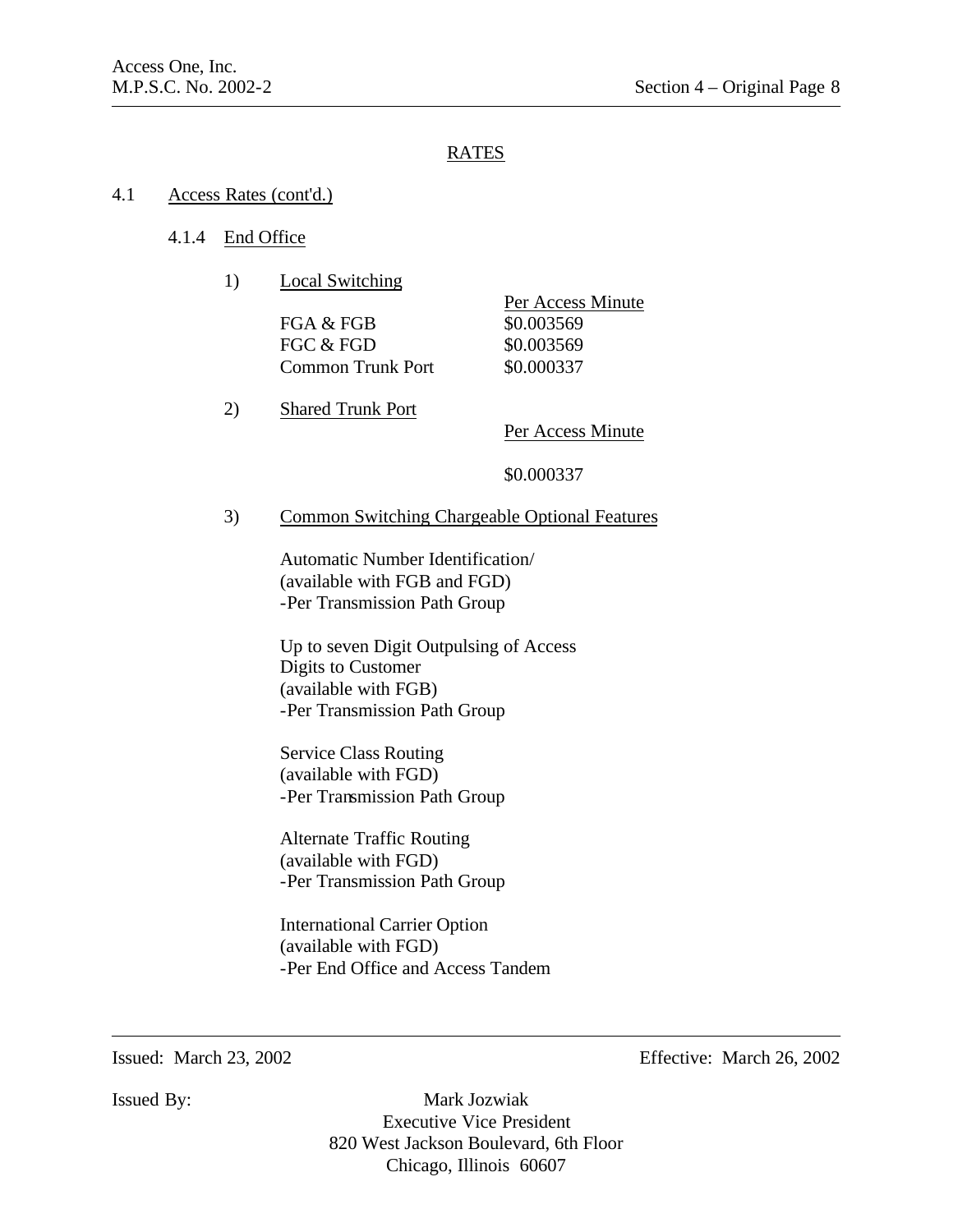### 4.1 Access Rates (cont'd.)

# 4.1.4 End Office (cont'd.)

Local Switching (cont'd.)

### 3) Common Switching Chargeable Optional Features (cont'd.)

| Automatic Number Identification/ | Rate |
|----------------------------------|------|
| SS7 Charge Number                |      |
| -Per Attempt                     | N/A  |

### 4) Common Switching Non-Chargeable Optional Features

SS7 Signaling Option -Calling Party Number (available with FGD)

-Carrier Selection Parameter (available with FGD)

Issued: March 23, 2002 Effective: March 26, 2002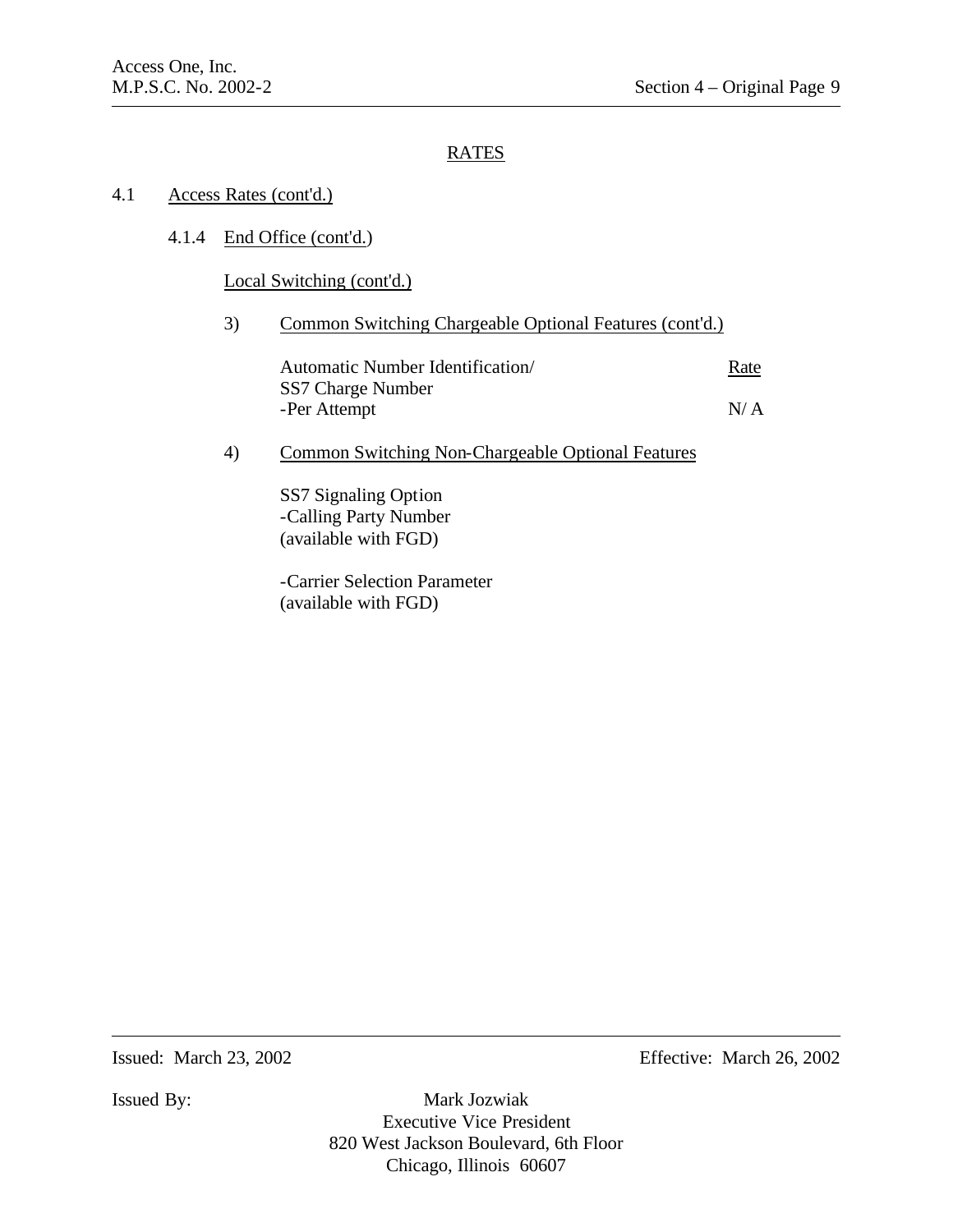### 4.1 Access Rates (cont'd.)

4.1.4 End Office (cont'd.)

Local Switching (cont'd.)

5) Trunk Side Transport Termination Non-Chargeable Options

Standard Trunk for Originating, Terminating or Two-Way Operation (available with FGB and FGD)

Rotary Dial Station Signaling Trunk (available with FGB)

Operator Trunk, Full Feature Arrangement (available with FGD)

Operator Trunk, Assist Feature (available with FGD)

6) SS7 Signaling Option

Calling Party Number (available with FGD)

Charge Number (available with FGD)

Carrier Selection Parameter (available with FGD)

Access Transport Parameter (available with FGD)

Issued: March 23, 2002 Effective: March 26, 2002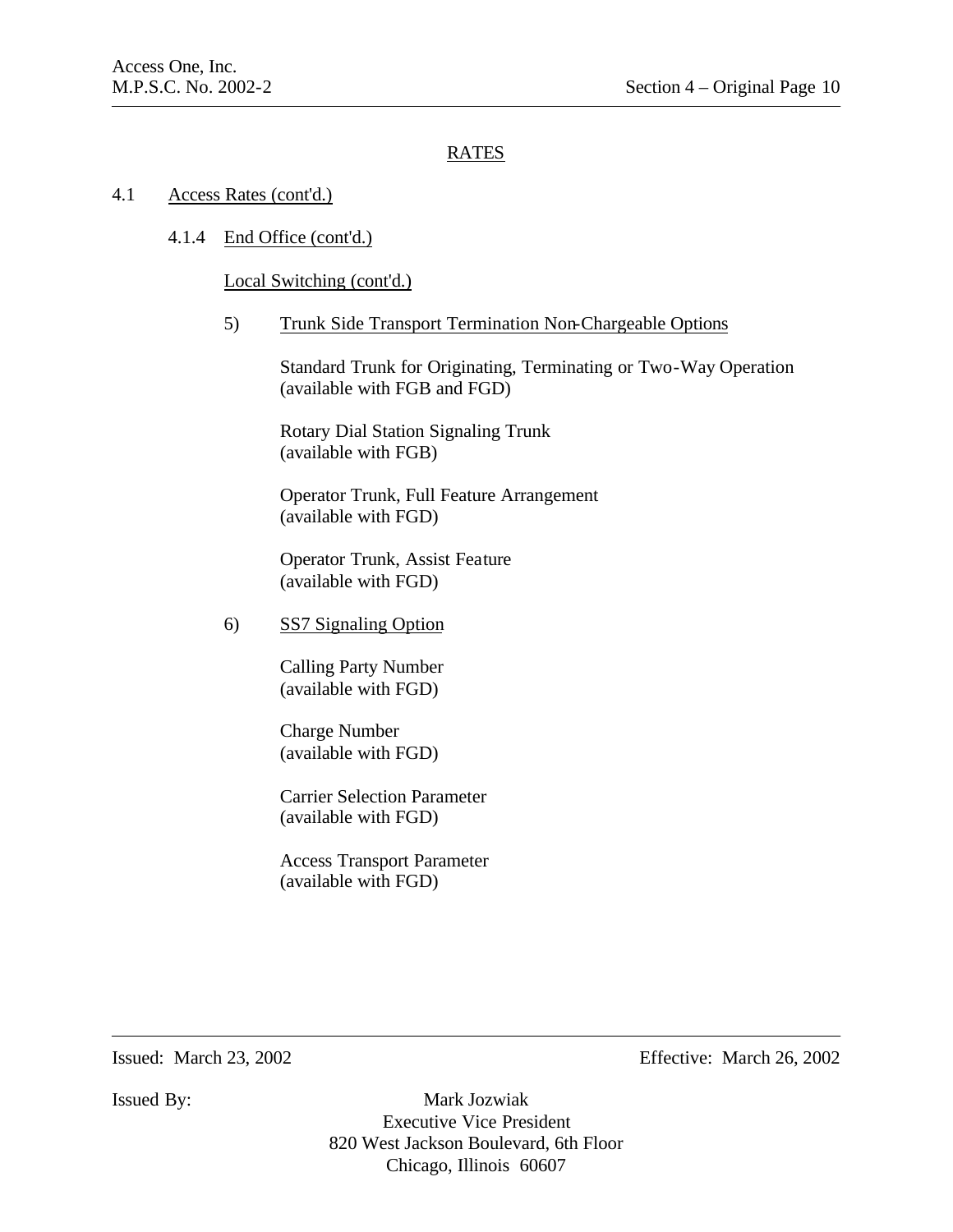### 4.1 Access Rates (cont'd.)

4.1.5 Local Exchange Access Service

**Rate** 

Terminating Usage -Per Minute of Usage N/ A

Issued: March 23, 2002 Effective: March 26, 2002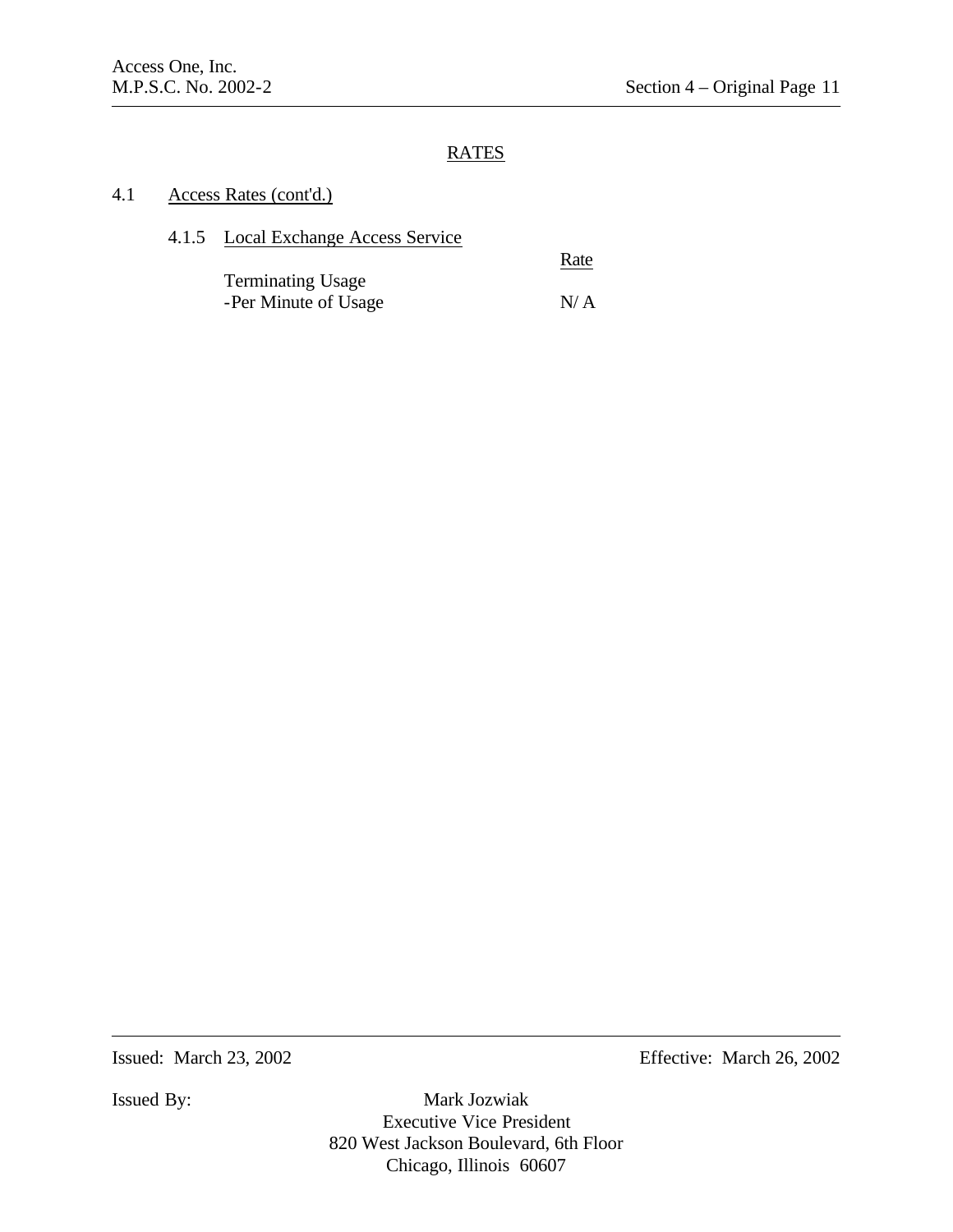| 4.1 |       | Access Rates (cont'd.) |                              |            |
|-----|-------|------------------------|------------------------------|------------|
|     | 4.1.6 |                        | 800 Data Base Access Service |            |
|     |       |                        |                              | Rate       |
|     |       | A)                     | <b>Call Routing</b>          | \$0.002297 |
|     |       | B)                     | Call Handling                | \$0.000200 |
|     | 4.1.7 |                        | <b>Information Surcharge</b> | Rate       |
|     |       |                        | -Per 100 Minute              | \$0.000000 |
|     | 4.1.8 | Carrier ID             |                              | \$0.001031 |

Issued: March 23, 2002 Effective: March 26, 2002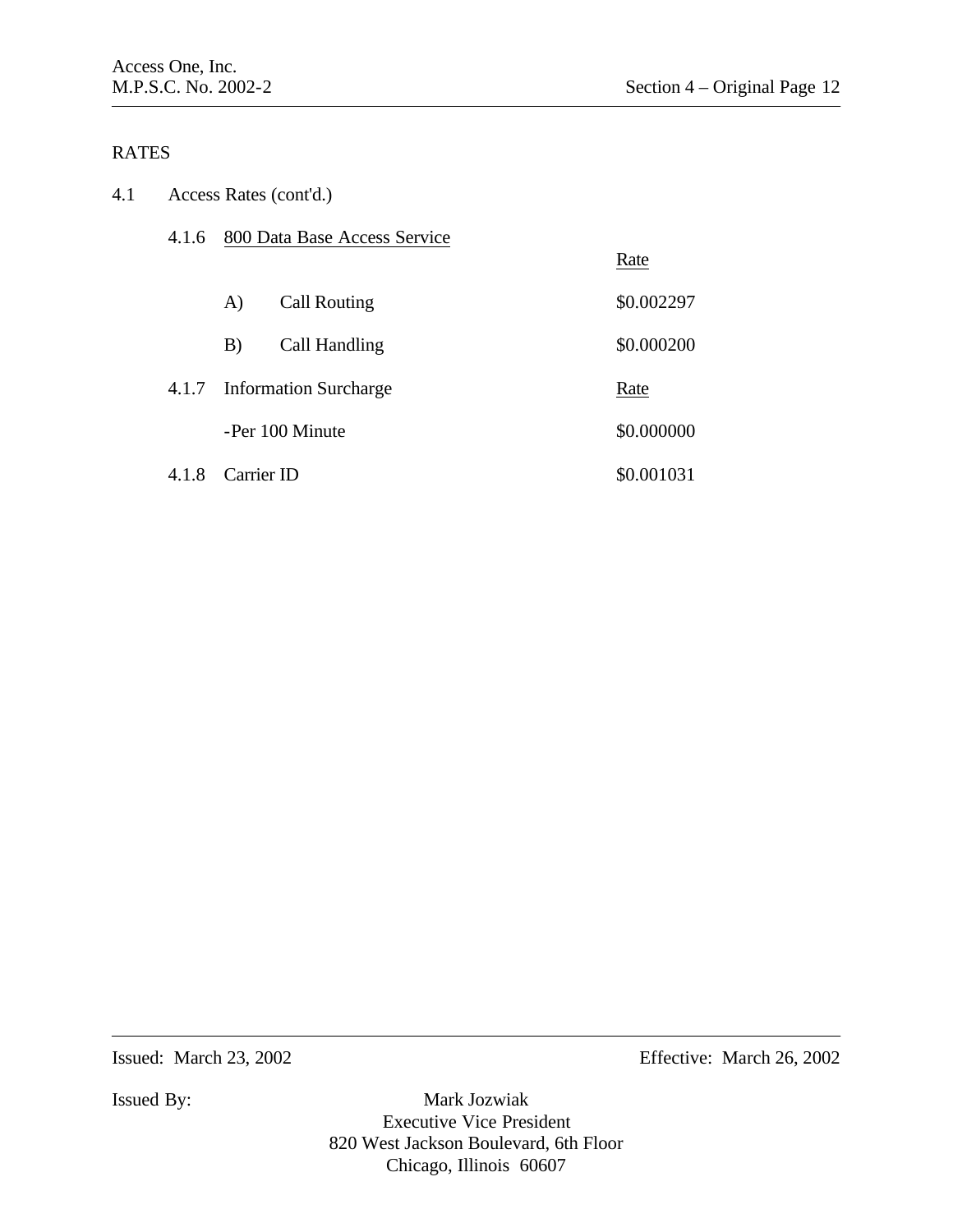| 4.2 | <b>Miscellaneous Services</b> |               |                                                                                          |            |
|-----|-------------------------------|---------------|------------------------------------------------------------------------------------------|------------|
|     |                               |               | Nonrecurring<br>Charge                                                                   |            |
|     | 4.2.1                         |               | Presubscription                                                                          |            |
|     |                               | A)            | Authorized PIC Charge Changing PIC to which an<br>End User is presubscribed:             |            |
|     |                               |               | -Per Telephone Exchange Service Line or Trunk                                            | \$5.00     |
|     |                               | B)            | Unauthorized PIC Change<br>-Per Telephone Exchange Service Line or Trunk                 | \$18.00    |
|     |                               | $\mathcal{C}$ | <b>Expedited PIC Switchback Service</b><br>-Per Telephone Exchange Service Line or Trunk | \$10.00    |
|     | 4.2.2                         |               | <b>Expanded Interconnection</b>                                                          | Monthly    |
|     |                               | A)            | Cross-Connect<br>-Per DS1<br>-Per DS3                                                    | N/A<br>N/A |